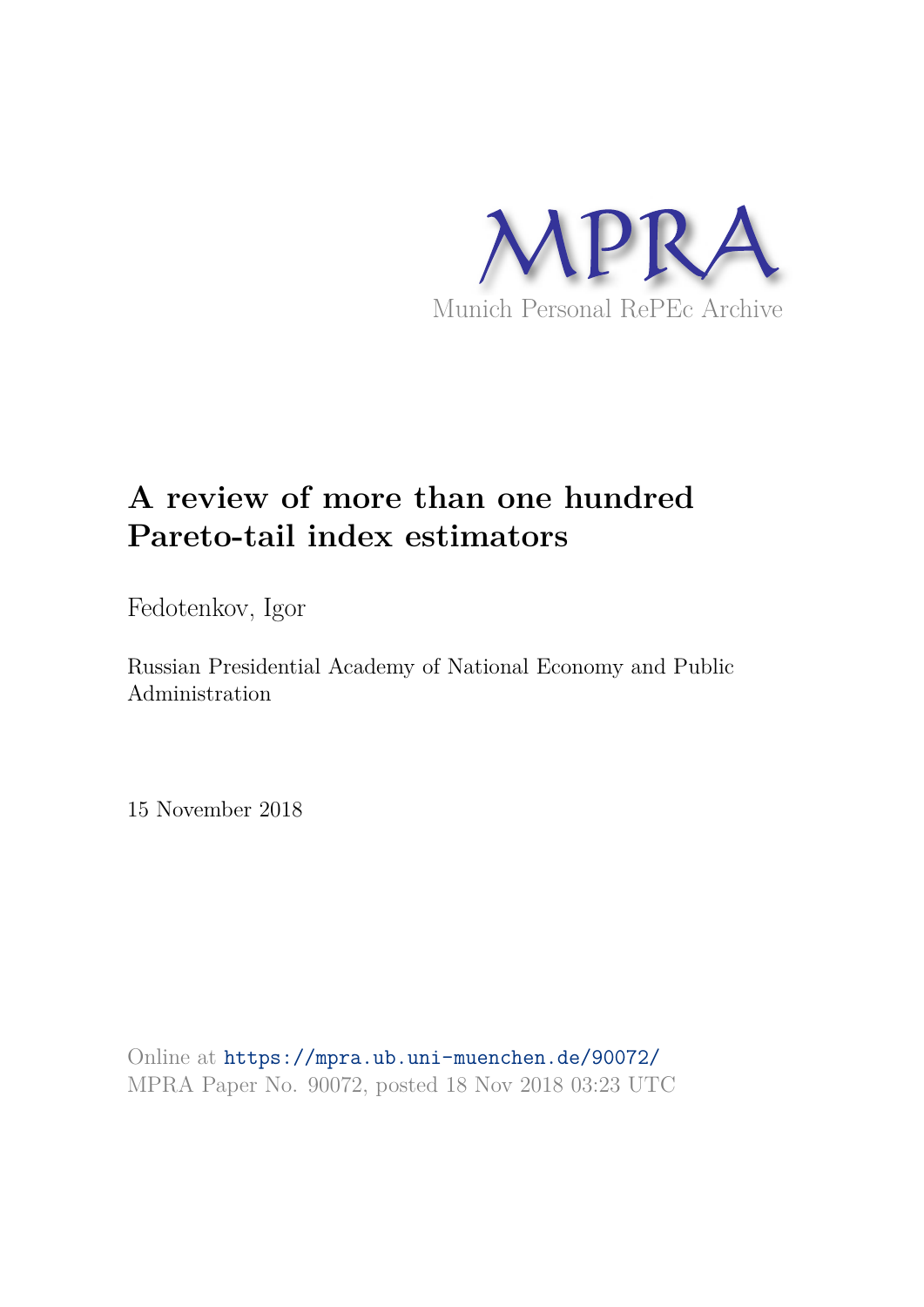# A review of more than one hundred Pareto-tail index estimators

Igor Fedotenkov<sup>1</sup>

#### Abstract

This paper reviews more than one hundred Pareto (and equivalent) tail index estimators. It focuses on univariate estimators for nontruncated data. We discuss basic ideas of these estimators and provide their analytical expressions. As samples from heavy-tailed distributions are analysed by researchers from various fields of science, the paper provides nontechnical explanations of the methods, which could be understood by researchers with intermediate skills in statistics. We also discuss strengths and weaknesses of the estimators, if they are known. The paper can be viewed as a catalog or a reference book on Pareto-tail index estimators.

JEL Classification: C13, C14. AMS Subject Classification: 62-02, 62F99, 62G05.

Keywords: Heavy tails, Pareto distribution, tail index, review.

<sup>1</sup>Russian Presidential Academy of National Economy and Public Administration

E-mail: i.fedotenkov@gmail.com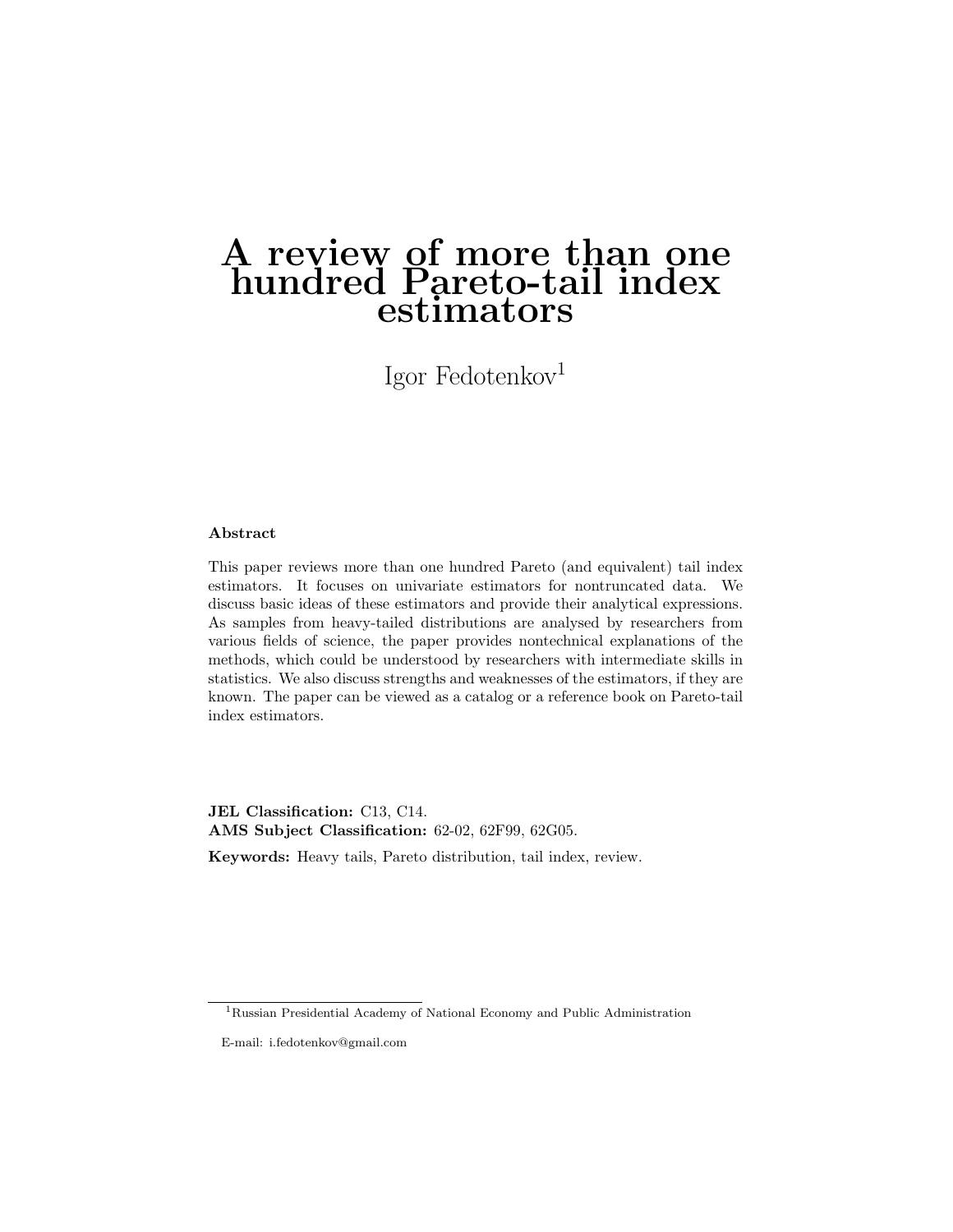# 1 Introduction

Since the seminal work of Pareto (1897), the classical application of heavy-tailed distributions in economics is allocations of income and wealth (Gastwirth 1972; Cowell and Flachaire 2007; Ogwang 2011; Benhabib, Bisin, and Zhu 2011; Toda 2012; Benhabib, Bisin, and Luo 2017). Right-hand heavy-tails are also common when analysing consumption data (Nordhaus 2012; Toda and Walsh 2015), price of land (Kaizoji 2003), CEO compensations (Gabaix and Landier 2008), firm sizes (Simon and Bonini 1958; Axtell 2001) and productivities (Chaney 2008). In international economics, revealed comparative advantage and changes in exchange rates also follow a Pareto distribution (Hinloopen and Van Marrewijk 2012). In finance, fluctuations of stock and commodity prices follow power laws as well (Mandelbrot 1963; Gabaix, Gopikrishnan, Plerou, and Stanley 2003; Zhong and Zhao 2012; Das and Halder 2016). Most applications of heavy tails in economics and finance were discussed in detail by Gabaix (2009). Apart from applications in economics, heavy tailed distributions are used to describe the upper tails of the sizes of cities (Rosen and Resnick 1980; Soo 2005), lakes (Seekell and Pace 2011) and sets of mineral deposits (Agterberg 1995). They are also common in biology (Ferriere and Cazelles 1999; Seekell and Pace 2011), telecommunications (Huebner, Liu, and Fernandez 1998), seismology (Pisarenko and Sornette 2003; Nordhaus 2012) and many other fields (Newman 2005).

Most of statistical and econometric methods are based on laws of large numbers and central limit theorems. The Kolmogorov's law of large numbers requires an existence of the first finite moment. Lyapunov's version of the central limit theorem assumes an existence of the finite moment of an order higher than two. If data comes from a heavy-tailed distribution, these assumptions may not necessarily be satisfied. The existence of specific finite moments is closely linked to the concept of a tail index, and estimation of the tail index is one of key problems in statistics. Many methods were proposed and numerous modifications of existent methods were made. The goal of this paper is to review existing tail-index estimators.

There are numerous tail-index estimators. They are based on various assumptions, have diverse asymptotic and finite-sample properties. Unfortunately, the literature in this field is unstructured. Data analysts and policy-makers have a tough time choosing the best techniques for their particular cases. Even statisticians, who work with heavy-tailed distributions, often face difficulties searching the literature and they are not always aware of many developments in this field. As a consequence, a few estimators were derived independently by different authors. The goal of our paper is to fill this gap. The paper reviews more than one hundred tail-index estimators, discusses their assumptions and provides closed-form expressions. We also correct a number of typos present in the original works and these corrections were okayed by the authors.<sup>2</sup> The paper also aims to provide nontechnical explanations of methods, which could be understood by researchers with intermediate skills in statistics. The paper

<sup>&</sup>lt;sup>2</sup>The authors who replied to our queries are listed in the acknowledgments section.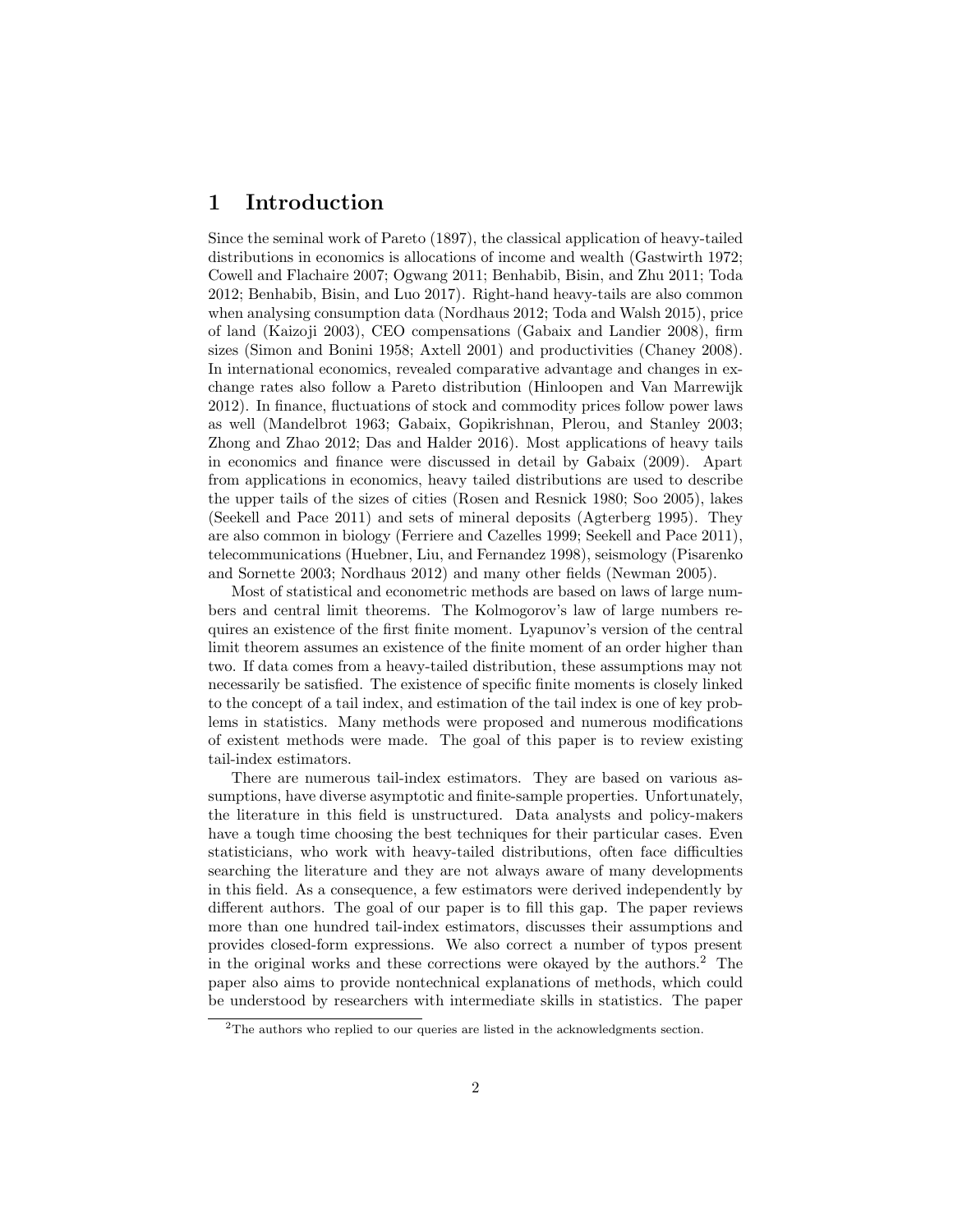can be considered as a reference book on tail index estimators for researchers from various fields of science.

An excellent review of the advantages in the extreme value theory was made by Gomes and Guillou (2015). They discussed a large number of underlying theories and reviewed a number of tail-index estimators, providing equations for thirteen of them. We cover a much wider range of estimators, and provide analytical expressions for more than one hundred various tail index estimators. We avoid repeating information provided by Gomes and Guillou; however, the most famous estimators were also briefly discussed in order to have a possibility to compare them with other methods.

A number of works are devoted to comparisons of various estimators. For example, De Haan and Peng (1998) compared asymptotic minimal mean squared errors of four tail-index estimators and Caeiro and Gomes compared asymptotic properties of several reduced-bias tail-index estimators. A few works performed Monte-Carlo simulations in order to compare finite-sample properties of the estimators (Gomes and Oliveira 2003; Brzezinski 2016; Paulauskas and Vaičiulis 2017b; Kang and Song 2017). However, typically the number of compared estimators is not large (lower than ten). Our work facilitates more complete Monte-Carlo comparisons of the existing methods. Computer codes written in R for most of the estimators, reviewed in this paper, are readily available on the author's webpage.

The focus of this review is univariate Pareto-type tail index estimators for i.i.d. nontruncated data. We focus on the right tails only. To the best of our knowledge, this is the most complete review of tail-index estimators.

#### 1.1 Notation

Before we proceed, it is useful to introduce notation, which is used throughout the paper.

$$
U_j = j(\log X_{(n-j+1)} - \log X_{(n-j)}).
$$
\n(1)

$$
V_{i,k} := X_{(n-i+1)}/X_{(n-k)}.\tag{2}
$$

$$
M_{k,n}^{(l)} = \frac{1}{k} \sum_{i=0}^{k-1} \left( \log X_{(n-i)} - \log X_{(n-k)} \right)^l.
$$
 (3)

#### 1.2 Assumptions

A common assumption is that observations are i.i.d. However, a number of estimators, reviewed in this paper, also allow for dependent observations. A large number of estimators are based on an assumption that the right tail of a distribution has a Pareto form.

• A1: 
$$
1 - F(x) \sim L(x)x^{-\alpha}
$$
 as  $x \to \infty$ ,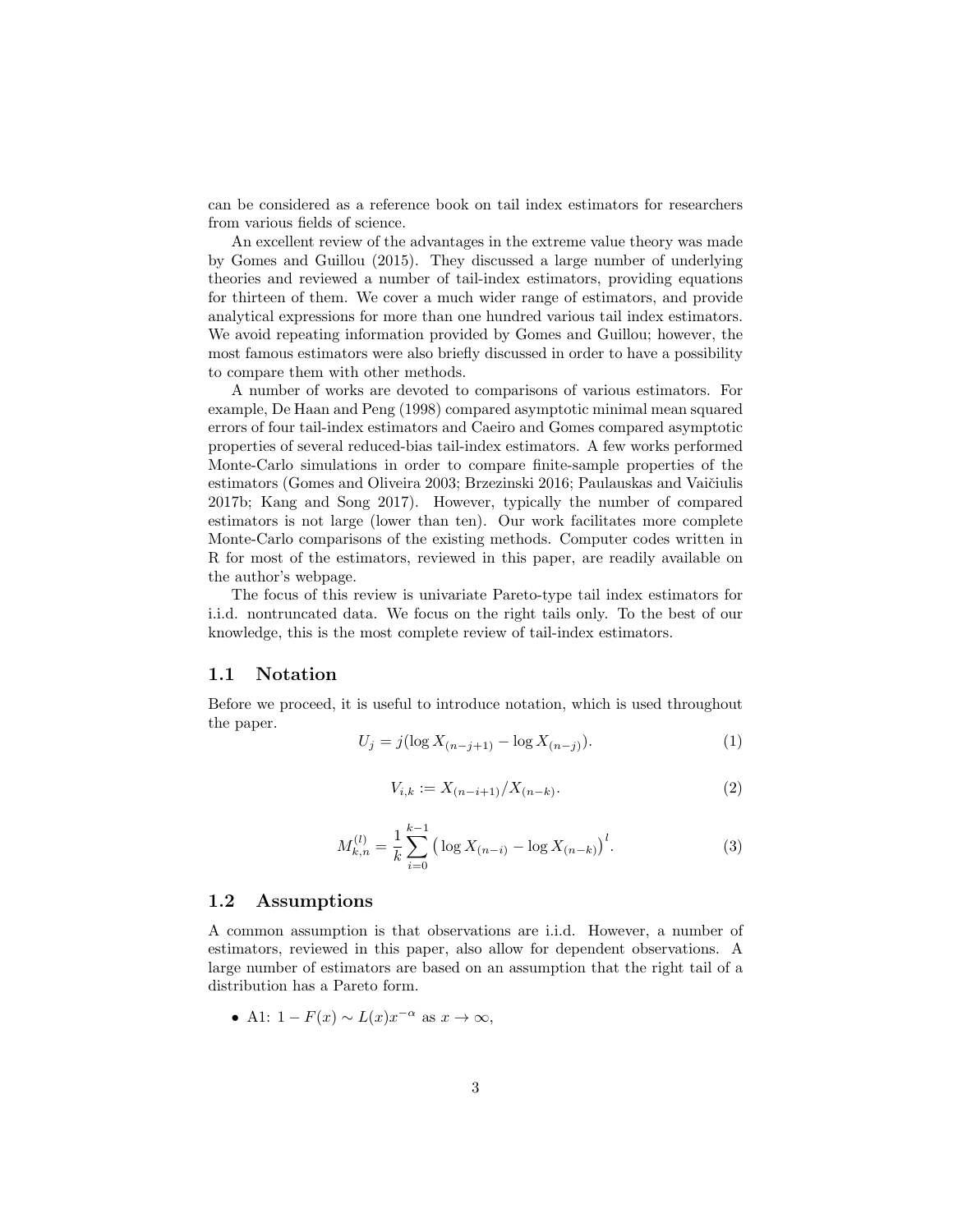where  $\alpha$  is a tail index. It is assumed that  $\alpha > 0$ .  $L(x)$  is a slowly varying function, i.e.  $\lim_{t\to\infty} L(t)/L(tx) \to 1$  as  $t\to\infty$ , for every  $x>0$ .

It is also convenient to denote an extreme value index (EVI)  $\gamma = \alpha^{-1}$ . Very often estimators are designed for  $\gamma$  (instead of  $\alpha$ ) estimation. Sometimes  $\gamma$  is also allowed to take on negative values. Note that even if  $\hat{\gamma}$  is an unbiased estimator of  $\gamma$ ,  $\hat{\gamma}^{-1}$  is a biased estimator of  $\alpha$ .

A more general functional form of the tail was introduced by Hall (1982).

• A2:  $1 - F(x) = 1 - F(x) = Cx^{-\alpha} [1 + D_1 x^{-\alpha} + ... + D_m x^{-m\alpha} + o(x^{-m\alpha})]$ as  $x \to \infty$ .

Another functional form with second-order parameters  $D > 0$ ,  $\rho < 0$  was studied in detail by Hall and Welsh (1985).

• A3:  $1 - F(x) = Cx^{-\alpha} [1 + Dx^{\rho} + o(x^{\rho})]$  as  $x \to \infty$ .

A more general assumption of a functional form, which allows for a second-order parameter  $\rho$  is

• A4: 
$$
\lim_{t \to \infty} \frac{\log V(tx) - \log V(t) - \gamma \log x}{A(t)} = \begin{cases} \frac{x^{\rho} - 1}{\rho} & \text{if } \rho < 0 \\ \log x & \text{if } \rho = 0 \end{cases}
$$

where  $A(\cdot)$  is a suitably chosen function of constant sign near infinity. Estimators, which take the second-order parameters into account often perform badly with  $\rho = 0$ ; therefore, this case in assumption A4 is often omitted.

Sometimes the second-order parameter  $\rho$  is equalised to -1, resulting in the following simplified version of assumption A3:

• A5: 
$$
1 - F(x) = c_1 x^{-\alpha} + c_2 x^{-\alpha-1} + o(x^{-\alpha-1})
$$
 as  $x \to \infty$ .

Assumptions A1-A5 are based on Pareto distributions, and they allow for positive  $\alpha$  (and  $\gamma$ ) only. A more general case, which allows for  $\gamma \in \mathbb{R}$  results from assumptions based on the generalised Pareto distribution (GPD), or Extreme value distribution. Negative values of  $\gamma$  correspond to distributions with a finite right endpoint. The GPD is defined as follows:

• A6: 
$$
1 - F(x) = \begin{cases} \left(1 + \frac{\gamma(x-\mu)}{\sigma}\right)^{-1/\gamma} & \text{if } \gamma \neq 0, x \geq \mu \\ e^{-\frac{x-\mu}{\sigma}} & \text{if } \gamma = 0, \mu \leq x \leq \mu - \sigma/\gamma \end{cases}
$$

where  $\sigma, \sigma > 0$  is a scale parameter, and  $\mu, \mu \in (-\infty, \infty)$  is a location parameter. There are many parametric methods, which assume that an entire sample is drawn from a GPD. But, GPD can also be applied for a tail only. It is often assumed that the difference between values exceeding a certain (high) threshold and the threshold itself has a GPD distribution.

• A7: The sample is drawn from a distribution which belongs to the maximum domain of attraction of the generalised extreme value distribution. I.e. for some sequences  $a_n > 0$ ,  $b_n$ ,  $n = 1, 2, ...$  and  $\gamma \in \mathbb{R}$ ,  $\lim_{n\to\infty} P$  $\begin{cases} \frac{max(X_1, X_2, ..., X_n) - b_n}{a_n} \leq x \end{cases}$  $\} = \exp(-(1+\gamma x)^{-1/\gamma}), 1+\gamma x > 0.$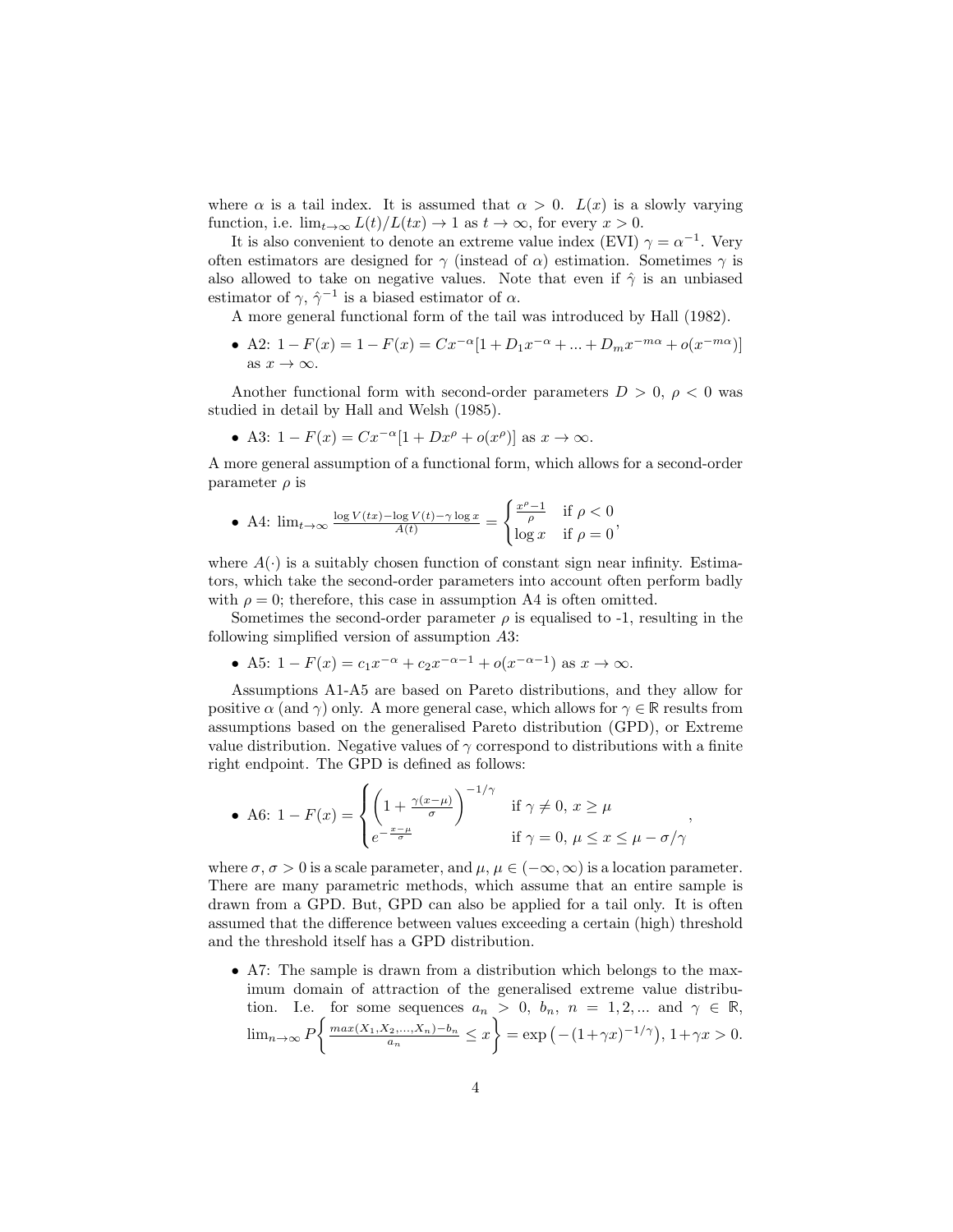Another popular assumption is

• A8: The sample is drawn from a distribution, which belongs to the domain of attraction of a stable distribution with  $0 < \alpha < 2$ .

The stability parameter  $\alpha$  in assumption A8 corresponds to the tail index if  $0 < \alpha < 2$ . The weakness of this assumption is that it imposes strict limitations on  $\alpha$ , but it can be extended, by raising the data to a power.

Despite assumptions A1-A8 sound differently, the parameter  $\alpha$  ( $\gamma$ ) always determines the heaviness of the tail. Many classical estimators are based on assumption A1. If asymptotic properties of an estimator are derived using an alternative assumption, we specify this fact in the text. More details on theories underlying these assumptions are provided by Gomes and Guillou (2015).

Most of the estimators are based on the  $k$  largest observations, with the following assumptions about  $k$ :

- B1:  $k(n) \to \infty$  as  $n \to \infty$ .
- B2:  $k = k(n) = o(n)$  as  $n \to \infty$ .

If the methods use different assumptions, we specify them in the text. Otherwise, we suppose that B1-B2 hold. It is also necessary to mention that nowadays attempts to get rid of these assumptions are being made (Müller and Wang 2017).

# 2 Hill estimator and other estimators for  $\gamma > 0$ .

#### 2.1 Hill estimator

The most popular estimator of tail indexes is the Hill estimator (Hill 1975). Hill suggested to approximate the k-th largest observations with a Pareto distribution as in assumption A1 and used a maximum likelihood estimator (MLE) for  $\gamma$  estimation. Suppose that  $X_{(1)},...,X_{(n)}$  are the order statistics of the sample. Then

$$
\hat{\gamma}_n^H(k) = \frac{1}{k} \sum_{i=0}^{k-1} \log \left( \frac{X_{(n-i)}}{X_{(n-k)}} \right).
$$
 (4)

Despite Hill estimator is MLE, it is classified as a semi-parametric method because the Pareto distribution is only assumed about the limiting behavior of the tail. If  $k$  is chosen to be too high, the variance of the estimator increases. If k is too low, usually the bias of the estimator increases. The problem of the choice of k is also relevant to many other estimators.

Mason (1982) showed week consistency of the Hill estimator under assumptions A1, B1 and B2. For strong consistency an additional technical assumptions is also required (Deheuvels et al. 1998). Its asymptotic normality was analysed in detail by Hall (1982), Haeusler and Teugels (1985), Csörgoő and Mason (1985), Beirlant and Teugels (1989), Haan and Resnick (De Haan and Resnick 1998) and the others.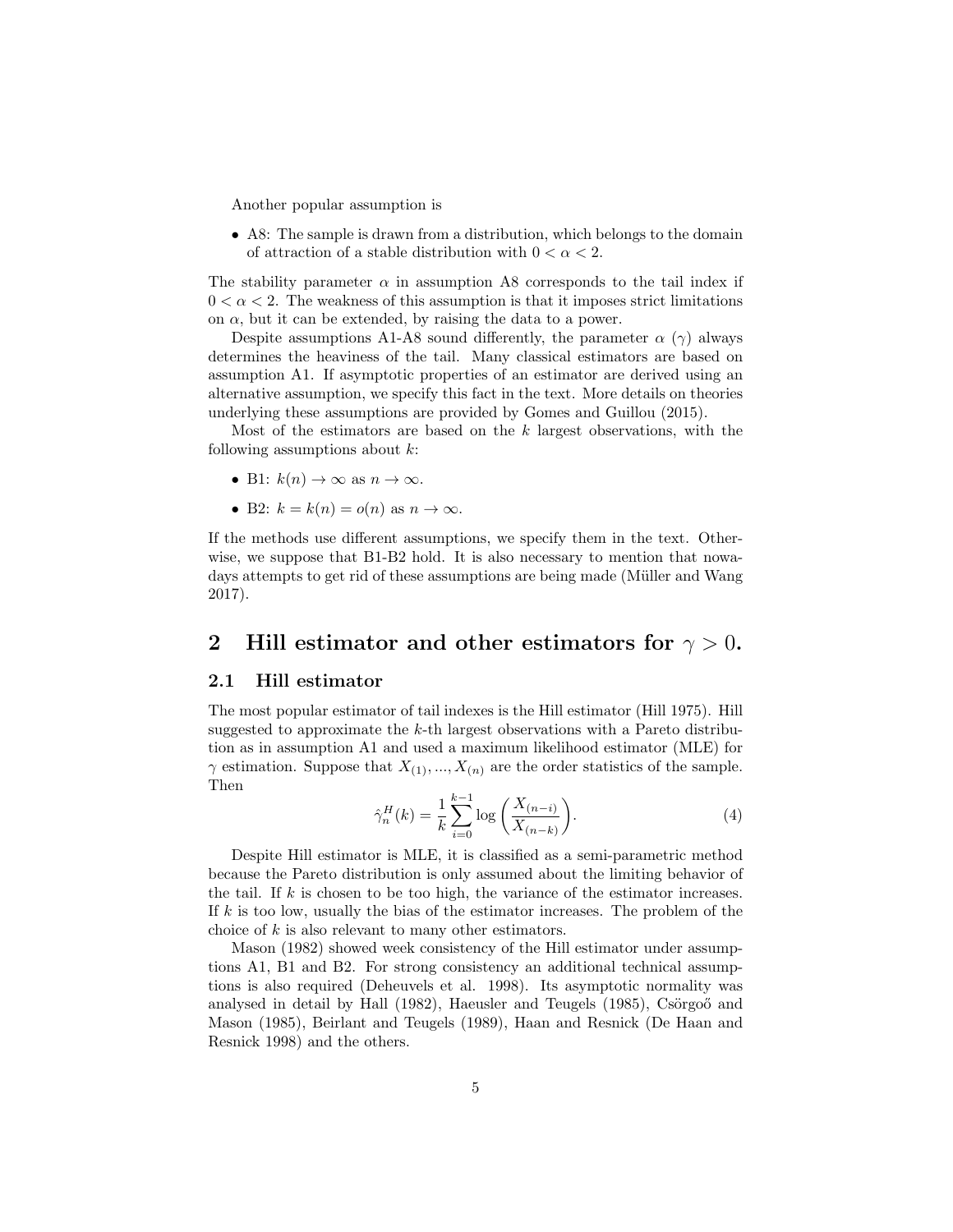### 2.2 Kernel estimator

Csörgő et al. (1985) extended the Hill estimator with kernels. Its form is the following:

$$
\hat{\gamma}_n^K(k) = \frac{\sum_{j=1}^{n-1} \frac{j}{k} K\left(\frac{j}{k}\right) \left(\log X_{(n-j+1)} - \log X_{(n-j)}\right)}{\frac{1}{k} \sum_{j=1}^{n-1} K\left(\frac{j}{k}\right)},\tag{5}
$$

 $K(\cdot)$  is a kernel function with the following properties: 1)  $K(u) > 0, 0 < u < \infty$ , 2) it is nonincreasing and right continuous on  $(0, \infty)$ , 3)  $\int_0^\infty K(u)du = 1$ ; 4)  $\int_0^\infty u^{-1/2}K(u)du < \infty$ . The Hill estimator is obtained when  $K(u) = 1(0 < u <$ 1). If  $K(u) = u^{-1} \mathbb{1}(0 < u < 1)$  the kernel estimator reduces to the De Haan and Resnick estimator discussed below (eq.  $92$ ). ( $\mathbb{1}$  is a unit indicator function).

#### 2.3 Fraga Alves estimator

Fraga Alves (1995) developed a simple estimator for positive  $\gamma$ . It uses fewer observations than the Hill estimator and; therefore, its computation is faster.

$$
\hat{\gamma} := \frac{1}{\log c} \log \frac{X_{(n-k+1)}}{X_{(n-ck+1)}},\tag{6}
$$

were  $c, c > 1$  is an integer and  $ck < n+1$ . The estimator is based on assumption A7.

# 2.4 Aban& Meerschaert shifted Hill's estimator

As Hill estimator is not shift-invariant, Aban and Meerschaert (2001) changed assumption A1 to  $1 - F(x) \sim C(x - s)^{-\alpha}$ , where s is a shift parameter, and C is a constant  $C > 0$ . The MLE is

$$
\hat{\alpha} = \left[\frac{1}{k} \sum_{i=0}^{k-1} \log \left( \frac{X_{(n-i)} - \hat{s}}{X_{(n-k)} - \hat{s}} \right) \right]^{-1}.
$$
\n(7)

and the optimal shift satisfies

$$
\hat{\alpha}(X_{(n-k)} - \hat{s})^{-1} = \left(\frac{\hat{\alpha} + 1}{k}\right) \sum_{i=0}^{k-1} (X_{(n-i)} - \hat{s})^{-1}.
$$

The optimal  $\alpha$  and  $s$  can be solved from these two equations.

# 2.5 Danielsson, Jansen, De Vries estimator

Danielsson et al. (1996) suggested the following moment ratio estimator based on the assumption A3: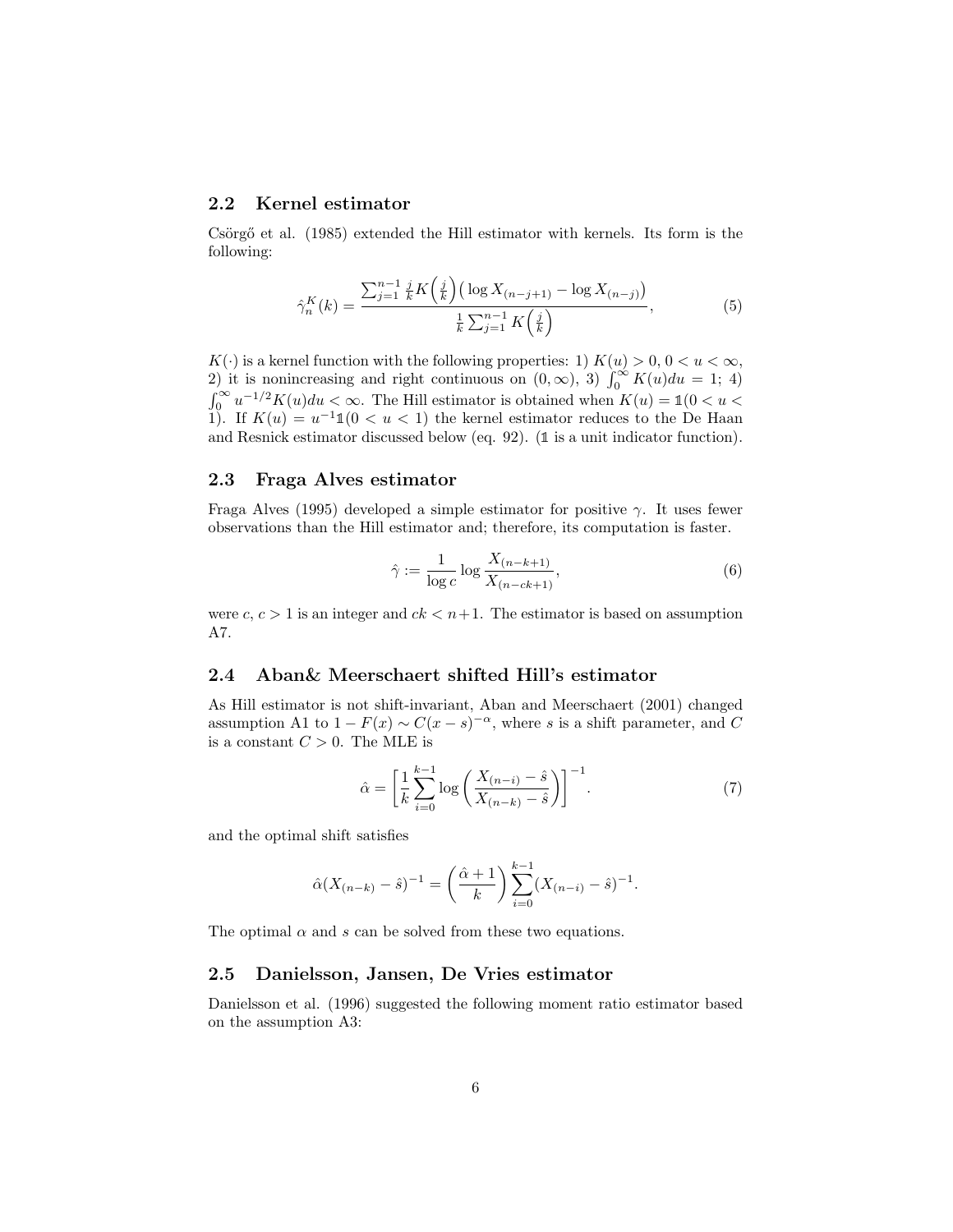$$
\hat{\gamma}_{MR}^l = \frac{M_{k,n}^{(l+1)}}{(l+1)M_{k,n}^{(l)}},\tag{8}
$$

where  $M_{k,n}^{(l)}$  is defined in equation (3). *l* is a tuning parameter. Often *l* is equalised to 1.

#### 2.6 Jurečková and Picek estimator

Jurečková (2000) and Jurečková and Picek (2001) suggested a semiparametric test for testing a hypothesis that the right tail of a distribution is heavier than that of a Pareto distribution with the tail index  $\alpha_0$ . Jurečková and Picek (2004) reversed the question, and suggested to use the underlying idea of these tests for tail-index estimation. Split the sample into  $T$  nonintersecting subsamples of size m and denote the maximal element of sabsample j as  $X_i^j$  $\binom{j}{(m)}$ . Denote  $\hat{F}^*(a) = T^{-1} \sum_{j=1}^T \mathbb{1}[X_{(m)}^j \leq a]$  - the empirical distribution of the subsamples' maxima, and  $a_{T,s} = (mT^{1-\delta})^{\frac{1}{s}}, 0 < \delta < 1/2$ . The estimator is defined as

$$
\hat{\alpha}_T = \frac{1}{2} (\hat{\alpha}_T^+ + \hat{\alpha}_T^-),\tag{9}
$$

where

$$
\hat{\alpha}_T^+ = \sup \{ s : \left( 1 - F^*(a_{T,s}) \right) < T^{-(1-\delta)} \},
$$
\n
$$
\hat{\alpha}_T^- = \inf \{ s : \left( 1 - F^*(a_{T,s}) \right) > T^{-(1-\delta)} \}.
$$

#### 2.7 Davydov, Paulauskas, Raˇckauskas (DPR) estimator

LePage et al. (1981) studied asymptotic properties of order statistics in the case of the domain of attraction of a non-Gausian stable law. Based on their findings, Davydov, Paulauskas and Raˇckauskas (2000) proposed a (DPR) estimator, which was further studied by Paulauskas (2003). Its idea is the following: Divide the sample into T groups  $V_1, ..., V_T$  of size m. It is assumed that  $m \to \infty, T \to \infty$ as  $n \to \infty$  unless the sample is not entirely from the Pareto distribution. In the former case it is better to take  $m = 2$ . Denote the largest observation in group  $V_j$  as  $M_j^{(1)}$  and  $M_j^{(2)}$  - the second largest observation in the same group. Also denote

$$
Z_T = \frac{1}{T} \sum_{j=1}^{T} \frac{M_j^{(2)}}{M_j^{(1)}}.
$$

They showed that

$$
\hat{\alpha} = \frac{Z_T}{1 - Z_T} \tag{10}
$$

is an asymptotically unbiased tail-index estimator. The proper choice of  $m$  is rather tricky, but it is possible to make a plot  $(m, \hat{\alpha}_m)$ ,  $2 \le m \le n/2$ , similar to Hill plots (Paulauskas 2003). Also, to improve the finite sample properties of this estimator it is wise to apply it for different permutations of the sample, and take an arithmetic mean or median of the estimates.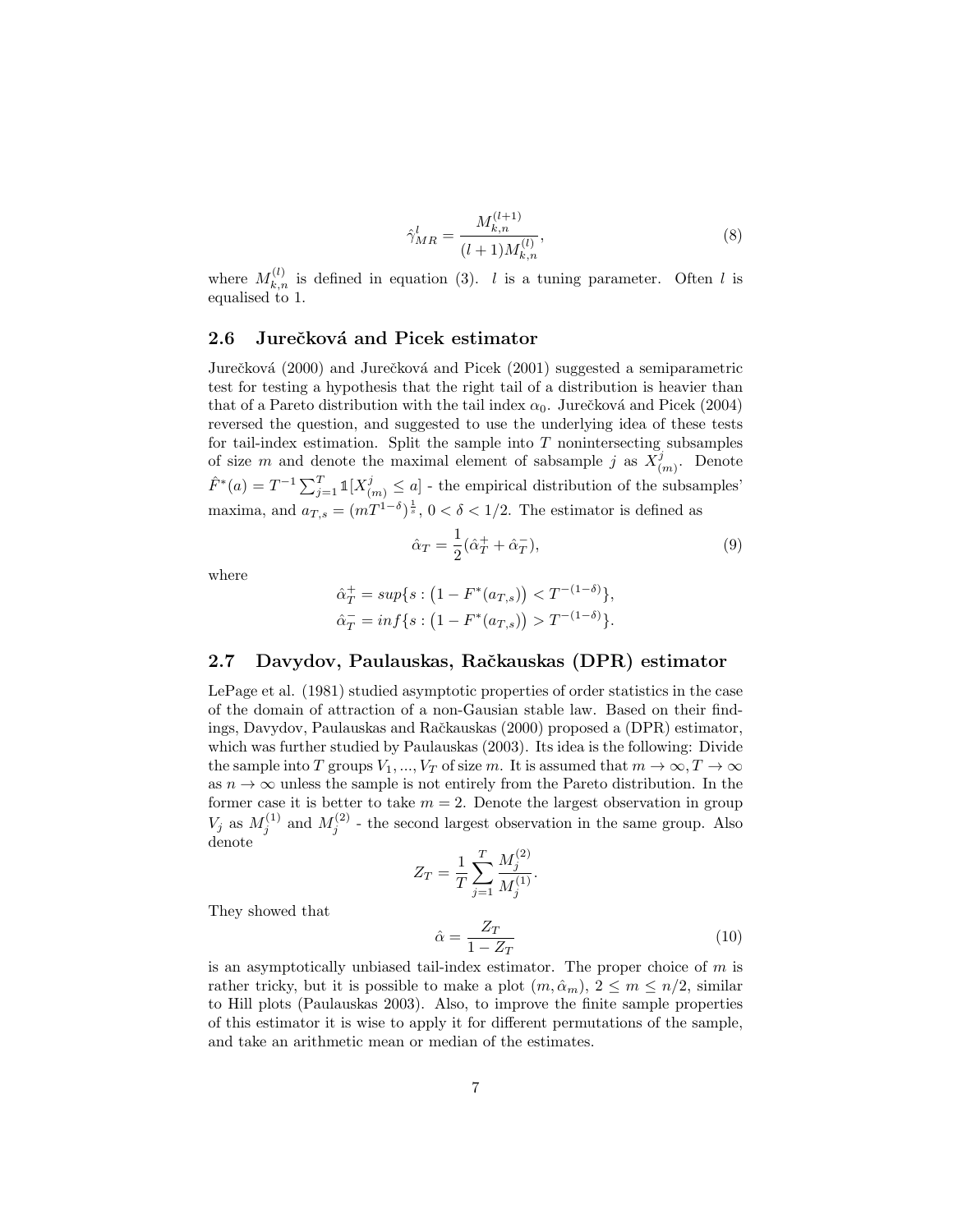#### 2.8 Qi estimator

Qi (2010) used the idea of the DPR estimator to modify the Hill estimator. Observations are divided into T groups, of size  $m_i$ ,  $i = 1, ..., T$ . Then, Hill estimator for every group is applied, and the arithmetic mean of them is taken:

$$
\hat{\gamma} = \frac{1}{\sum_{i=1}^{T} k_i} \sum_{i=1}^{T} \sum_{j=1}^{k_i} (\log X_{(m_i-j+1)}^{(i)} - \log X_{(m_i-k_i)}^{(i)}),\tag{11}
$$

where  $X_{(m_i-j+1)}^{(i)}$  denotes the  $m_i - j + 1$ -th order statistics in group i, and  $k_i$  is the group-specific number of observations treated as the tail.

### 2.9 Fialova et al. estimator

Fialova et al. (2004) suggested an estimator, which takes all observations into account; however, it requires some preliminary knowledge about the tail index and uses an additional parameter. The sample size  $n$  is randomly partitioned into  $N$ non-overlapping sub-samples of size  $r: (X_1^{(1)}, ..., X_r^{(1)}), ..., (X_1^{(N)}, ..., X_r^{(N)})$ . Denote  $(\bar{X}^{(1)},...,\bar{X}^{(N)})$  as a vector of arithmetic means of the sub-samples. Denote  $\hat{F}_{\bar{X}_n}^{(N)}(x) = N^{-1} \sum_{i=1}^N \mathbb{1}(\bar{X}^{(i)} \leq x)$  the distribution function of the sub-sample means. Also, suppose that there is a preliminary information that tail index  $\alpha$ is lower than a certain value  $\alpha_0$ . I.e. the tail is heavier than that of a Pareto distribution with the tail index  $\alpha_0$ . Then, choose  $x_N = N^{\frac{1-\delta}{\alpha_0}}$ , for a fixed  $\delta$ ,  $0<\delta<1$  and calculate

$$
\tilde{\alpha}(x_N) = -\frac{\log\left(1 - \hat{F}_{\bar{X}_n}^{(N)}(x_N)\right)}{\log x_N},
$$

$$
\hat{\alpha}(x_N) = \tilde{\alpha}(x_N) \mathbb{1}\left[0 < F_{\bar{X}_n}^{(N)}(x_N) < 1\right] + \tilde{\alpha}_0 \mathbb{1}\left[F_{\bar{X}_n}^{(N)}(x_N) = 0 \quad or \quad 1\right]. \tag{12}
$$

 $\hat{\alpha}(x_N)$  is the tail index estimator.

#### 2.10 Nuyts estimator

Nuyts (2010) suggested to use the Simpson's rule for an improvement of Hill estimator. The tail index  $\alpha$  is estimated numerically as a solution of the following equation:

$$
\frac{1}{k} \sum_{i=0}^{k-1} \log \left( X_{(n-i)} \right) = \frac{1}{\alpha} + \frac{\log X_{(k+1)} X_{(k+1)}^{-\alpha} - \log X_{(n)} X_{(n)}^{-\alpha}}{X_{(k+1)}^{-\alpha} - X_{(n)}^{-\alpha}}.
$$
(13)

#### 2.11 Hall class of estimators

Hall (1982) developed a tail index estimator under A2 assumption.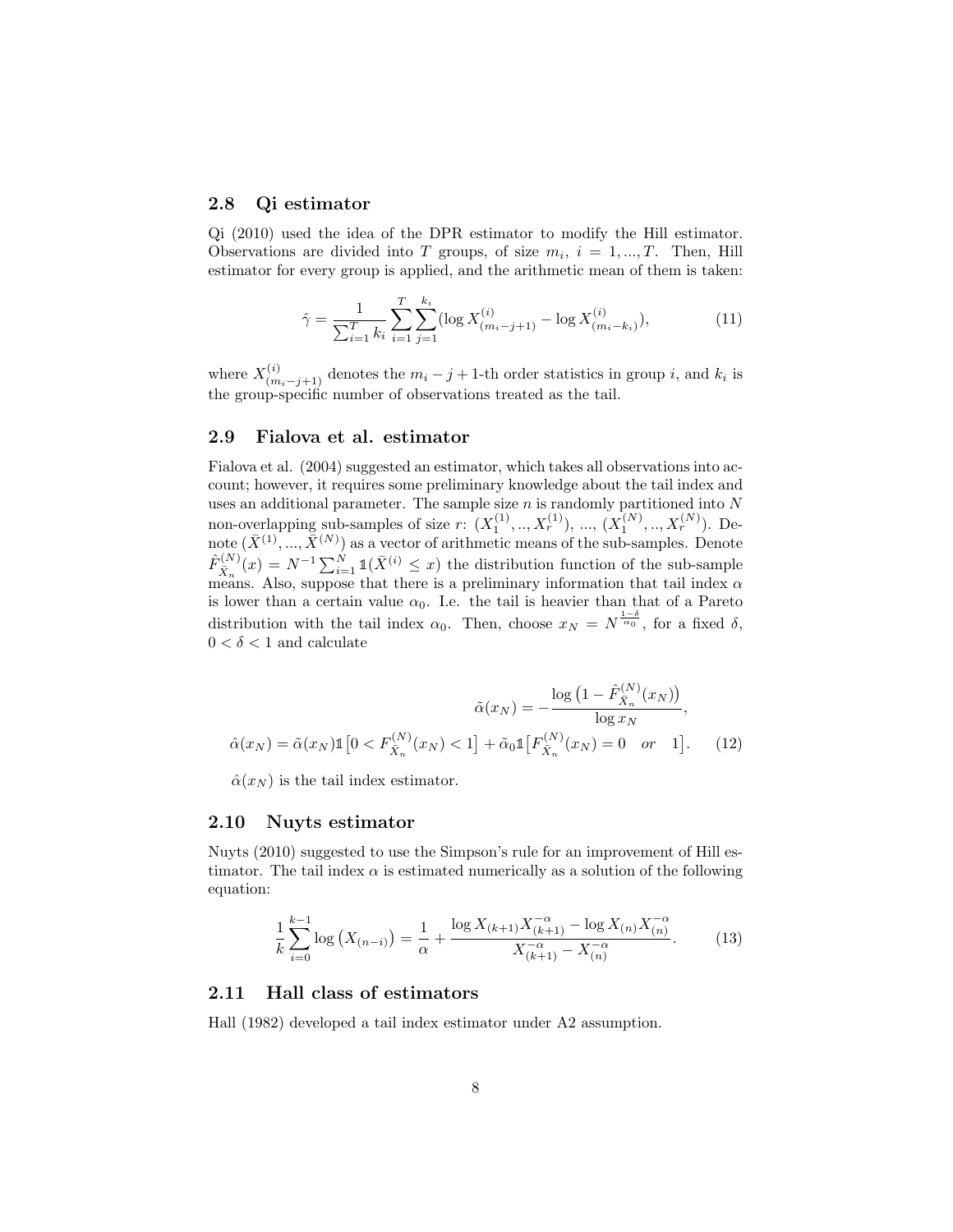Define  $a_j$  and  $b_j$  as constants satisfying  $a_{m+1} > a_m > ... > a_1 > 0$  (*m* is defined in A2) and

$$
\sum_{j=1}^{m+1} b_j a_j^s = \begin{cases} 1 & \text{if } s = 0\\ 0 & \text{if } 1 \le s \le m \end{cases}
$$

The class of estimators is defined as

$$
\hat{\alpha} = \left(\sum_{j=1}^{m+1} b_j \hat{\gamma}_n^H(\lfloor a_j k \rfloor)\right)^{-1},\tag{14}
$$

,

.

where  $\hat{\gamma}_n^H(k)$  denotes estimates received with the Hill estimator and  $\lfloor \cdot \rfloor$  - the integer part of  $a_i k$ .

### 2.12 Vaičiulis (2009) estimator

Vaičiuls (2009) proposed an estimator based on an increment ratio statistics:

$$
IR_{n,m} := \frac{1}{n-2m+1} \sum_{i=0}^{n-2m} \frac{\left| \sum_{t=i+1}^{i+m} X_t^2 - \sum_{t=i+m+1}^{i+2m} X_t^2 \right|}{\sum_{t=i+1}^{i+m} X_t^2 + \sum_{t=i+m+1}^{i+2m} X_t^2}
$$

where  $m$  is a bandwidth. Using Monte-Carlo simulations, he suggested the following expression for  $IR_{n,m}$  conversion to  $\hat{\alpha}$ 

$$
\hat{\alpha} \approx (2.0024 - 0.4527IR_{n,m} + 0.4246IR_{n,m}^2 - 0.1386IR_{n,m}^3)\cos\left(\frac{\pi IR_{n,m}}{2}\right). \tag{15}
$$

# 3 Quantile plots

First, in this section, quantile plots for  $\gamma > 0$  are discussed. Next, the case of  $\gamma \in \mathbb{R}$  is considered.

# 3.1 Zipf plots

Quantile plots for tail index estimation were introduced by Zipf (1941, 1949). Kratz and Resnick (1996), Schultze and Steinebach (1996) and Beirlant et al. (1996b) studied this method from various perspectives. Examine a scatter-plot with coordinates  $(-\log (j/(n+1)), \log X_{(n-j+1)}), j = 1, ..., n$ . If the right side of this plot is 'almost' linear (suppose, this is so for the last  $k$  observations) its slope corresponds to  $\gamma$ , and it can be estimated by applying the OLS with intercept:

$$
\hat{\gamma}_1 = \frac{\sum_{j=1}^k \log\left((k+1)/j\right) \log X_{(n-j+1)} - k^{-1} \sum_{j=1}^k \log\left((k+1)/j\right) \sum_{j=1}^k \log X_{(n-j+1)}}{\sum_{j=1}^k \log^2\left((k+1)/j\right) - k^{-1} \left(\sum_{j=1}^k \log\left((k+1)/j\right)\right)^2}
$$
\n(16)

It is also possible to apply a weighted OLS regression (Csörgő and Viharos 1998; Viharos 1999).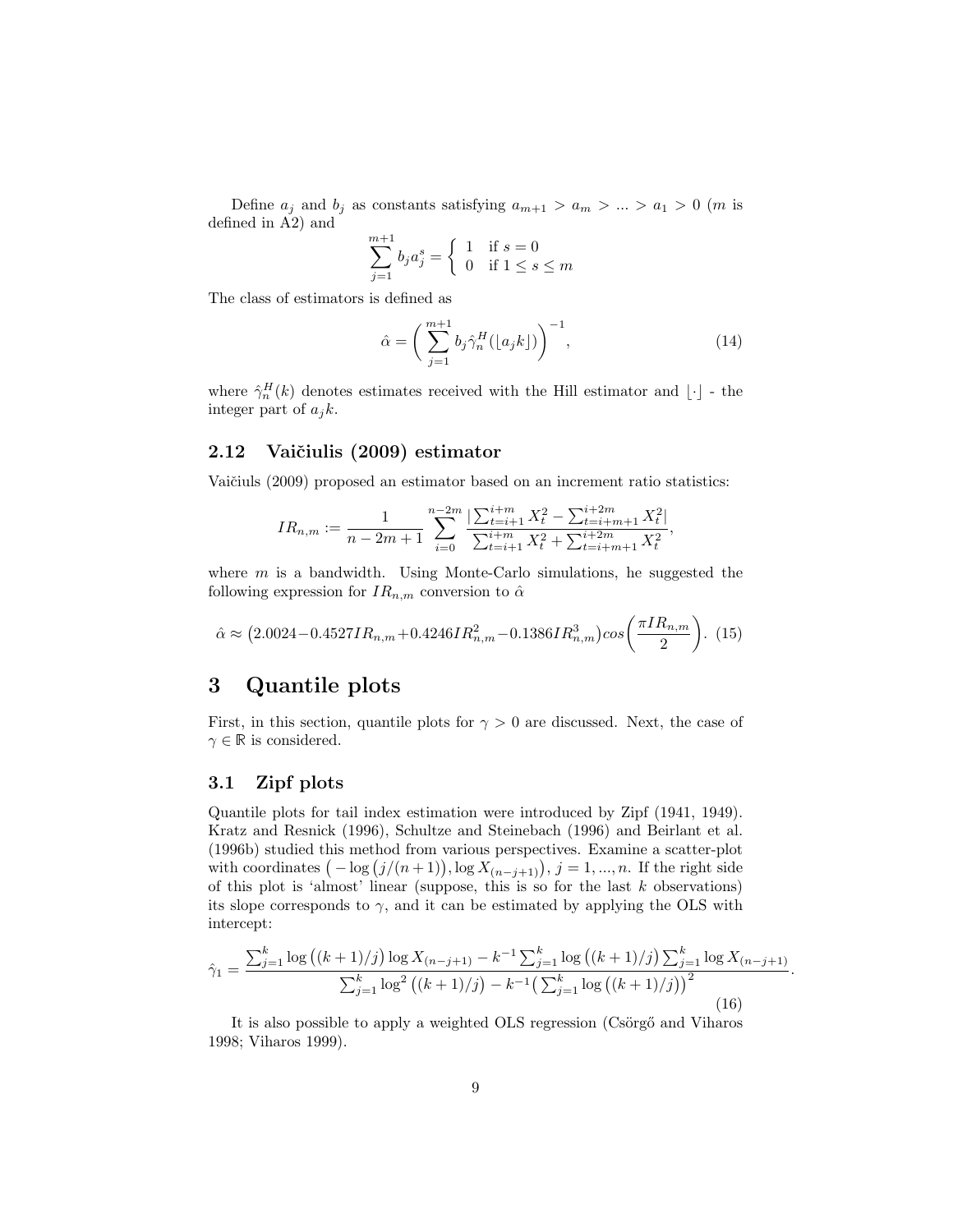# 3.2 Schultze and Steinebach estimators

In addition, Schultze and Steinebach (1996) introduced two other estimators. One is based on the regression line with no intercept:

$$
\hat{\gamma}_2 = \frac{\sum_{j=1}^k \log{(n/j)} \log X_{(n-j+1)}}{\sum_{j=1}^k \log^2{(n/j)}}.
$$
\n(17)

.

The second one is similar to the estimator (16), but with reversed dependent and explanatory variables:

$$
\hat{\gamma}_3 = \frac{\sum_{j=1}^k \log^2 (X_{(n-j+1)}) - k^{-1} \left(\sum_{j=1}^k \log X_{(n-j+1)}\right)^2}{\sum_{j=1}^k \log \left((k+1)/j\right) \log X_{(n-j+1)} - k^{-1} \sum_{j=1}^k \log \left((k+1)/j\right) \sum_{j=1}^k \log X_{(n-j+1)}}\tag{18}
$$

# 3.3 Brito and Freitas estimator

Brito and Freitas (2003) suggested using a geometric mean of the estimators  $\hat{\gamma}_1$ and  $\hat{\gamma}_3$ :  $\hat{\gamma} = \sqrt{\hat{\gamma}_1 \hat{\gamma}_3}$ , introduced by Schultze and Steinebach. They showed that  $\hat{\gamma}_1 \leq \hat{\gamma} \leq \hat{\gamma}_3.$ 

#### 3.4 Hüsler et al. estimator

Hüsler et al. (2006) introduced a weighted least squares estimator of the following form:

$$
\hat{\gamma} = \frac{\sum_{i=0}^{k-1} g\left(\frac{i+1}{k+1}\right) \log\left(\frac{i+1}{k+1}\right) \log\left(\frac{X_{(n-i)}}{X_{(n-k)}}\right)}{\sum_{i=0}^{k-1} g\left(\frac{i+1}{k+1}\right) \log\left(\frac{i+1}{k+1}\right)^2},\tag{19}
$$

where  $g(\cdot) \geq 0$  on the interval  $(0,1)$ .

#### 3.5 Beirlant et al. estimators

Beirlant et al. (1996b) suggested the regression line to force going through the anchor point  $(-\log ((k+1)(n+1)^{-1}), \log X_{(n-k)})$ . They suggested using the weighted OLS estimators of the regression line. If the weight for observation  $j$  is taken as  $w_i = 1/\log [(k+1)/j]$ , this method coincides with the Hill estimator. The other weights make the method similar to the Kernel estimator (Csörgő, Deheuvels, and Mason 1985). The advantage of this method is that  $k$  can be chosen so that it minimizes the weighted mean squared error.

### 3.6 Aban and Meerschaert estimators

Aban and Meerschaert (2004) studied the best linear unbiased estimator of the quantile regression, which takes into account the mean and covariance structure of the largest order statistics. The resulting estimator is equivalent to

$$
\hat{\gamma} = k \hat{\gamma}_k^H / (k - 1). \tag{20}
$$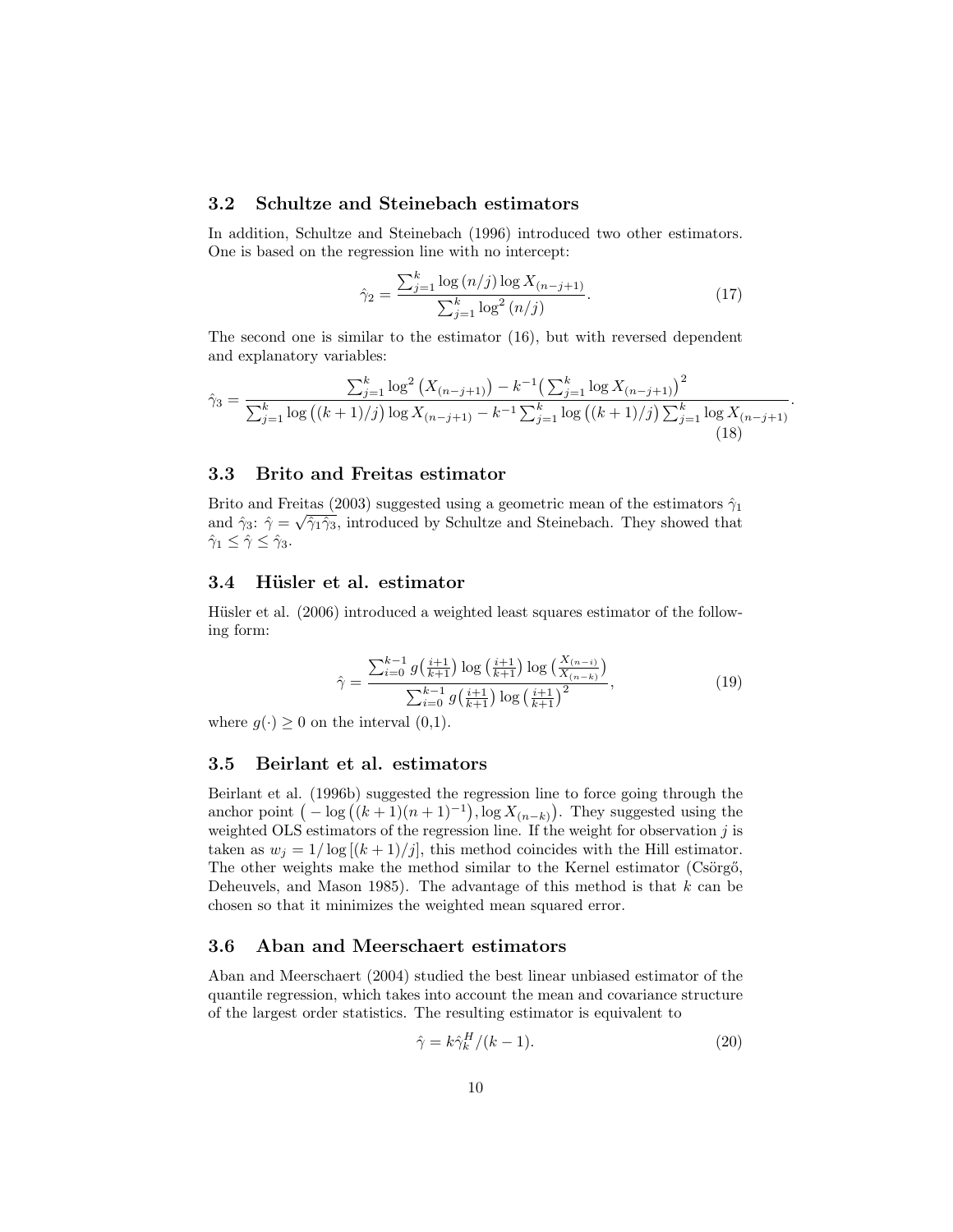Another estimator, which has slightly higher variance, suggested by Aban and Meerschaert, is

$$
\hat{\gamma} = \sum_{i=1}^{k} s_i \log X_{(n-i+1)},
$$
\n(21)

were

$$
s_i = \frac{\bar{a}_k (a_{n-i+1} - \bar{a}_k)}{\sum_{i=1}^k (a_{n-i+1} - \bar{a}_k)^2},
$$

 $a_r = \sum_{j=1}^r (n-j+1)^{-1}$  and  $\bar{a}_k$  is the arithmetic mean of  $a_{n-i+1}, i = 1, ..., k$ .

In a remark, Aban and Meerschaert also suggested to reduce the bias by using a regression of the following form:

$$
\log X_{(n-j+1)} = const - \gamma \log \left( \frac{j-1/2}{n} \right), \quad j = 1, ..., k. \tag{22}
$$

Formally, its consistency was shown by Gabaix and Ibragimov (2011).

### 3.7 Gabaix and Ibragimov estimator

Apart from showing consistency of the estimator (22), Gabaix and Ibragimov (2011) also considered a similar estimator with reversed dependent and explanatory variables, and showed that  $-1/2$  is an optimal shift:

$$
\log\left(\frac{j-1/2}{n}\right) = const - \alpha \log X_{(n-j+1)}, \quad j = 1, ..., k. \tag{23}
$$

Furthermore, they considered two harmonic estimators. Define  $H(j)$  =  $\sum_{i=1}^{j} j^{-1}$ .

$$
H(j-1) = const - \gamma \log X_{(n-j+1)}, \quad j = 1, ..., k,
$$
\n(24)

$$
\log X_{(n-j+1)} = const - \alpha H(j-1), \quad j = 1, ..., k.
$$
 (25)

#### 3.8 Beirlant et al. (1999) bias-reduced quantile plots

Beirlant et al. (1999) suggested a modification of the quantile plot estimation method, which reduces a bias of the estimate. They noticed that the slowly varying function  $L(x)$  in assumption A1 may cause a serious bias, and suggested to take it into account when analyzing quantile plots. Again, the Pareto quantile plot to the right of the point  $-\log((k+1)/(n-1), \log X_{(n-k)})$  was analyzed. The method relies on the maximum likelihood estimation of the parameters  $\gamma$ ,  $\rho$  and  $b_{n,k}$  in the following model:

$$
U_{j,k} = \left(\gamma + b_{n,k} \left(\frac{j}{k+1}\right)^{-\rho}\right) f_{j,k}, \quad 1 \le j \le k,
$$
\n(26)

where  $U_{j,k}$  is defined in equation (1) and  $f_{j,k}$  is an i.i.d exponential random variable. If the term  $b_{n,k}(j/(k+1))^{-\rho}$  is ignored, the MLE of the equation (26) reduces to the Hill estimator. The asymptotic properties of this estimator were shown by Beirlant et al. (2002). There is also a modification of this estimator for censored data (Beirlant and Guillou 2001).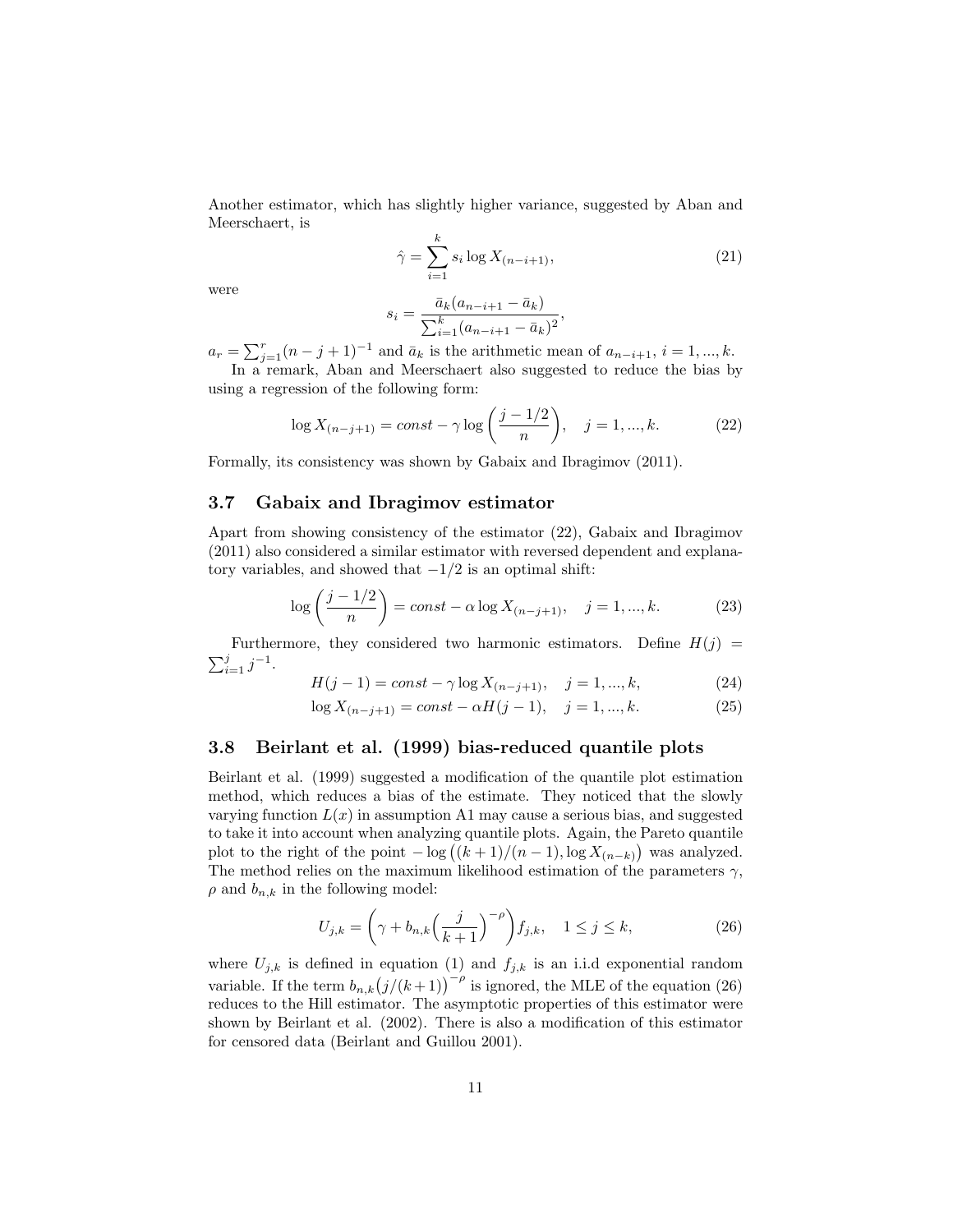#### 3.9 Generalized quantile plots

Beirlant et al. (1996a) suggested to use quantile plots for  $\gamma$  which is not limited by positive values. The method results in fitting a linear regression through the  $k$  points which correspond to  $k$  largest  $X$ .

$$
\left( -\log(j/n), \log U H_{j,n} \right), \quad j = 1, ..., n,
$$
\n(27)

where

$$
UH_{j,n} = X_{(n-j)}\hat{\gamma}_n^H(k),
$$

and  $\hat{\gamma}_n^H(k)$  is the Hill estimator.

Beirlant et al. (2005) proposed a simplification of the OLS estimator for  $\gamma \in \mathbb{R}$ :

$$
\hat{\gamma} = \frac{1}{k} \sum_{j=1}^{k} \left( \log \frac{k+1}{j} - \frac{1}{k} \sum_{i=1}^{k} \log \frac{k+1}{i} \right) \log U H_{j,n}.
$$
 (28)

They also generalized the Hill estimator:

$$
\hat{\gamma} = \frac{1}{k} \sum_{i=1}^{k} \log \left( \frac{U H_{j,n}}{U H_{k+1,n}} \right). \tag{29}
$$

However, it works for  $\gamma > 0$  only.

# 4 Minimal distance estimators

Methods based on quantile plots fit a regression line to a linear part of the Q-Q plot. Usually, this is made with an OLS or a similar method. There are also several methods which were designed as minimal distance estimators with no relations to Q-Q plots.

### 4.1 Vanderwale et al. estimator

Vandewalle et al. (2007) suggested to use a minimization of the least square errors for tail index estimations. Namely,

$$
\hat{\theta} = \underset{\theta}{\text{argmin}} \int \left( f(x|\theta) - f(x) \right)^2 dx,
$$

were  $f(\cdot)$  denotes a density function of normalized tail observations:  $X_{(n-j+1)}/X_{(n-k)}$ . Denote  $\theta = {\gamma, \delta, \rho}$ . Then, having assumed the following density function

$$
f_{\theta}(x) = (1 - \delta) \left[ \frac{1}{\gamma} x^{-(1 + 1/\gamma)} \right] + \delta \left[ \left( \frac{1}{\gamma} - \rho \right) x^{-(1 + 1/\gamma) - \rho} \right],
$$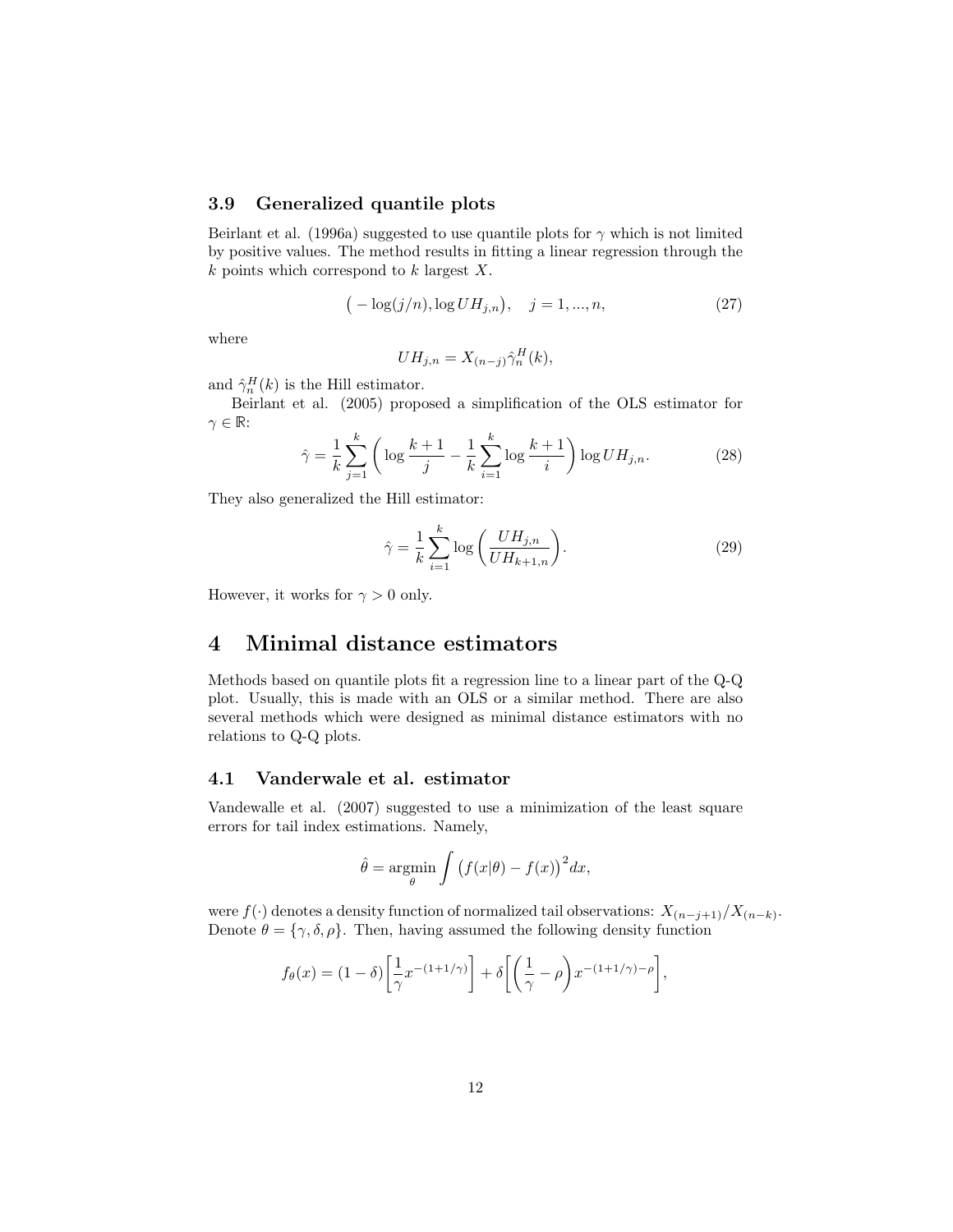the estimator reduces to that in equation (30).

$$
\varrho(\theta) = \frac{(1+\delta)^2}{(\gamma+2)\gamma} + 2\frac{\delta(1-\delta)(1-\gamma\rho)}{(\gamma+2-\gamma\rho)\gamma} + \frac{\delta^2(1-\gamma\rho)^2}{(\gamma+2-2\gamma\rho)\gamma},
$$
  

$$
(\hat{\theta}, \hat{w}) = \underset{\theta,w}{\text{argmin}} \left[ w^2 \varrho(\theta) - \frac{2w}{k} \sum_{i=1}^k f_\theta \left( \frac{X_{(n-i+1)}}{X_{(n-k)}} \right) \right].
$$
 (30)

 $\hat{\gamma}$  is one of the  $\hat{\theta}$  elements. The authors claim that the method is more robust compared with those based on ML.

#### 4.2 Tripathi et al. estimators

Tripathi et al. (2014) improved the Hill estimator taking specific parametric forms, which generalize the Hill estimator, and minimizing the loss function  $(\hat{\alpha}/\alpha - 1)^2$ . Denote  $S_k = \sum_{i=0}^{k-1} \log (X_{(n-i)}/X_{(n-k)})$ . The best tail-index estimator in the class of  $s/S_k$  is found to be

$$
\hat{\alpha}_1 = \frac{k-3}{S_k}.\tag{31}
$$

In the class of estimators of the form  $s/(S_k + \max(0, \log X_k))$ , the optimal 'supremum' estimator is

$$
\hat{\alpha}_2 = \frac{k - 2}{S_k + \max(0, \log X_k)}.\tag{32}
$$

The 'infimum' estimator is:

$$
\hat{\alpha}_3 = \frac{k-3}{S_k + \max(0, \log X_k)}.\tag{33}
$$

The authors showed that these estimators dominate the Hill estimator performance in terms of the quadratic loss function; however, the optimization was made on the  $0 < \alpha < 1$  interval. This assumption restricts the set of possible applications.

# 5 Bias-reduced estimators

Often bias-reduced estimators take the second-order parameter  $\rho$  into account, and are based on assumptions A2-A4.

# 5.1 Feuerverger and Hall estimators

Feuerverger and Hall (1999) tried to reduce the bias of the Hill and OLS tail index estimators under assumption A3: Denote  $v_i = log U_i$ , where  $U_i$  is defined in equation (1) The MLE estimator of  $\alpha$  is given by

$$
\hat{\alpha} = \left[ k^{-1} \sum_{i=1}^{k} U_i \exp \left\{ - \hat{D} (i/n)^{-\hat{\rho}} \right\} \right]^{-1}.
$$
 (34)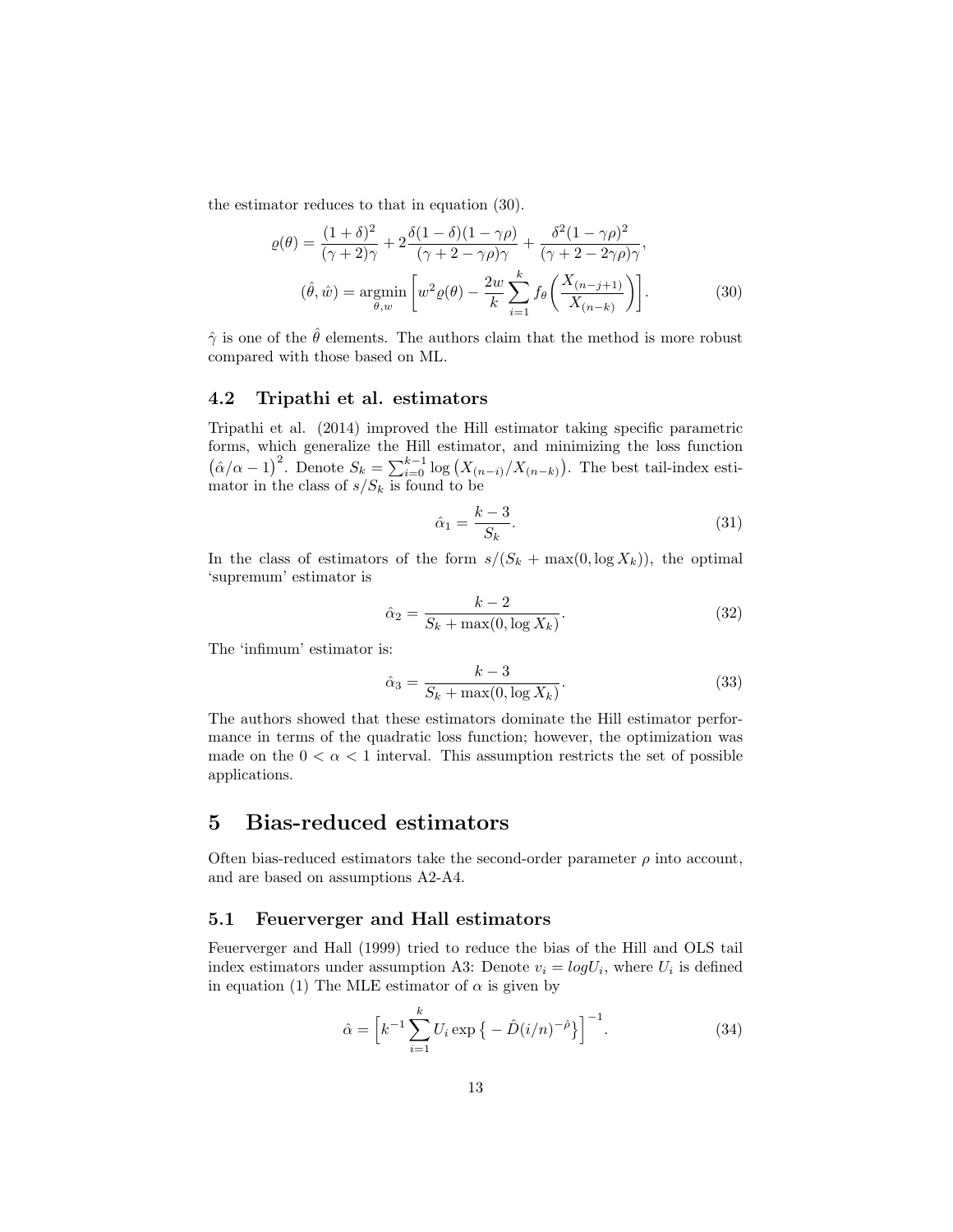and  $\hat{\rho}$  and  $\hat{D}$  are obtained from minimization of

$$
L(D,\rho) = Dk^{-1} \sum_{i=1}^{k} (i/n)^{-\rho} + \log \left[ k^{-1} \sum_{i=1}^{k} U_i \exp \left\{ -D(i/n)^{-\rho} \right\} \right].
$$

OLS estimate of  $\alpha$  is received from

$$
S(\mu, D, \rho) = \sum_{i=1}^{k} \{v_i - \mu - D(i/n)^{-\rho}\}^2
$$

minimization with respect to  $\mu$ , D and  $\rho$ , and

$$
\hat{\alpha} = \exp(\Gamma'(1) - \hat{\mu}).\tag{35}
$$

where  $\Gamma'(1) \approx -0.5772157$  is a derivative of gamma function at point 1. Alternatively, one can plug OLS estimates  $\hat{\rho}$  and  $\hat{D}$  into estimator (34). The weakness of these methods is that convergence problems often exist (Gomes and Oliveira 2003).

Gomes and Martins (2004) simplified Feuerverger and Hall estimators by assuming  $\rho = -1$ . Furthermore, they approximated  $\exp \{-Di/n\}$  as  $1-Di/n$ , leading o the following approximation of equation (34):

$$
\hat{\gamma}^{ML}(k) = \hat{\gamma}_n^H(k) - \left(\frac{1}{k} \sum_{i=1}^k iU_i\right) \frac{\sum_{i=1}^k (2i - k - 1)U_i}{\sum_{i=1}^k i(2i - k - 1)U_i},\tag{36}
$$

where  $\hat{\gamma}_n^H(k)$  is the Hill estimator. The OLS estimator (35) is rewritten as

$$
\hat{\gamma}^{LS}(k) = exp\bigg\{\frac{2(2k+1)}{k(k-1)}\sum_{i=1}^{k} logU_i - \Gamma'(1) - \frac{6}{k(k-1)}\sum_{i=1}^{k} ilogU_i\bigg\},\qquad(37)
$$

Gomes et al. (2007) suggested estimating the second-order parameters separately with a larger k.

#### 5.2 Peng estimators

Using assumption A4, Peng (1998) developed an asymptotically unbiased estimator of the following form  $(\gamma > 0)$ :

$$
\hat{\rho} = (\log 2)^{-1} \log \frac{M_n(n/(2 \log n)) - 2(\hat{\gamma}_n^H(n/(2 \log n)))^2}{M_n(n/\log n) - 2(\gamma_n^H(n/\log n))^2}
$$

$$
\gamma_n(k) = \hat{\gamma}_n^H - \frac{M_n(k) - 2(\hat{\gamma}_n^H(k))^2}{2\hat{\gamma}_n^H(k)\hat{\rho}_n} (1 - \hat{\rho}_n),
$$
(38)

where  $M_n(k) = M_{k,n}^2$  defined in equation (3), and  $\hat{\gamma}_n^H$  denotes the Hill estimator (eq. 4),  $\rho$  is the second-order parameter. The author claims that the estimator remains unbiased even for large k; however, its asymptotic properties were still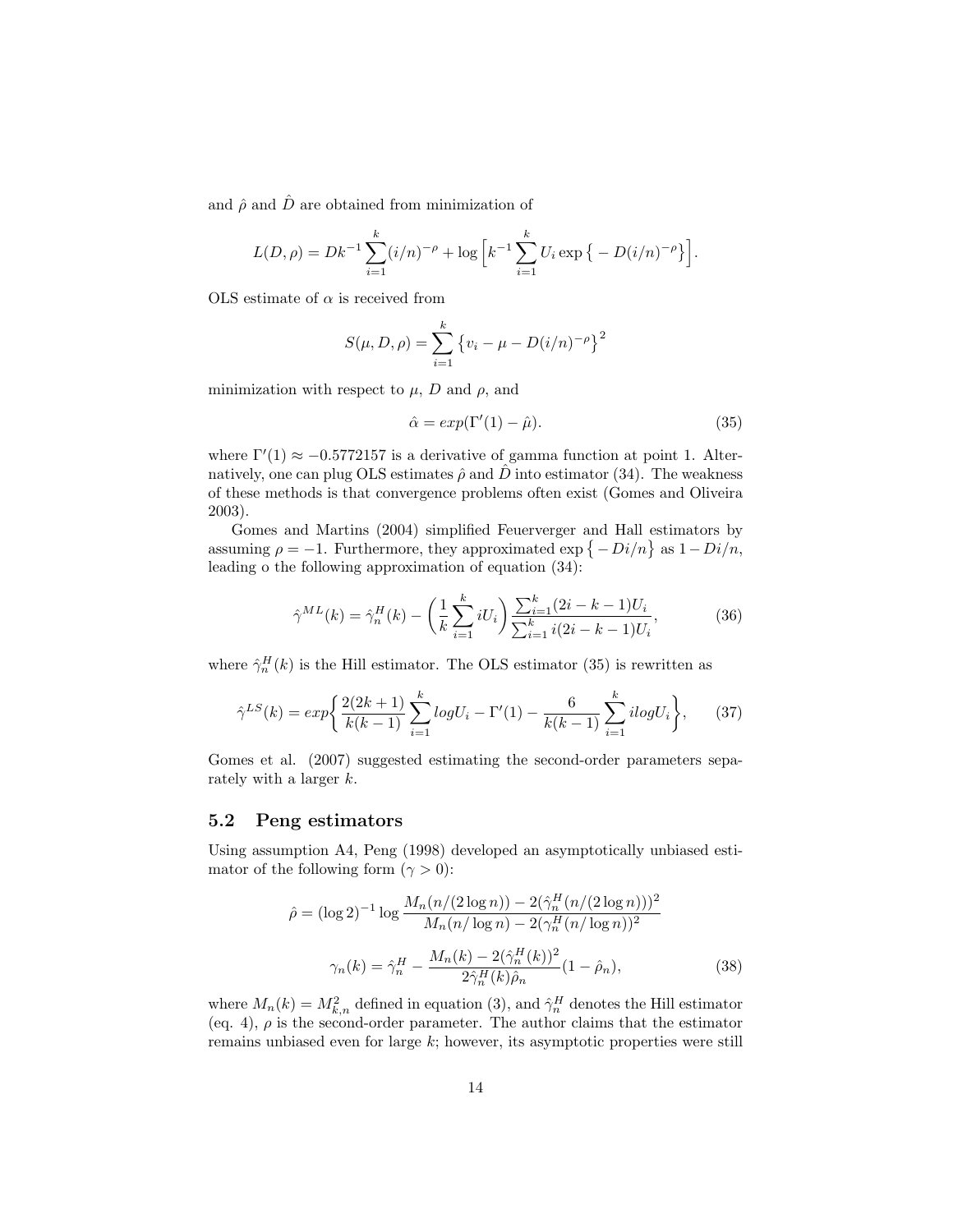shown using assumptions B1 and B2. For a more general  $\gamma$ , Peng modified the Pickands estimator:

$$
\hat{\rho} = (\log 2)^{-1} \log \frac{\hat{\gamma}_n^P(n/(2\log n)) - \hat{\gamma}_n^P(n/(4\log n))}{\hat{\gamma}_n^P(n/\log n) - \hat{\gamma}_n^P(n/(2\log n))},
$$

$$
\hat{\gamma}_n(k) = \hat{\gamma}_n^P(k) - \frac{\hat{\gamma}_n^P(k) - \hat{\gamma}_n^P(k/4)}{1 - 4\hat{\rho}},
$$
(39)

where  $\hat{\gamma}_n^P(k)$  is the Pickands estimator defined in equation (70). Despite of good theoretical asymptotic properties of the Peng estimators, our simulations show that the expressions under the logarithms in  $\hat{\rho}$  estimation obtain negative values sometimes, leading to a collapse in calculations.

#### 5.3 Huisman et al. estimator

Huisman et al. (2001) noted, that if assumption A2 is satisfied with  $m = 1$ , the bias of the Hill estimator is almost linear in  $k$ . As small values of  $k$  result in a lower bias (at the cost of higher variance), they suggested to estimate  $\gamma(r)$  with the Hill estimator  $r = 1, ..., k$ , and then run a regression

$$
\gamma(r) = \beta_0 + \beta_1 r + \epsilon(r), \quad r = 1, ..., k. \tag{40}
$$

 $\hat{\beta}_0$  is a bias-free estimate of the tail index.

### 5.4 Gomes et al. (2000,2002) Jackknife estimators

Gomes et al. (2000) studied Jackknife estimators of the following form:

$$
\hat{\gamma} = \frac{\hat{\gamma}_1 - q\hat{\gamma}_2}{1 - q},
$$

where  $\hat{\gamma}_1$  and  $\hat{\gamma}_2$  are some consistent estimators of  $\gamma$  and  $q = d_1(n)/d_2(n)$  - is the ratio of biases of these estimators. They considered the following special cases:

$$
\hat{\gamma}_1 = 2\hat{\gamma}^{(2)}(k) - \hat{\gamma}^{(1)}(k) \tag{41}
$$

$$
\hat{\gamma}_2 = 4\hat{\gamma}^{(3)}(k) - 3\gamma^{(1)}(k),\tag{42}
$$

$$
\hat{\gamma}_3 = 3\hat{\gamma}^{(2)}(k) - 2\gamma^{(3)}(k),\tag{43}
$$

$$
\hat{\gamma}_4 = 2\hat{\gamma}^{(1)}(k/2) - \gamma^{(1)}(k),\tag{44}
$$

where  $\hat{\gamma}^{(1)}(k)$  is the Hill estimator (eq. 4),  $\hat{\gamma}^{(2)}(k)$ : Danielsson et al. estimator (eq. 8) with  $l = 1$ , and  $\hat{\gamma}^{(3)}(k)$  is a Gomes and Martins estimator with  $l = 2$ (eq. 83):

The estimator (42) is a simplified version of the Peng's estimator (38) with  $\rho = -1$ . More complete versions of estimators (43) and (44) were studied by Gomes and Martins (2002) and Gomes et al. (2002) under assumption A4:

$$
\hat{\gamma}_3 = \frac{-(2-\hat{\rho})\hat{\gamma}^{(2)}(k) + 2\hat{\gamma}^{(3)}(k)}{\hat{\rho}},\tag{45}
$$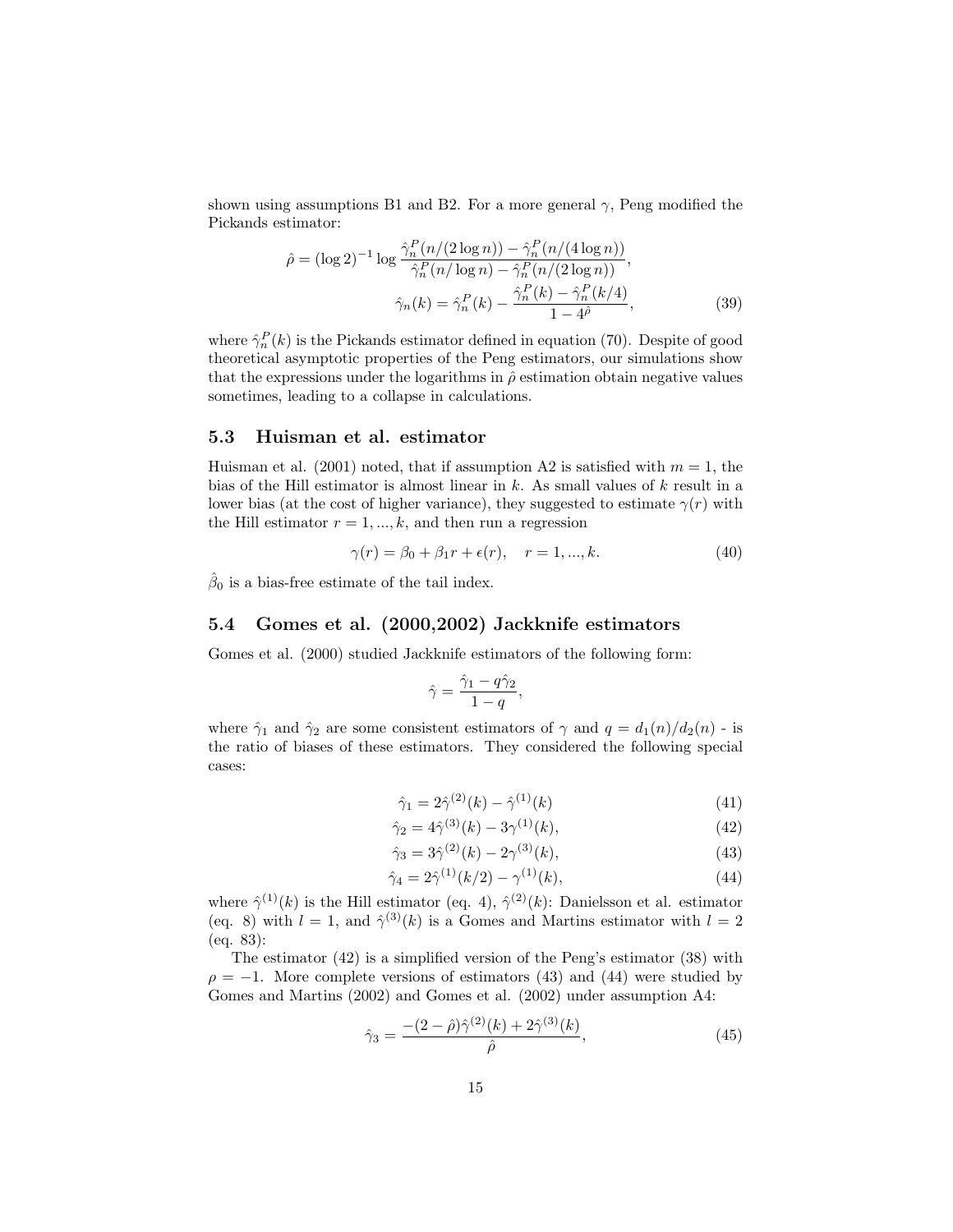$$
\hat{\gamma}_4 = \frac{\hat{\gamma}^{(1)}(k) - 2^{-\hat{\rho}} \hat{\gamma}^{(1)}(k/2)}{1 - 2^{-\hat{\rho}}}.
$$
\n(46)

 $\hat{\rho}$  can be estimated as

$$
\hat{\rho}_{\tau}(k) = -\left| \frac{3(T^{(\tau)}(k) - 1)}{(T^{(\tau)}(k) - 3)} \right|
$$

$$
T^{(\tau)}(k) = \begin{cases} \frac{\left(M_{k,n}^{(1)}\right)^{\tau} - \left(M_{k,n}^{(2)}/2\right)^{\tau/2}}{\left(M_{k,n}^{(2)}/2\right)^{\tau/2} - \left(M_{k,n}^{(3)}/6\right)^{\tau/3}} & \text{if } \tau > 0\\ \frac{\log\left(M_{k,n}^{(1)}\right) - \frac{1}{2}\log\left(M_{k,n}^{(2)}/2\right)}{\frac{1}{2}\log\left(M_{k,n}^{(2)}/2\right) - \frac{1}{3}\log\left(M_{k,n}^{(3)}/6\right)} & \text{if } \tau = 0 \end{cases}
$$

 $M_{k,n}^{(l)}$  is defined in equation (3) and  $\tau$  is a tuning parameter. This estimator of  $\rho$  was introduced by Fraga Alves et al. (2003).

In Gomes et al. (2002) also several other generalized Jackknife estimators were considered. One is based on the work of Quenouille (1956):

$$
\hat{\gamma}_{n,\hat{\rho}}^G(k) = \frac{\hat{\gamma}_n - (n/(n-1))^{\hat{\rho}} \bar{\hat{\gamma}}_n}{1 - (n/(n-1))^{\hat{\rho}}}, \quad \bar{\hat{\gamma}}_n = \frac{1}{n} \sum_{i=1}^n \hat{\gamma}_{n-1,i}(k), \tag{47}
$$

where  $\hat{\gamma}_n(k)$  is a consistent estimator of  $\gamma$  based on  $n-1$  observations obtained from the original sample, after exclusion of the *i*-th element, and  $\hat{\rho}$  is a suitable estimator of  $\rho$ . They also studied a simplified version of this estimator with  $\rho = -1.$ 

The second estimator is a modification of estimator (46) for the case of Fréchet model:

$$
\hat{\gamma}^{G_2} = \frac{\hat{\gamma}_n(k) - \frac{\log(1 - k/n)}{\log(1 - k/(2n))} \hat{\gamma}_n(k/2)}{1 - \frac{\log(1 - k/n)}{\log(1 - k/(2n))}}
$$
(48)

The third estimator is designed for generalized Pareto and the Burr models:

$$
\hat{\gamma}^{G_1} = \frac{(2 + k/n)\hat{\gamma}_n(k/2) - \hat{\gamma}_n(k)}{1 + k/n}.
$$
\n(49)

# 5.5 Gomes et al. (2005) Jackknife estimator

Another Jackknife estimator was introduced by Gomes et al. (2005). First, they introduced another generalised class of estimators:

$$
\hat{\gamma}_n^{(s)}(k) = \frac{s^2}{k^s} \sum_{i=1}^k i^{s-1} \log\left(\frac{X_{(n-i+1)}}{X_{(n-k)}}\right), \quad s \ge 1.
$$
 (50)

If  $s = 1$ , this estimator simplifies to the Hill estimator. Combining the Hill estimator with an estimator with  $s \neq 1$ , they received a Jackknife estimator:

$$
\hat{\gamma}_n^G = -\frac{s(1-\hat{\rho})}{\hat{\rho}(s-1)} \bigg[ \hat{\gamma}_n^{(1)}(k) - \frac{s-\hat{\rho}}{s(1-\hat{\rho})} \hat{\gamma}^{(s)}(k) \bigg]. \tag{51}
$$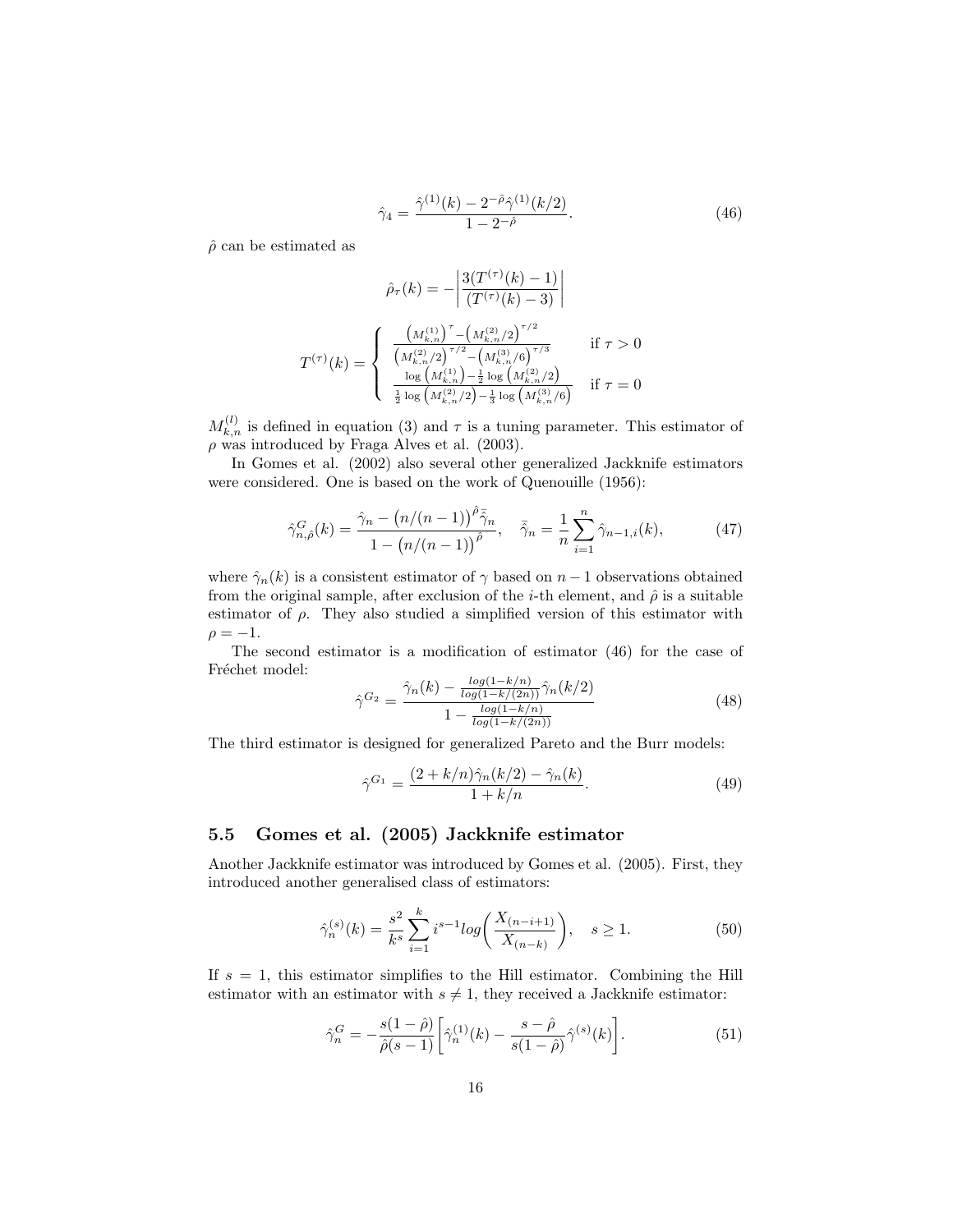# 5.6 Gomes et al. (2007) Jackknife estimator

Gomes et al. (2007) considered generalised estimators

$$
\hat{\gamma}_1^{(s)}(k) = \frac{s}{k} \sum_{i=1}^k \left(\frac{i}{k}\right)^{s-1} U_i, \quad s \ge 1
$$
\n(52)

$$
\hat{\gamma}_2^{(s)}(k) = -\frac{s^2}{k} \sum_{i=1}^k \left(\frac{i}{k}\right)^{s-1} \log\left(\frac{i}{k}\right) U_i, \quad s \ge 1
$$
\n(53)

They considered a number of Jackknife estimators similar to the previous papers. An optimal (variance reducing) combination of two estimators (52) (with different  $s$ ) is

$$
\hat{\gamma}^{GJ_1}(\hat{\rho}) = \frac{(1-\hat{\rho})^2 \hat{\gamma}_1^{(1)}(k) - (1-2\hat{\rho}) \hat{\gamma}_1^{(1-\hat{\rho})}(k)}{\hat{\rho}^2}.
$$
\n(54)

where  $\hat{\rho}$  is an estimate of the second-order parameter. Note that  $\hat{\gamma}_1^{(1)}(k)$  is the Hill estimator. An optimal combination of estimators  $(52)$  and  $(53)$  is

$$
\hat{\gamma}^{GJ_2}(\hat{\rho}) = \frac{1}{\hat{\rho}} (\hat{s}\hat{\gamma}_1^{(\hat{s})}(k) - (\hat{s} - \hat{\rho})\hat{\gamma}_2^{(\hat{s})}(k)).
$$
\n(55)

where  $\hat{s}$  is such that

$$
3\hat{s}^3 - 5\hat{s}^2 + \hat{s}(\hat{\rho}^2 - \hat{\rho} + 3) - (2\hat{\rho}^2 - 2\hat{\rho} + 1) = 0.
$$

In the above-mentioned paper, also an optimal Jackknife estimator based on (53) with two different s, was studied, but the authors do not provide an optimal combination. The authors also study the case of  $\hat{\rho}$  equalized to -1. In this case, the Jackknife estimator with the lowest variance based on (52) is  $\hat{\gamma}^{GJ_1}(-1) =$  $4\hat{\gamma}_1^{(1)}(k) - 3\hat{\gamma}_1^{(2)}(k).$ 

#### 5.7 Caeiro et al. 2005 bias-reduced Hill's estimator

Caeiro et al. (2005) introduced two direct ways for reducing the bias of the Hill estimator:

$$
\hat{\gamma}_{\hat{\beta},\hat{\rho}}(k) = \hat{\gamma}_n^H(k) \left( 1 - \frac{\hat{\beta}}{1 - \hat{\rho}} \left( \frac{n}{k} \right)^{\hat{\rho}} \right),\tag{56}
$$

$$
\hat{\gamma}_{\hat{\beta},\hat{\rho}}(k) = \hat{\gamma}_n^H(k) \exp\left(-\frac{\hat{\beta}}{1-\hat{\rho}}\left(\frac{n}{k}\right)^{\hat{\rho}}\right),\tag{57}
$$

where  $\hat{\gamma}_n^H(k)$  is the Hill estimator.  $\rho$  and  $\beta$  are second-order parameters. Consistent estimators for  $\hat{\rho}$  can be found in subsections (5.2) or (5.4).  $\beta$  can be estimated as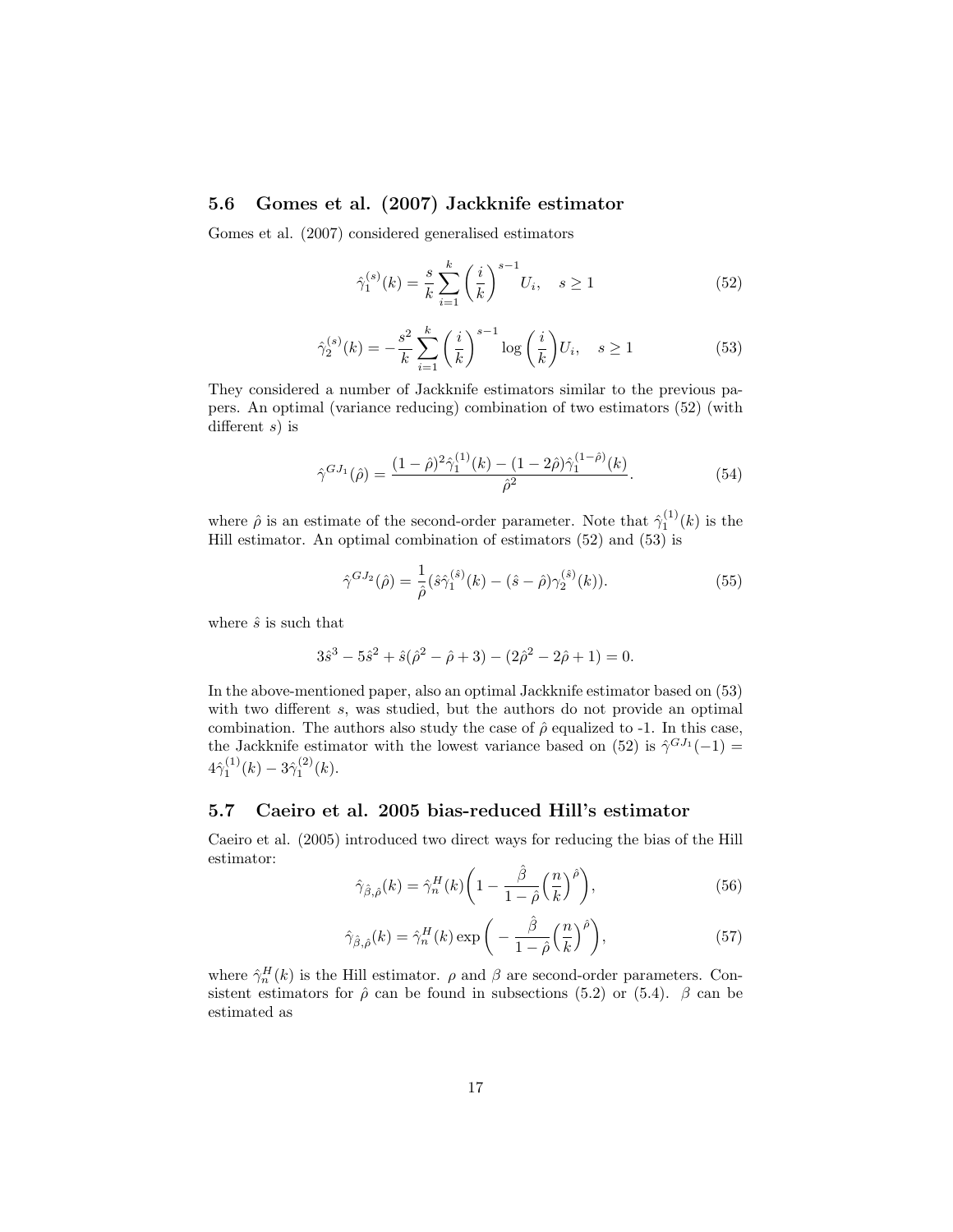$$
\hat{\beta}(k) = \left(\frac{k}{n}\right)^{\hat{\rho}} \frac{\left(\frac{1}{k}\sum_{i=1}^{k}\left(\frac{i}{k}\right)^{-\hat{\rho}}\right)\left(\frac{1}{k}\sum_{i=1}^{k}U_{i}\right) - \left(\frac{1}{k}\sum_{i=1}^{k}\left(\frac{i}{k}\right)^{-\hat{\rho}}U_{i}\right)}{\left(\frac{1}{k}\sum_{i=1}^{k}\left(\frac{i}{k}\right)^{-\hat{\rho}}\right)\left(\frac{1}{k}\sum_{i=1}^{k}\left(\frac{i}{k}\right)^{-\hat{\rho}}U_{i}\right) - \left(\frac{1}{k}\sum_{i=1}^{k}\left(\frac{i}{k}\right)^{-2\hat{\rho}}U_{i}\right)}.
$$

The authors argued that it could be wise to use a higher  $k$  than that in the tail index estimation for estimation of the second-order parameters. Alternatively, one may use estimators of the second-order parameters discussed in detail by Caeiro and Gomes (2006).

# 5.8 Gomes, Figueiredo and Mendonça best linear unbiased estimators (BLUE)

Gomes et al. (2005) look for a BLUE in the presence of second-order regular variation condition. Define  $T = \hat{\gamma}_i$ ;  $i = k - m + 1, ..., k$ ;  $1 \leq m \leq k$ , where  $\hat{\gamma}_i$  is an estimator of  $\gamma$ . They assume that the covariance matrix of **T** can be approximated as  $\gamma^2\Sigma$ , and its mathematical expectation can be asymptotically approximated as  $\gamma s + \phi(n, k)$ , where s is a vector of unities of length m, and the second term in the sum accounts for a bias. Then, they look for a vector  $a' = (a_1, a_2, ..., a_m)$  such that  $a' \Sigma a$  is minimal, with the restrictions  $a's = 1$ and  $a'b = 0$ . The result of this optimization problem is:

$$
\mathbf{a} = \Sigma^{-1} \mathbf{P} (\mathbf{P}' \Sigma^{-1} \mathbf{P})^{-1} \begin{bmatrix} 1 \\ 0 \end{bmatrix},
$$

where  $P = [s \; b]$ . The BLUE estimator is given by

$$
\hat{\gamma}^{BLE} = \boldsymbol{a}'\boldsymbol{T}.
$$

In case of Hill estimator, and having assumed a model similar to assumption A3,  $m = k$ , and  $\rho = -1$ , this estimator simplifies to

$$
\hat{\gamma} = \frac{6}{k^2 - 1} \sum_{i=1}^{k-1} i \hat{\gamma}_n^H(i) - \frac{2k - 1}{k + 1} \hat{\gamma}_n^H(k),\tag{58}
$$

where  $\gamma_n^H(i)$  is the Hill estimator (4). The authors also provide an explicit expression for the case of a more general  $\rho$ :

$$
\hat{\gamma} = \sum_{i=1}^{k+1} a_i(\hat{\rho}) \log X_{(n-i+1)},
$$
\n(59)

with

$$
a_i(\hat{\rho}) = \frac{1}{k} \left( \frac{1-\hat{\rho}}{\hat{\rho}} \right)^2 \left\{ 1 - \frac{k(1-2\hat{\rho})}{1-\hat{\rho}} \left[ \left( \frac{i}{k} \right)^{1-\hat{\rho}} - \left( \frac{i-1}{k} \right)^{1-\hat{\rho}} \right] \right\}, \quad i = 1, ..., k,
$$
  

$$
a_{k+1}(\hat{\rho}) = -\left( \frac{1-\hat{\rho}}{\hat{\rho}} \right),
$$

where  $\hat{\rho}$  is a consistent estimate of the second-order parameter.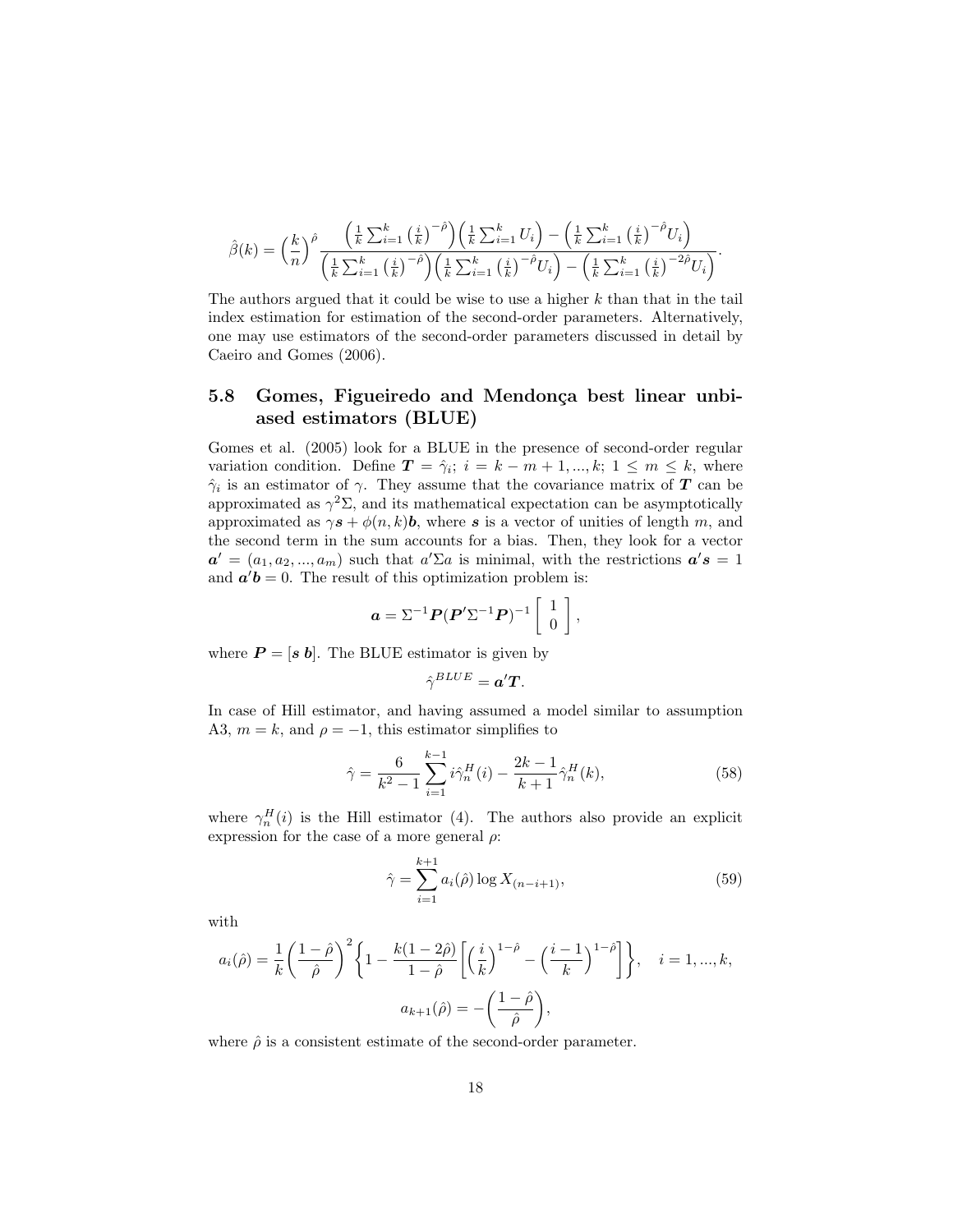#### 5.9 Beirlant et al. 2008 estimator

Beirlant et al. (2008) proposed a bias-reduced tail-index estimator with asymptotic variance being equal to the Hill estimator:

$$
\hat{\gamma} = \hat{\gamma}_n^H - \hat{\beta}_{\hat{\rho},k} \left(\frac{n}{k}\right)^{\hat{\rho}} P_{\hat{\rho},k},\tag{60}
$$

where  $\hat{\gamma}_n^H$  is the Hill estimator,  $\hat{\rho}$  is a consistent estimator of the second-order parameter and

$$
\hat{\beta}_{\hat{\rho},k} = \left(\frac{k+1}{n+1}\right)^{\hat{\rho}} \frac{p_{\hat{\rho},k} P_{0,k} - P_{\hat{\rho},k}}{p_{\hat{\rho},k} P_{\hat{\rho},k} - P_{2\hat{\rho},k}},
$$

$$
P_{\hat{\rho},k} = \frac{1}{k} \sum_{i=1}^{k} \left(\frac{i}{k+1}\right)^{-\hat{\rho}} U_i.
$$

 $p_{\hat{\rho},k}$  in the definition of  $\hat{\beta}_{\hat{\rho},k}$  can be calculated as

$$
p_{\hat{\rho},k} = \frac{1}{k} \sum_{i=1}^k \left(\frac{i}{k+1}\right)^{-\hat{\rho}}.
$$

They also found that the asymptotic optimal level for k used for  $P_{\hat{\rho},k}$  estimation is  $k_0 = ((1 - 2\rho)n^{-2\rho}/(-2\rho\beta^2))^{1/(1-2\rho)}$ , where  $\beta = D\rho/\gamma$ , and D is defined in assumption A3. At the same time, it is reasonable to estimate parameters  $\hat{\rho}$ and  $\hat{\beta}$  using  $k_1$  observations, which is higher than k, such as  $k_1 = n^{1-\epsilon}$ , with a (relatively) small  $\epsilon$ , such as 0.05.

### 5.10 Baek and Pipiras estimators

Baek and Pipiras (2010) considered a distribution with second-order parameter in the form of assumption A5, which resulted in the following OLS estimator:

$$
argmin_{\beta_0,\alpha,\beta_1} \sum_{i=1}^k \left( \log\left(\frac{i}{k}\right) - \beta_0 + \alpha \log\left(\frac{X_{(n-i+1)}}{X_{(n-k)}}\right) - \beta_1 \left(\frac{X_{(n-k)}}{n-i+1}\right) \right)^2.
$$
(61)

They also suggested changing  $\log(i/k)$  with  $\log(i-0.5)/k$ . Alternatively, it is possible to minimize

$$
argmin_{\beta_0,\alpha,\beta_1} \sum_{i=1}^k \left( \log \left( \frac{X_{(n-i+1)}}{X_{(n-k)}} \right) - \beta_0 + \frac{1}{\alpha} \log \left( \frac{i}{k} \right) - \beta_1 \left( \frac{X_{(n-k)}}{n-i+1} \right) \right)^2.
$$
(62)

Apart from these two estimators, Baek and Pipiras adopted a number of other estimators for assumption A5. For example, using methodology of Aban and Meerschaert (2004) for searching for the BLUE they received

$$
\hat{\gamma} = \hat{\gamma}_H - \frac{\beta_1}{k} \sum_{i=1}^k (X_{(n-i+1)}^{-1} - X_{(n-k+1)}^{-1}),\tag{63}
$$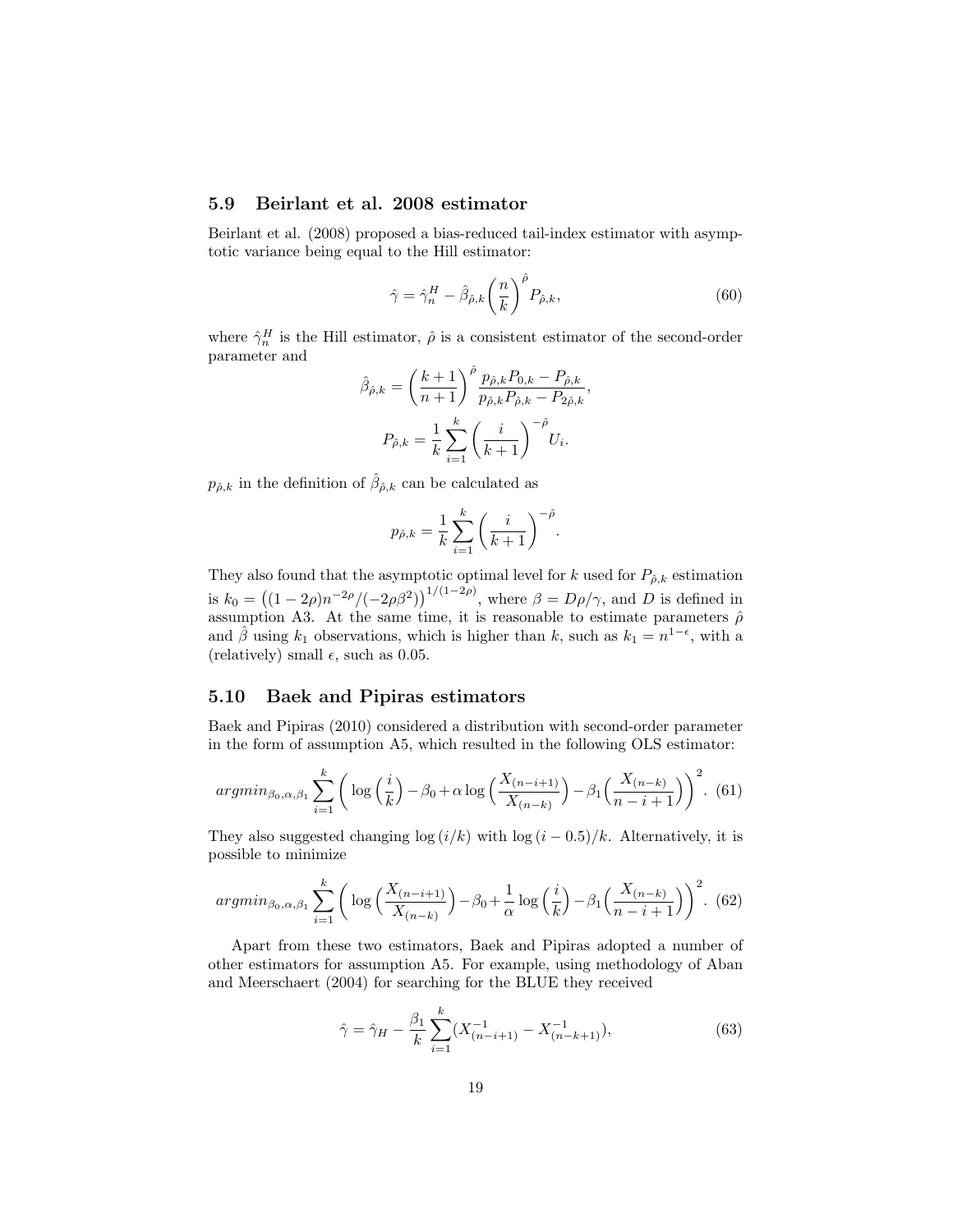where  $\beta_1$  could be estimated from equation (62). Having adopted the methodologies of Gomes et al. (2000) and Peng (1998) they received the following estimators:

$$
\hat{\alpha}_G = \frac{2(2+\gamma_H)}{M_{k,n}^{(2)}} - \frac{2}{\hat{\gamma}_H} \sqrt{\frac{2}{M_{k,n}^{(2)}}}. \tag{64}
$$

$$
\hat{\alpha}_P = -(\gamma_H)^{(-2)} + 2(\gamma_H + 1) / M_{k,n}^{(2)},\tag{65}
$$

where  $M_{k,n}^{(2)}$  is defined in equation (3). Furthermore, they provided expressions for a modified MLE introduced by Feuerverger and Hall (1999) and conditional MLE.

# 5.11 Brito et al. (2016) estimators

Brito et al. (2016) suggested the following estimator:

$$
\hat{\gamma}_B(k) = \frac{M_{k,n}^{(2)} - [M_{k,n}^{(1)}]^2}{k^{-1} \sum_{i=1}^k \log^2(n/i) - \left(k^{-1} \sum_{i=1}^k \log(n/i)\right)^2}.
$$
(66)

Furthermore, they analysed its two biased-reduced modifications, which are similar, but not absolutely equivalent, to those introduced by Caeiro et al. (2005) (eq. 56 and 57):

$$
\hat{\gamma}_{\hat{\beta},\hat{\rho}}(k) = \hat{\gamma}_B(k) \left( 1 - \frac{\hat{\beta}}{(1-\hat{\rho})^2} \left( \frac{n}{k} \right)^{\hat{\rho}} \right),\tag{67}
$$

$$
\hat{\gamma}_{\hat{\beta},\hat{\rho}}(k) = \hat{\gamma}_B(k) \exp\bigg(-\frac{\hat{\beta}}{(1-\hat{\rho})^2} \Big(\frac{n}{k}\Big)^{\hat{\rho}}\bigg). \tag{68}
$$

# 5.12 Vaičiulis' bias reduced DPR

Intending to reduce the bias of the DPR estimator, Vaičiulis (2012) introduced its following modification:

$$
S_{t,r} = \frac{1}{t} \sum_{j=1}^{t} f_r \left( \frac{M_j^{(2)}}{M_j^{(1)}} \right), \quad f_r(b) = \log^r \frac{1}{b}.
$$
  

$$
\hat{\alpha}_l = \frac{\sum_{r=1}^{l} (-1)^{r+1} \left( \Gamma(r+1) \right)^{-1} S_{t,r}}{\sum_{r=2}^{l+1} (-1)^r \left( \Gamma(r+1) \right)^{-1} S_{t,r}}, \quad l \in \mathbb{N}.
$$
 (69)

If l is even,  $\alpha \neq 1$ .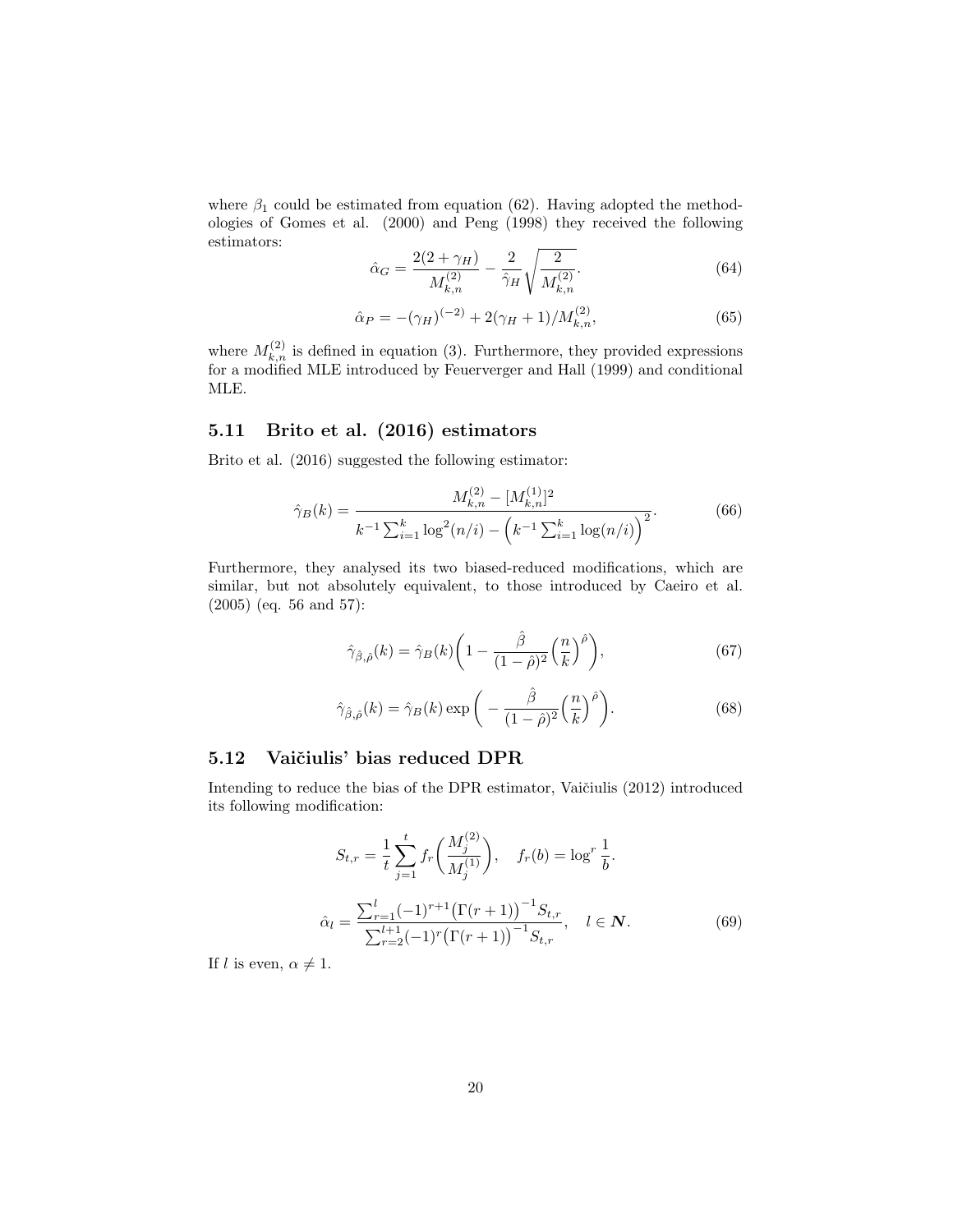# 6 Estimators which allow for negative  $\gamma$

The advantage of tail index estimators based on the extreme value distribution over those based on the Pareto is that the values of the EVI are not limited to positive values. Often estimators allow for  $\gamma \in R$ , negative values corresponding to distributions with a finite right endpoint. However, usually they have a higher asymptotic variance than estimators for positive  $\gamma$ . The consistency of these estimators is usually shown under assumptions A6 or A7.

#### 6.1 Pickands estimator

Pickands (1975) proposed a simple method. Its idea is to consider the quartiles of the k largest observations. Under assumption that the tail of the distribution satisfies assumption A6, he found analytical expressions for the 3/4 and 1/2 quartiles and, having substituted theoretical quartiles with their empirical counterparts, received the following tail index estimator:

$$
\hat{\gamma}_n^P(k) = \frac{1}{\log 2} \log \left( \frac{X_{(n-\lfloor k/4 \rfloor)} - X_{(n-\lfloor k/2 \rfloor)}}{X_{(n-\lfloor k/2 \rfloor)} - X_{(n-k)}} \right),\tag{70}
$$

where  $|u|$  denotes the integer part of u. A good property of the Pickands estimator is that it is location invariant, i.e. the estimate does not change if the sample is shifted by a constant.

#### 6.2 Falk estimator

Falk (1994) suggested an improvement of Pickands estimator by taking a linear combination of two different numbers of observations treated as the tail.

$$
\hat{\gamma}(k, p) = p\hat{\gamma}_n^P([k/2]) + (1 - p)\hat{\gamma}_n^P(k), \quad p \in [0, 1]
$$
\n(71)

The optimal level of p depends on the parameter  $\gamma$  itself:  $p_{opt} = ((2^{-2\gamma} +$  $2+2^{1-\gamma}$  $/(3(2^{-2\gamma}+2)+2^{2-\gamma})$ , therefore,  $\gamma$  needs to be preestimated. Falk argued that, in order to calculate  $p_{opt}$ , it may be wise to take  $\gamma = 0$ , which is a turning point between the finite and infinite right endpoint cases. In this case,  $p_{opt} = 5/13$ . The author also claimed that the resulting estimator outperforms the Pickands estimator in most cases apart from the case of normal distribution.

#### 6.3 Drees improvements of the Pickands estimator

Drees (1995) extended the Falk's refinement of the Pickands estimator to

$$
\hat{\gamma} = \sum_{i=1}^{m_n} c_{n,i} \hat{\gamma}_n^P(4i),\tag{72}
$$

where  $m_n$  is an intermediate sequence and  $c_{n,i}$ ,  $i = 1, ..., m$  are weights  $0 \leq$  $c_{n,i} \leq 1$ , which sum to unity. The author sets some restrictions on the choice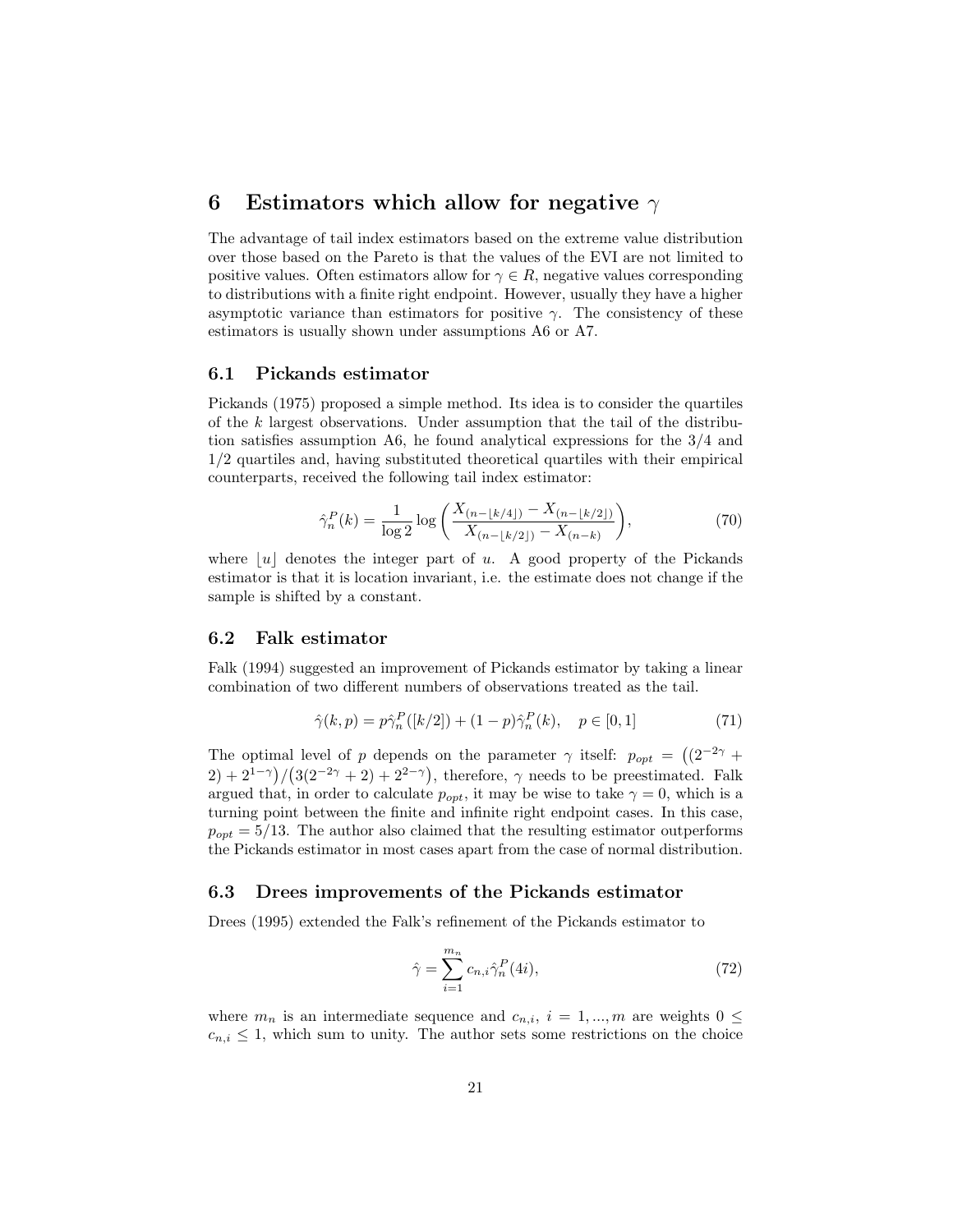of  $m_n$  and  $c_{n,i}$  for showing asymptotic normality, and also discusses an optimal choice for weights; however, this choice depends on the parameter  $\gamma$  and it is rather tricky (see pages 2064-2065 in the above-mentioned paper).

Drees (1996) proposed another refinement of the Pickands estimator. He noticed that its bias can be estimated as  $\hat{b} = (\hat{\gamma}_n^P(k) - \hat{\gamma}_n^P([k/2]))^2/(\hat{\gamma}_n^P(k) 2\hat{\gamma}_n^P(k/2) + \hat{\gamma}_n^P(k/4)$ . Therefore, Pickands estimator can be corrected as  $\hat{\gamma}_n^P(k)$  – b, where for an estimation of b a preestimated value of  $\hat{\gamma}$  is used. Similarly, estimator (72) was refined as

$$
\hat{\gamma} = \int \hat{\gamma}_n^P(\lfloor kt \rfloor) \nu(dt) - \frac{\left(\int \hat{\gamma}_n^P(\lfloor kt \rfloor) - \hat{\gamma}_n^P(\lfloor kt \rfloor) \nu(dt)\right)^2}{\int \hat{\gamma}_n^P(\lfloor kt \rfloor) - 2\hat{\gamma}_n^P(\lfloor kt \rfloor) + \hat{\gamma}_n^P(\lfloor kt \rfloor) \nu(dt)},\tag{73}
$$

where  $\nu(\cdot)$  denotes a probability measure on the Borel- $\sigma$ -field  $\mathbb{B}[0,1]$ .

Drees (1998b, 1998a) proposed a generalized form of the Pickands estimator:  $T(Q_n)$ , where  $T(\cdot)$  is a smooth functional and  $Q_n$  is a quantile function  $Q_n(t) = F_n^{-1} (1 - tk_n/n) = X_{(n - \lfloor k_n t \rfloor)}$ , and  $F_n^{-1}$  is an empirical quantile function. Despite this generalized form is of limited value to practitioners (because the choice of the functional  $T(\cdot)$  is rather complicated), it may simplify an introduction of new estimators, which can be expressed in a similar form.

#### 6.4 Yun estimator

Yun (2002) generalized the Pickands estimator in the following way:

$$
\hat{\gamma}_{n,m}(u,v) = \frac{1}{\log v} \log \frac{X_{(m)} - X_{(\lfloor um \rfloor)}}{X_{(\lfloor vw \rfloor)} - X_{(\lfloor uvm \rfloor)}}, u, v > 0, \quad u, v \neq 1,
$$
 (74)

where  $m \geq 1$ ,  $\lfloor um \rfloor, \lfloor v m \rfloor, \lfloor u v m \rfloor \leq n$ . Pickands estimator corresponds to the  $\hat{\gamma}_{n,m}(1/2, 1/2)$ . With the optimal values of u and v it is possible to reduce the asymptotic variance of the estimator (see the paper for a numeric algorithm). We shall also mention that earlier, Fraga Alves (1995) analysed an estimator of the  $\hat{\gamma}_{n,m}(c, c)$  form, and Yun (2000) introduced a less general estimator  $\hat{\gamma}_{n,m}(c,4/c)$   $(1/4 < c < 1).$ 

#### 6.5 Segers 2005 generalized Pickands estimator

Segers (2005) proposed the following generalization of the Pickands estimator:

$$
\hat{\gamma}(c,\lambda) = \sum_{j=1}^{k} \left(\lambda\left(\frac{j}{k}\right) - \lambda\left(\frac{j-1}{k}\right)\right) \log(X_{(n-\lfloor cj\rfloor)} - X_{(n-j)}),\tag{75}
$$

where  $\lambda(\cdot)$  is a signed Borel measure on the  $(0, 1]$  interval. The paper discusses an adaptive procedure for optimal  $\lambda(\cdot)$  selection.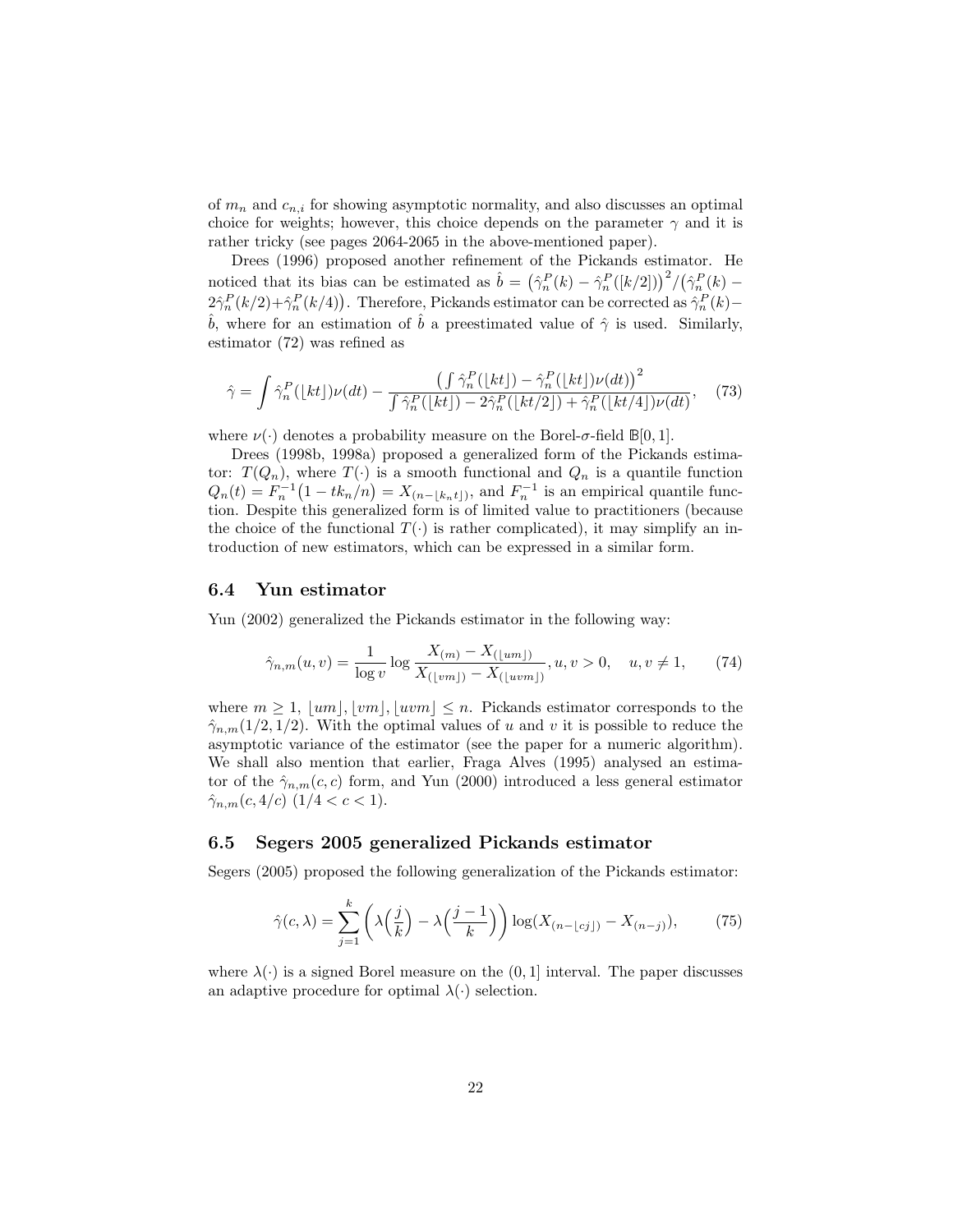#### 6.6 Smith estimator

Smith (1987) suggested the following tail index estimator, based on the GPD:

$$
\hat{\gamma} = \frac{1}{m} \sum_{i=1}^{m} \log(1 + Y_i/u),\tag{76}
$$

where u is a relatively high threshold,  $Y_i = X_j - u$ , where j is the index of the ith exceedance and  $m$  is the number of observations higher than  $u$ .

#### 6.7 Moment estimator

Dekkers et al. (1989) proposed a moment estimator. It has the following form:

$$
\hat{\gamma}_n^M(k) = M_{k,n}^{(1)} + 1 - \frac{1}{2} \left( 1 - \frac{\left( M_{k,n}^{(1)} \right)^2}{M_{k,n}^{(2)}} \right)^{-1},\tag{77}
$$

where  $M_{k,n}^{(i)}$ ,  $i = 1, 2$ , is defined in equation (3). To show the consistency of the moment estimator, the assumption B1 about the behavior of  $k$  was changed to  $k(n)/\log n^{\delta} \to \infty$  as  $n \to \infty$  for some  $\delta > 0$ . The moment estimator was also adopted for censored data (Beirlant et al. 2007).

#### 6.8 Gronenboom et al. kernel estimator

Following Dekkers et al. generalization of the Hill estimator (77), Gronenboom et al. (2003) generalised kernel estimator (5) for  $\gamma \in \mathbb{R}$ . It has the following form:  $\hat{\gamma} = \hat{\gamma}_n^K(k) - 1 + q_1/q_2$ , where  $\hat{\gamma}_n^K(k)$  is defined in equation (5) and

$$
q_1 = \sum_{i=1}^{n-1} \left(\frac{i}{n}\right)^t K_h\left(\frac{i}{n}\right) (\log X_{n-i+1} - \log X_{n-i}).\tag{78}
$$

$$
q_2 = \sum_{i=1}^{n-1} \frac{d}{du} [u^{t+1} K_h(u)]_{t=i/n} (\log X_{n-i+1} - \log X_{n-i}).
$$

 $K_h(u) = K(u/h)/h$ , t is a tuning parameter  $t > 0.5$ , and h is a bandwidth  $(h > 0)$ . Apart from the assumptions used by Csörgő et al., there are also assumptions that  $K, K'$  and  $K''$  are bounded.

#### 6.9 Müller and Rufibach smooth estimators

Müller and Rufibach (2009) noticed that order statistics  $X_{(i)}$  can be rewritten as  $F_n^{-1}(i/n)$ ,  $i = 1, ..., n$ , where  $F_n(\cdot)$  is an empirical distribution function of X. They suggested to change  $F_n$  with a smooth estimate of the empirical distribution function  $\tilde{F}_n$ . The methods for such a smoothing are well known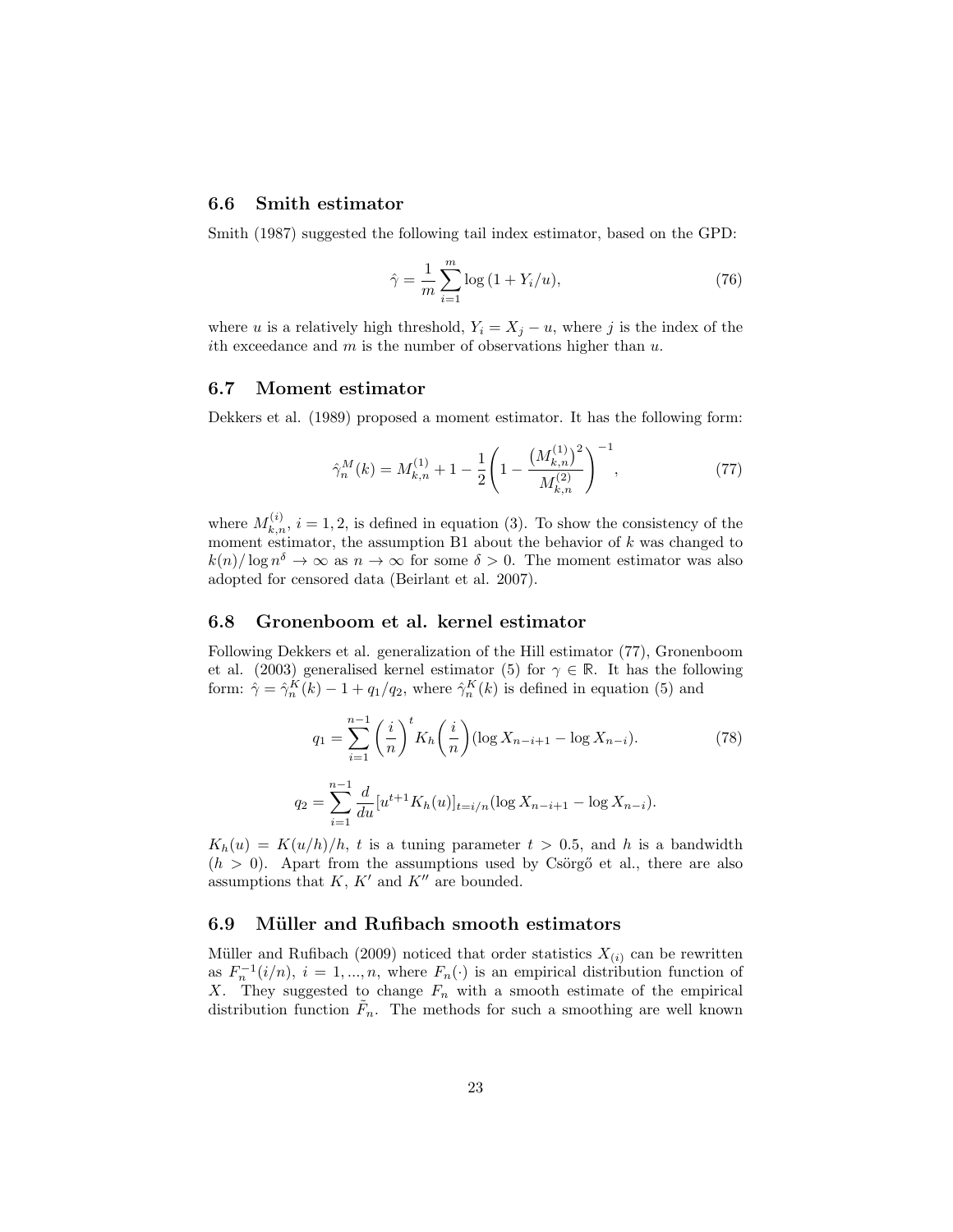and date back to the seminal work of Nadaraya (1964). They proposed such estimators:

$$
\hat{\gamma}_1(H) = \frac{1}{\log 2} \log \left( \frac{H^{-1}((n - r(H) + 1)/n) - H^{-1}((n - 2r(H) + 1)/n)}{H^{-1}((n - 2r(H) + 1)/n) - H^{-1}((n - 4r(H) + 1)/n)} \right), (79)
$$

$$
\hat{\gamma}_2(H) = \frac{1}{k - 1} \sum_{j = 2}^k \log \left( \frac{X_{(n)} - H^{-1}((n - j + 1)/n)}{X_{(n)} - H^{-1}((n - k)/n)} \right), (80)
$$

where

$$
r(H) = \left\{ \begin{array}{ll} \lfloor k/4 \rfloor & \text{if} \ H = F_n \\ k/4 & \text{if} \ H = \tilde{F}_n \end{array} \right.
$$

 $\hat{\gamma}_1$  is valid for  $k = 4, ..., n$  and  $\hat{\gamma}_2$  for  $k = 3, ..., n - 1$ . If  $H = F_n$ ,  $\hat{\gamma}_1$  and  $\hat{\gamma}_2$ boil down to Pickands' (eq. 70) and Falk's (eq. 71) estimators.

#### 6.10 Fraga Alves et al. 2009 mixed moment estimator

Fraga Alves et al. (2009) considered conditions that a distribution function shall follow in order to be in the domain of attraction of the generalized extreme value distribution function. These conditions were introduced by De Haan (1970). Having substituted these conditions with their empirical counterparts, they received the following estimator, which is valid for  $\gamma \in \mathbb{R}$ :

$$
\hat{\phi}_n(k) = \left( M_{k,n}^{(1)} - L_{n,k} \right) / \left( L_{n,k} \right)^2,
$$

where  $M_{k,n}^{(1)}$  is defined in equation (3), and  $L_{n,k}$ :

$$
L_{n,k} = \frac{1}{k} \sum_{i=1}^{k} \left( 1 - \frac{X_{(n-k)}}{X_{(n-i+1)}} \right).
$$
  

$$
\hat{\gamma}^{MM} = \frac{\hat{\phi}_n(k) - 1}{1 + 2\min(\hat{\phi}_n(k) - 1, 0)}.
$$
 (81)

They also considered a location-invariant peaks over random threshold (PORT) version of this estimator, when the original sample  $X_i$  is replaced by  $X_i^* =$  $X_i - X_{([np]+1)}$ , with a tuning parameter p,  $0 < p < 1$ .

# 7 Generalised classes of estimators

# 7.1 Gomes and Martins generalizations of the Hill estimator

Gomes and Martins (2001) introduced two estimators, which generalize the Hill estimator:

$$
\hat{\gamma}_1^{(l)}(k) = \frac{M_{k,n}^{(l)}}{\Gamma(l+1)[\hat{\gamma}^{(1)}(k)]^{l-1}}.\tag{82}
$$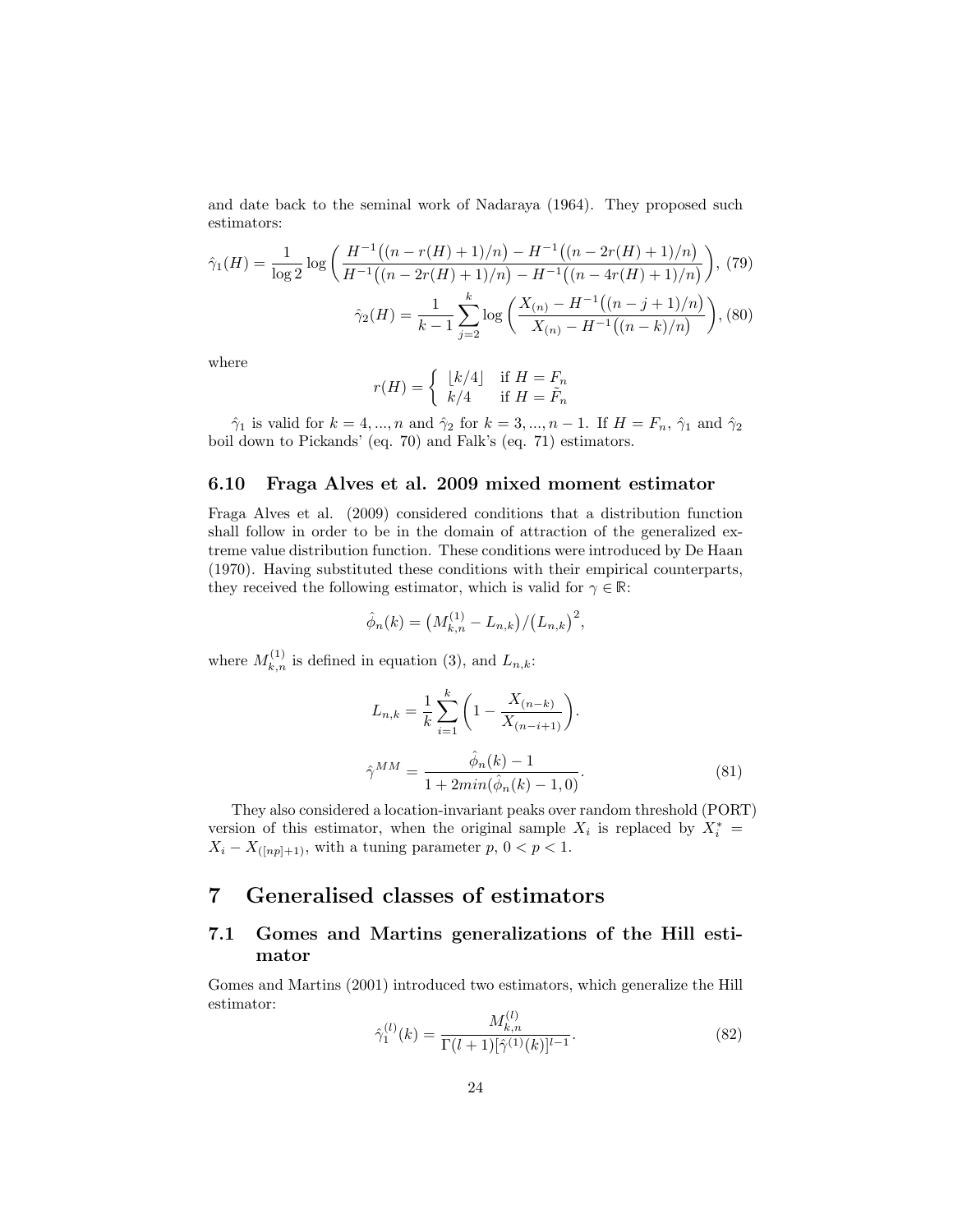$$
\hat{\gamma}_2^{(l)}(k) = \left(\frac{M_{k,n}^{(l)}}{\Gamma(l+1)}\right)^{\frac{1}{l}}.\tag{83}
$$

where  $l > 0$  and  $M_{k,n}^{(l)}$  is defined in (3). If  $l = 1$ , they reduce to the Hill estimator. Estimator (83) is a special case of a class of estimators introduced by Segers (2001). Moreover, both estimators are special cases of a very general class of estimators introduced by Paulauskas and Vaičiulis (2017a).

#### 7.2 Caeiro and Gomes generalized class of estimators

Caeiro and Gomes (2002) proposed another generalized class of estimators:

$$
\gamma_n^{(l)}(k) = \frac{\Gamma(\alpha)}{M_{k,n}^{(l-1)}(k)} \left(\frac{M_{k,n}^{(2l)}(k)}{\Gamma(2l+1)}\right)^{1/2}, \quad \alpha \ge 1.
$$
\n(84)

,

and  $M_{k,n}^{(0)}(k) = 1$ . l is a tuning parameter. When  $l = 1$ , Caeiro and Gomes estimator  $(84)$  and Gomes and Martins estimator  $(83)$  (with the same l) coincide. An optimal  $\hat{l}$  is given by

$$
\hat{l} = -\frac{log[1-\hat{\rho}-\sqrt{(1-\hat{\rho})^2-1}]}{log(1-\hat{\rho})}
$$

where  $\hat{\rho}$  is a consistent estimate of the second-order parameter. Gomes et al. (2004) showed that estimator (84) may achieve a high efficiency in comparison to the Hill estimator, if a number of top-order statistics is larger than the one usually used for the estimation through the Hill estimator.

#### 7.3 Mean-of-order-p class of estimators

Mean-of-order-p class of estimators was independently introduced by Brilhante et al. (2013) and Beran et al. (2014). The authors noticed that the Hill estimator can be expressed as the natural logarithm of geometric mean of  $V_{i,k}$ ,  $1 \leq i \leq k$ .  $V_{i,k}$  is defined in equation (2). They suggested to generalize it to the following mean-of-order-p form:

$$
\hat{\gamma}(p) = \begin{cases} \frac{1}{p} \left( 1 - \left( \frac{1}{k} \sum_{i=1}^{k} V_{i,k}^{p} \right) \right) & \text{if } p \le 1/\gamma, \ p \neq 0, \\ \log \left( \prod_{i=1}^{k} V_{i,k} \right)^{1/k} & \text{if } p = 0. \end{cases}
$$
\n
$$
(85)
$$

Under assumption A4, Brilhante et al.  $(2014)$  found an optimal p to be equal to  $p^* = \phi_\rho/\gamma$ , where  $\phi_\rho = 1 - 0.5\rho - 0.5\sqrt{\rho^2 - 4\rho + 2}$ ,  $\phi_\rho \in (0, 1 - \sqrt{2}/2]$ , and  $\rho$  is the second-order parameter.

Caeiro et al. (2016) noticed that under assumption A3 this estimator is biased, and suggested to reduce the bias in the following way:

$$
\hat{\gamma}(p,\beta,\rho,\phi) = \hat{\gamma}(p) \left( 1 - \frac{\beta(1-\phi)}{1-\rho-\phi} \left(\frac{n}{k}\right)^{\rho} \right) \tag{86}
$$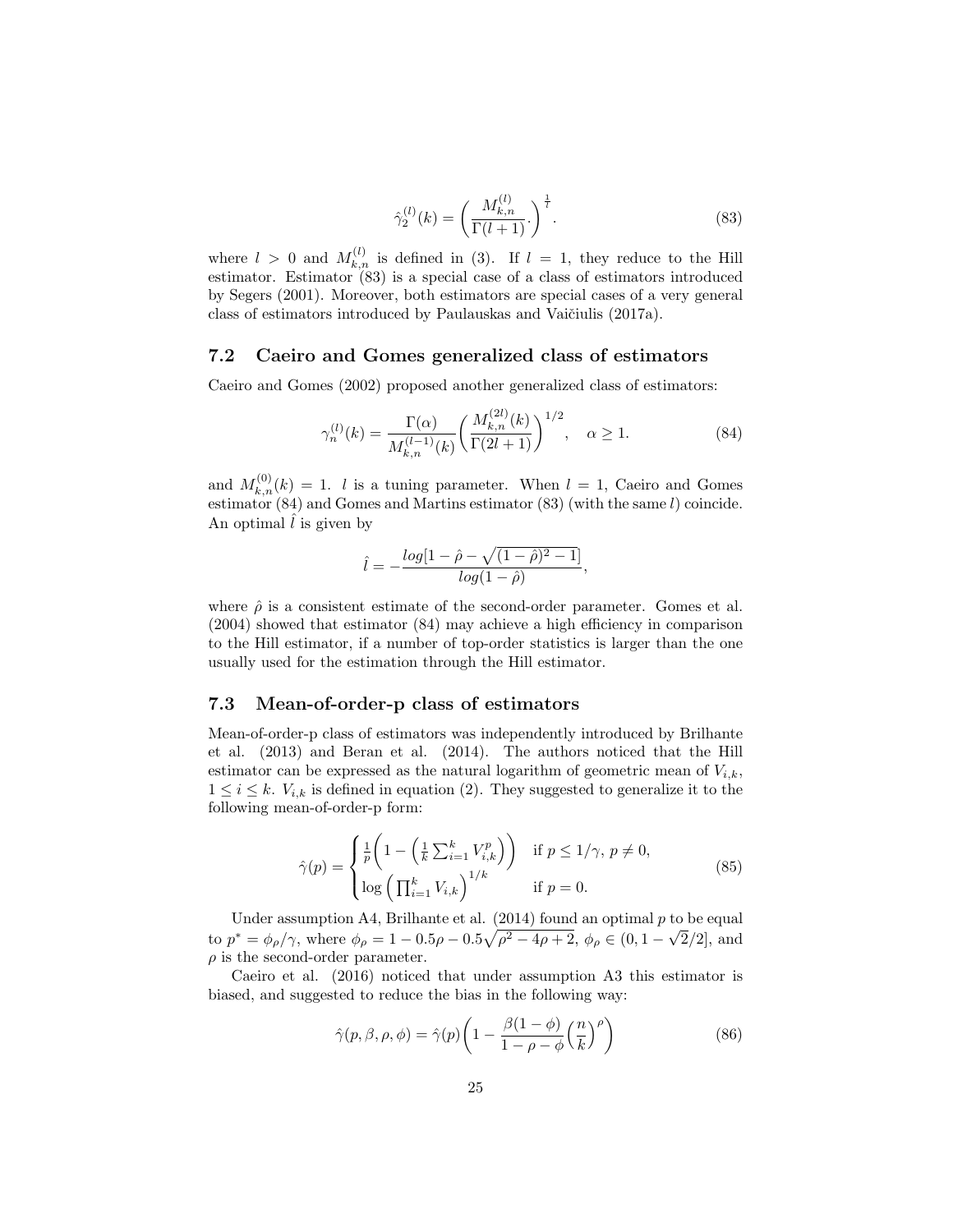β is a second-order parameter  $D = \gamma \beta$ , and D is defined in assumption A3. Parameters  $\beta$  and  $\rho$  can be estimated (see the above-mentioned paper),  $\phi$  =  $p\hat{\gamma}(p)$ . It is suggested to take p as in Brilhante et al. (2014).

Gomes et al. (2016) suggested replacing  $X_i$  with  $X_i^* = X_i - X_{([nq]+1)}$ , with a tuning parameter  $q, 0 < q < 1$  (PORT methodology) and contributed on the optimal choice of  $k: \hat{k}^* = ((1 - \hat{\rho})n^{-\hat{\rho}}/(\hat{\beta}\sqrt{-2\hat{\rho}}))^{2/(1-2\hat{\rho})}.$ 

#### 7.4 Segers (2001) generalized class of estimators

Segers (2001) showed that the statistics  $R_{n,k}$ ,

$$
R_{n,k} = \frac{1}{k} \sum_{j=1}^{k} f(X_{(n-j+1)}/X_{(n-k)}),
$$

converges in probability to  $\mathbb{E}[f(Y^{\gamma})],$  if  $f : [1 : \infty) \to \mathbb{R}$  is an almost everywhere (in terms of Lebesgue measure) continuous function and  $|f(x)| \leq Ax^{(1-\delta)/\gamma}$ , for some  $A > 0$ ,  $\delta \in (0,1)$  and  $x \ge 1$ . This finding gave raise to a number of methods of tail-index estimators. For example, under some additional technical assumptions if  $f(y) = (\log y)^{\beta}$ , with  $\beta > 0$ , tail index estimator reduces to one of the estimators studied by Gomes and Martins (2001) (eq. 83).  $f(x) = x^{-p}$ with  $p > -1/\gamma$  results in the following estimator:

$$
\hat{\gamma} = \frac{1}{p} \left[ \left( \frac{1}{k} \sum_{j=1}^{k} \left( \frac{X_{(n-k)}}{X_{(n-j+1)}} \right)^p \right)^{-1} - 1 \right]
$$
(87)

The authors also showed that in this class of estimators the Hill estimator has the smallest asymptotic variance.

# 7.5 Ciuperca and Mercadier generalized class of estimators

Ciuperca and Mercadier (2010) analysed in detail the following class of estimators:

$$
\hat{\gamma}(g,l) = \frac{\frac{1}{k} \sum_{i=1}^{k} g\left(\frac{i}{k+1}\right) \left[ \log \frac{X_{(n-i+1)}}{X_{(n-k)}} \right]^l}{\int_0^1 g(x) (-\log(x))^l dx},
$$
\n(88)

where  $l > 0$  and  $g(x)$  is a positive, non-increasing and integrable weight function defined on (0, 1). It is assumed that there exists  $\delta > 0.5$  satisfying  $\int_0^1 g(x) x^{-\delta} dx <$  $\infty$  and  $0 < \int_0^1 g(x)(1-x)^{-\delta} dx < \infty$ .  $\hat{\gamma}(1,1)$  is the Hill estimator (eq. 4),  $\hat{\gamma}(1,l)$ - Gomes and Martins (2001) (eq. 83),  $\hat{\gamma}(g, 1)$  - corresponds to the weighted least squares estimator of Hüsler et al.  $(2006)$  (eq. 19).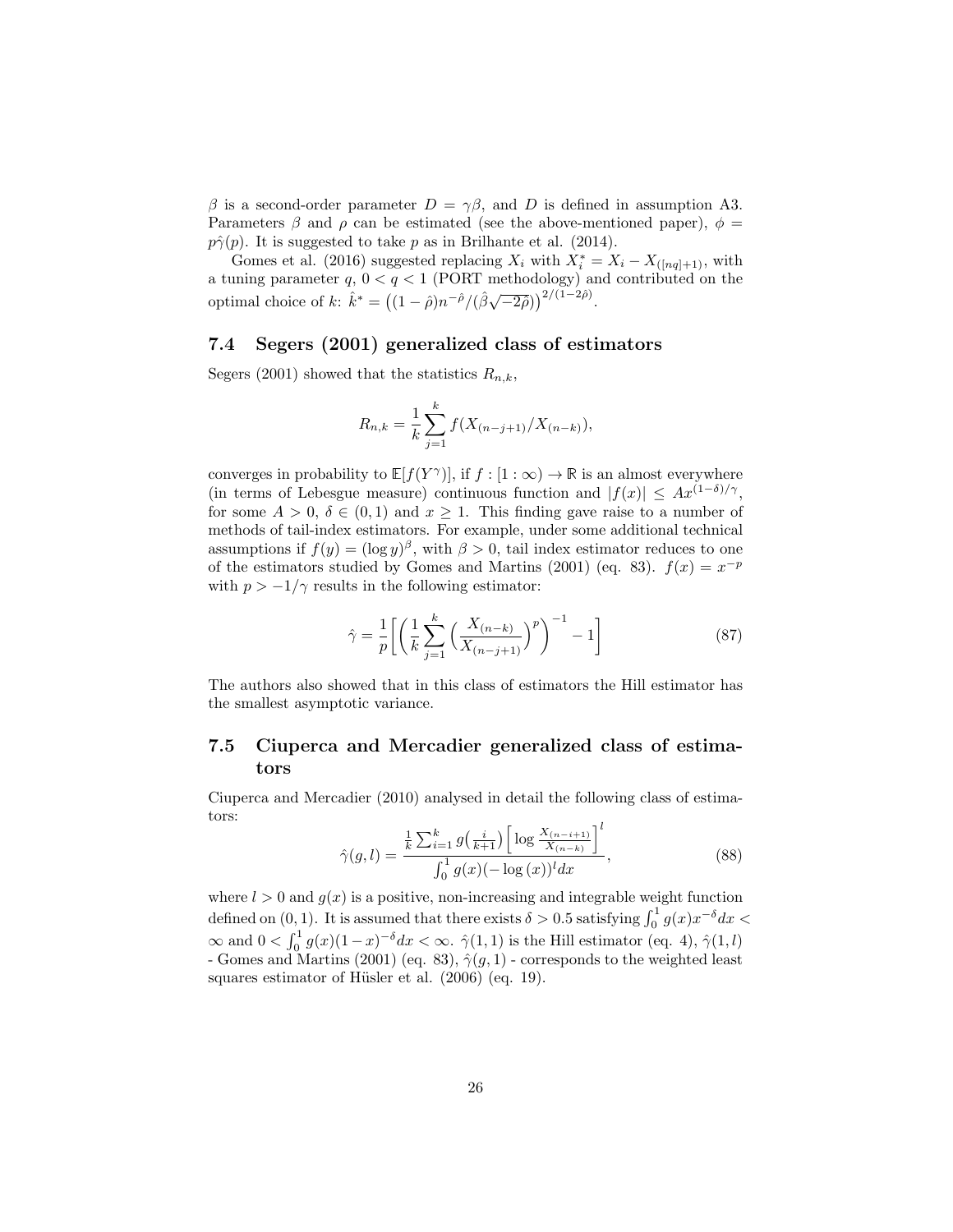# 7.6 Generalised DPR and Hill estimators

Paulauskas and Vaičiulis (2011) suggested to apply a Box-Cox transformation for the DPR estimator (eq. 10):

$$
f_r(x) = \frac{x^r - 1}{r}, \ -\alpha < r < \infty, r \neq 0; \quad f_0(x) = \log x.
$$
\n
$$
S_t = -\frac{1}{T} \sum_{j=1}^T f_r\left(\frac{M_j^{(2)}}{M_j^{(1)}}\right).
$$
\n
$$
\hat{\alpha}_r = \frac{1 - rS_T}{S_T}.
$$
\n(89)

If  $1 - F(x) = C_1 x^{-\alpha} + C_2 x^{-\beta} + o(x^{-\beta})$ , with  $0 < \alpha < \beta \leq \infty$ , the optimal  $r^*$  and  $m^*$  have the following expressions:

$$
r^* = -\frac{1}{2} \left( \alpha + \beta - \sqrt{(\alpha + \beta)^2 - 2\alpha^2} \right).
$$

$$
m^* = \left( \frac{2n\zeta(\alpha + 2r^*)}{\alpha} \left( \frac{C_2\beta\zeta\Gamma(\beta/\alpha)}{C_1^{\beta/\alpha(\beta + r^*)}} \right)^2 \right)^{\frac{1}{1+2\zeta}}
$$

where  $\zeta = (\beta - \alpha)/\alpha$ . Nevertheless, Hill estimator with a properly selected k <sup>∗</sup> has a lower variance than the optimal Generalized DPR estimator. See also Paulauskas and Vaičiulis (2012) for applications of this estimator for maxaggregated data.

Paulauskas and Vaičiulis (2013) applied the idea of the generalized DPR estimator for a similar generalization of the Hill estimator:

$$
H_n^l(k,r) = \frac{1}{k} \sum_{i=0}^{k-1} f_r^l \left( \frac{X_{n-i}}{X_{n-k}} \right), \quad l = 1, 2.
$$
  

$$
\hat{\lambda}_n^1(k,r) = H_n^{(1)}(k,r),
$$
  

$$
\hat{\lambda}_n^2(k,r) = H_n^{(1)} + 1 - \frac{1}{2} \left( 1 - \frac{H_n^{(1)}(k,r)H_n^{(1)}(k,2r)}{H_n^{(2)}(k,r)} \right)^{-1},
$$
  

$$
\hat{\lambda}_n^3(k,r) = \frac{H_n^{(2)}(k,r)}{2H_n^{(1)}(k,2r)}.
$$

The tail index estimators are received from the relation:

$$
\gamma^{(l)}(k,r) = \frac{\lambda^{(l)}(k,r)}{1 + r\lambda^{(l)}(k,r)}.
$$
\n(90)

The estimator  $\gamma_n^1(k, r)$  generalizes the Hill estimator (eq. 4),  $\gamma_n^2(k, r)$  - moment estimator (eq. 77), and  $\gamma_n^3(k,r)$  - Danielsson et al. estimator (eq. 8). The estimator  $\gamma_n^1(k, r)$  was also independently introduced by Brilhante et al. (2013)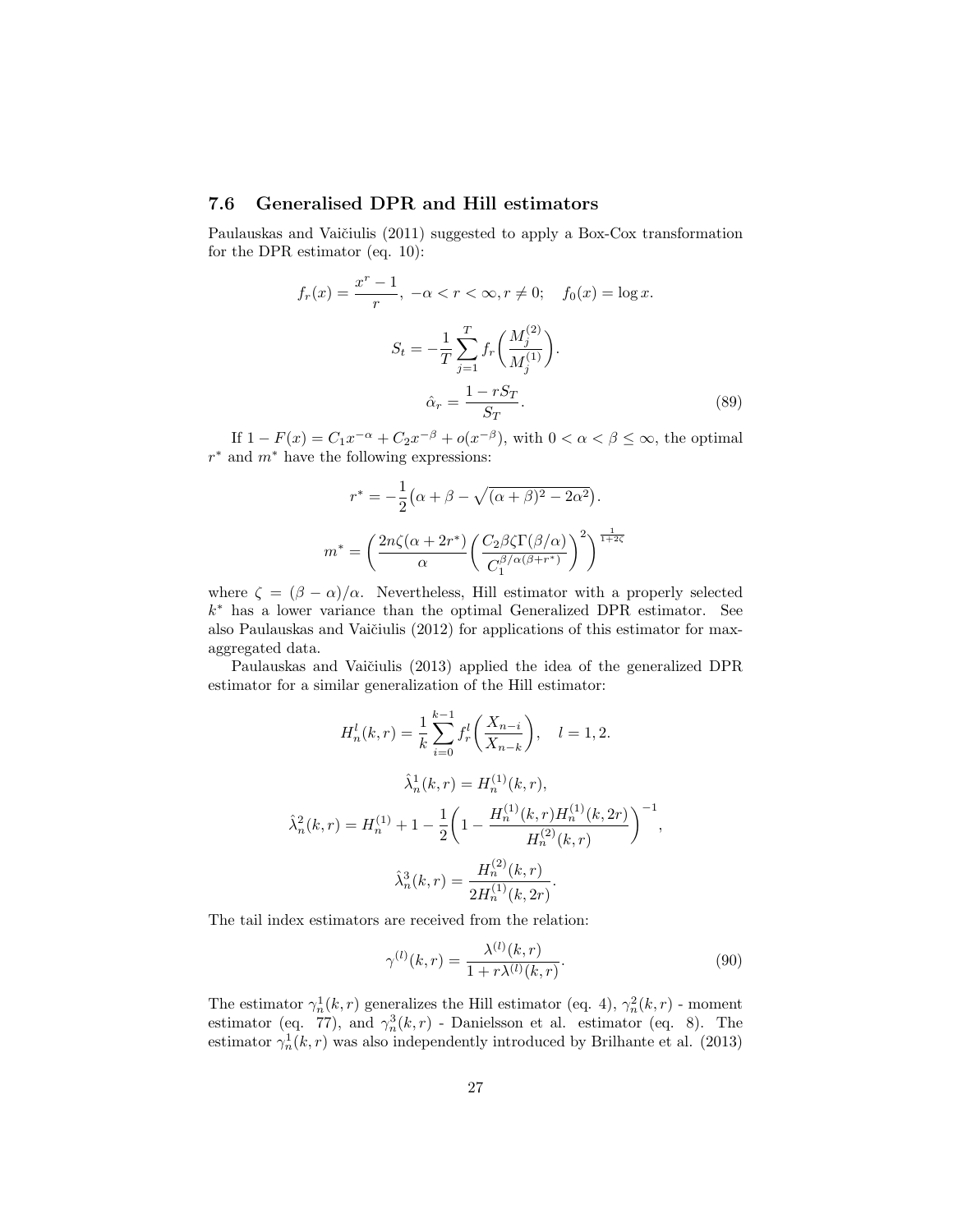and Beran et al.  $(2014)$ . With the appropriate choice of r, this estimator has a lower asymptotic variance compared to the classical Hill estimator.

In the subsequent work, Paulauskas and Vaičiulis (2017a) introduced a new general class of estimators.

$$
g_{r,u}(x) = x^r \log^u(x),
$$
  

$$
G_n(k, r, u) = \frac{1}{k} \sum_{i=0}^{k-1} g_{r,u}\left(\frac{X_{(n-i)}}{X_{(n-k)}}\right)
$$

They analysed a large number of estimators expressed in terms of statistics  $G_n(k, r, u)$ , and also introduced a couple of new estimators:

$$
\hat{\gamma}_4 = \frac{2G_n(k, r, 1)}{2rG_n(k, r, 1) + 1 + \sqrt{4rG_n(k, r, 1) + 1}}
$$
(91)  

$$
\hat{\gamma}_5 = \begin{cases} (rG_n(k, r, 1) - G_n(k, r, 0) + 1)(r^2G_n(k, r, 1))^{-1} & \text{if } r \neq 0, \\ \hat{\gamma}^{MR}(k) & \text{if } r = 0, \end{cases}
$$

were  $\hat{\gamma}^{MR}(k)$  corresponds to the Danielsson et al. estimator (eq. 8) with  $l = 1$ .

# 8 Stable distribution tail index estimators

These tail-index estimators are developed under an assumption A8. For a review of classical methods for parameter estimation of specific stable distributions we refer to the paper of Mittnik and Rachev (1993). Below, we provide a couple of more general methods. Before we proceed, it is important to note that in case of the stable distribution tail indexes  $0 < \alpha < 2$  correspond to heavy-tailed distributions with corresponding indexes; however, the case  $\alpha = 2$  corresponds to the normal distribution.

#### 8.1 De Haan and Resnick estimator

De Haan and Resnick (1980) introduced a simple estimator of the following form:

$$
\hat{\gamma}_n^{HR}(k) = \frac{\log X_{(n)} - \log X_{(n-k+1)}}{\log k}.
$$
\n(92)

The weakness of the estimator is that it converges to its limit in a very slow rate  $(\log^{-1} n)$ .

# 8.2 Bacro and Brito

Bacro and Brito (1995) modified the De Haan and Resnick estimator by excluding a (small) number of the highest-order statistics:

$$
\hat{\gamma}_n^{BB}(k) = -\frac{\log X_{(n-\lfloor \nu k \rfloor+1)} - \log X_{(n-k+1)}}{\log \nu}, \quad 0 < \nu < 1. \tag{93}
$$

 $\nu$  is a fixed constant.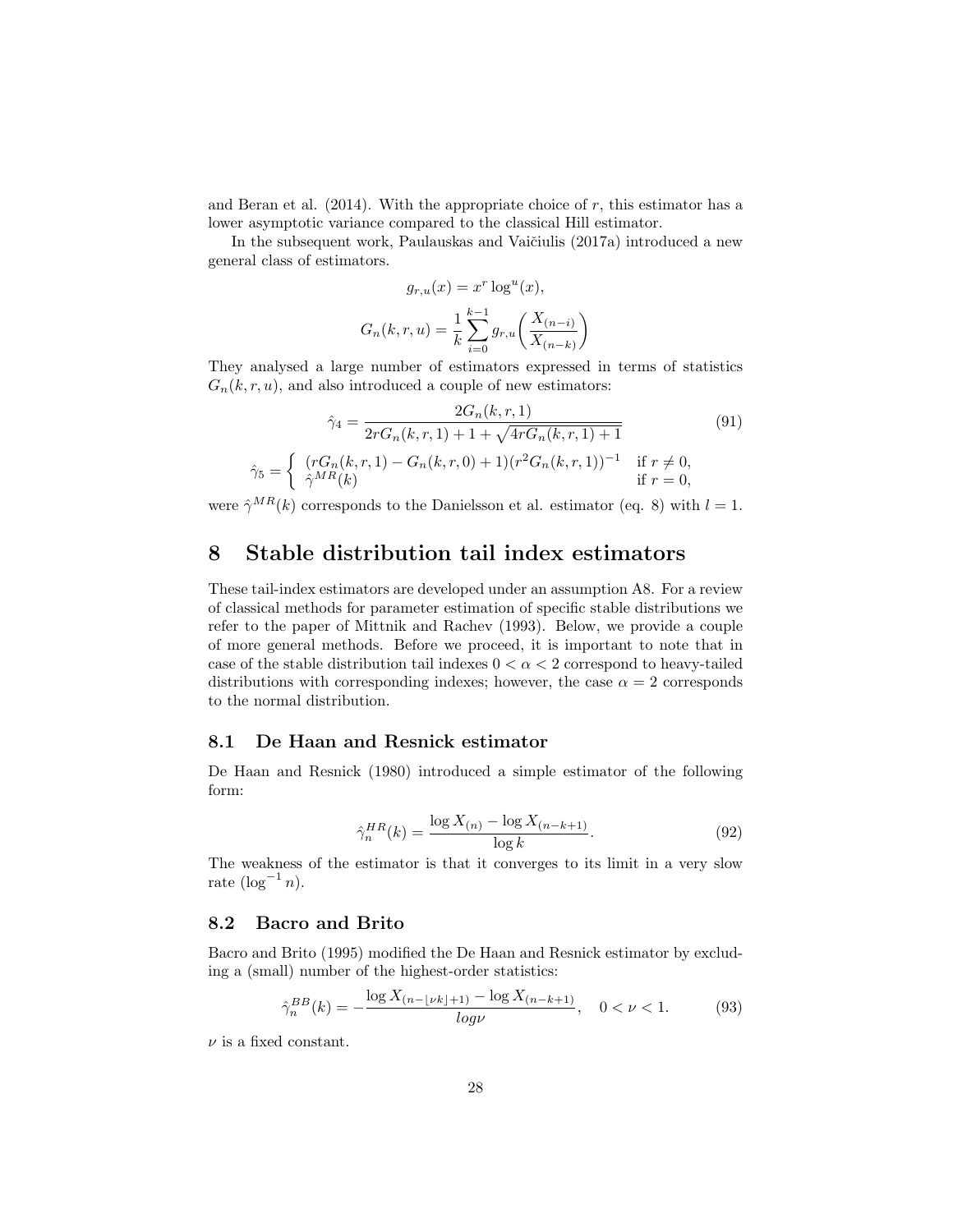# 8.3 De Haan and Pereira estimator

De Haan and Pereira (1999) suggested another estimator based on the assumption A8 of the following form:

$$
\hat{\beta}_n = \frac{kX_{(n-k)}^2}{\sum_{i=1}^{n-k} X_{(i)}^2} \tag{94}
$$

Its interesting property is that it uses lower order statistics than  $n - k$ .

#### 8.4 Fan estimator

Fan (2004) suggested an estimator based on permutations. Fist define  $h(x_1, ..., x_m) =$  $(\log m)^{-1} log(\sum_{i=1}^{m} x_i).$ 

$$
\hat{\gamma} = \binom{n}{m}^{-1} \sum_{1 \le i_1 < \ldots < i_m \le n} h(X_{i_1}, \ldots, X_{i_m}).\tag{95}
$$

Summation is made over all combinations of observations. But, if permutations consume too much time, they can be changed by resampling. The interpretation of  $m$  differs from  $k$  in other methods. Its meaning is closer to a window of a kernel function. Nevertheless, the assumptions are similar  $m \to \infty$ and  $m = o(n^{1/2})$  as  $n \to \infty$ .

#### 8.5 Meerschaert and Scheffer estimator

The properties of the growth rate of the logged sample second moment led to a simple estimator introduced by Meerschaert and Scheffler (1998). It has the following form:

$$
\hat{\gamma} = \frac{\log_+ \sum_{i=1}^n (X_i - \bar{X}_n)^2}{2 \log n},\tag{96}
$$

.

where  $\log_+(x) = \max(\log x, 0)$ . The estimator is consistent, asymptotically unbiased and asymptotically log stable if the data is in the domain of attraction of a stable law; however, the estimator is not scale-invariant. It is consistent for  $\alpha \in (0,2].$ 

### 8.6 Politis estimator

A similar method based on the divergence speed of logged sample second moment was introduced by Politis (2002). Define  $S_j = j^{-1} \sum_{i=1}^k X_i^2$  and  $Y_j =$  $\log S_i$ . Politis noticed that the tail index can be derived from the slope of  $Y_i$ regression on log j. The estimator of  $\alpha$  is designed as follows:

$$
\hat{\mu} = \frac{\sum_{j=1}^{n} (Y_j - \bar{Y})(\log k - \overline{\log n})}{\sum_{j=1}^{n} (\log j - \overline{\log n})^2}
$$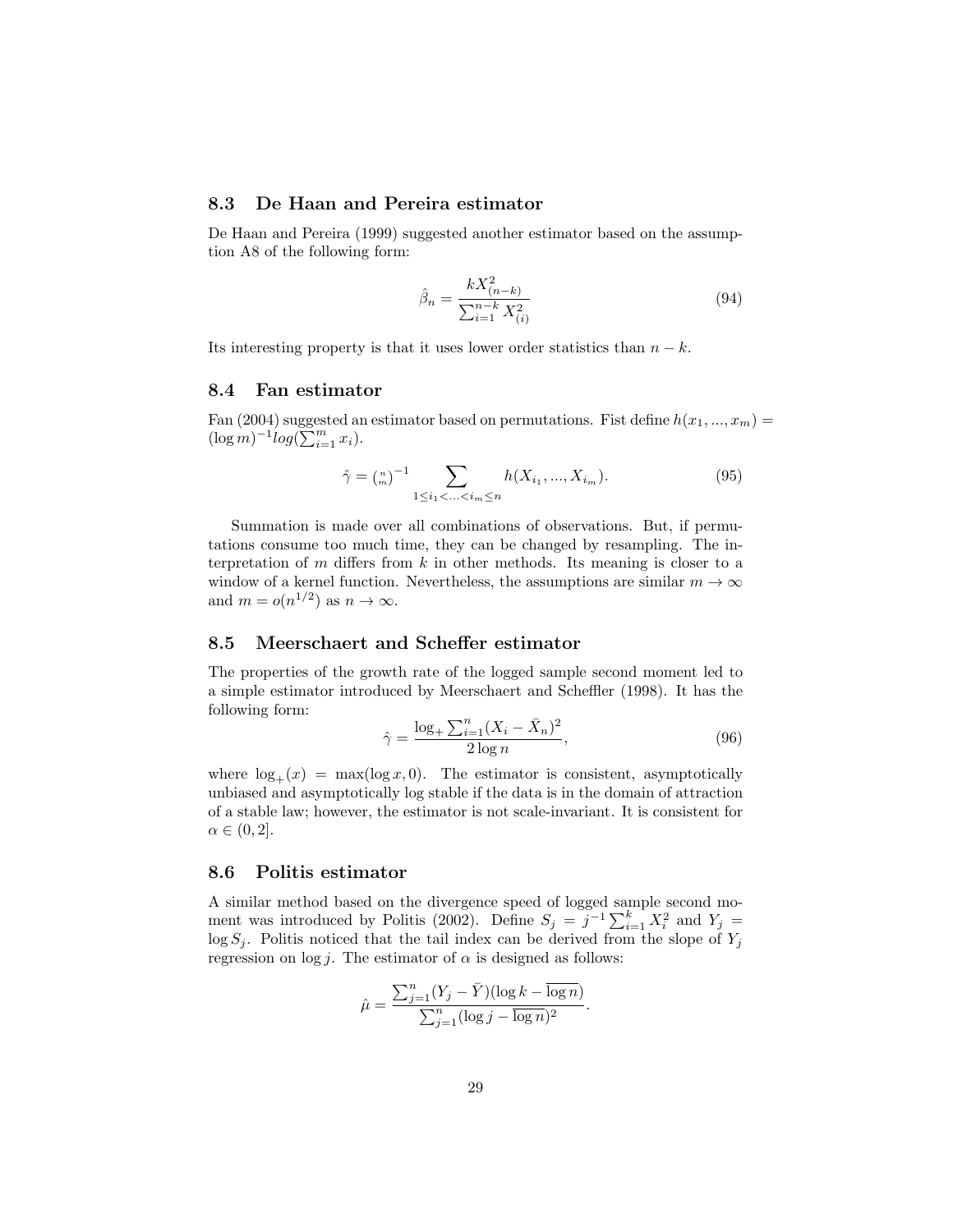$$
\hat{\alpha} = \frac{2}{\hat{\mu} + 1},\tag{97}
$$

were  $\bar{Y} = n^{-1} \sum_{j=1}^{k} Y_j$  and  $\overline{\log n} = n^{-1} \sum_{j=1}^{n} \log j$ . The estimator is consistent for  $\alpha \in (0, 2]$ . Similarly to the Meerschaert and Scheffer estimator, Politis estimator is not scale invariant. Also different permutations of the data may lead to different results. To deal with the last problem, the author suggests to apply the estimator for a number of permutations and to take the median value of the estimates. The method can be applied to time series.

#### 8.7 McElroy and Politis estimators

McElroy and Politis (2007) modified the Meerschaert and Scheffer estimator (eq. 96) in the following way:

$$
\hat{\gamma}_r = \frac{\log \sum_{i=1}^n X_i^{2r}}{2r \log n},\tag{98}
$$

where  $r$  is large enough, such that the  $2r$ -th moment does not exist. The bias of this estimator reduces slowly. Apart from this estimator, McElroy and Politis studied reduced bias estimators:

$$
\hat{\gamma}_n^{CEN} = \frac{\log S_n(X^2) - \log S_{\sqrt{n}}(X^2)}{2 \log n}.
$$

where  $S_n(X^2) = \sum_{i=1}^n X_i^2$ .

They also suggested to split a sample into  $M$  non-overlapping groups of size  $b<sup>2</sup>$  (*b* is supposed to be relatively small, such as  $n<sup>1/3</sup>$ ), and compute

$$
\hat{\gamma}^{SCEN} = \frac{1}{M} \sum_{m=1}^{M} \hat{\gamma}_{b^2}^{CEN(m)},\tag{99}
$$

where  $\hat{\gamma}_{h2}^{CEN(m)}$  $\frac{CEN(m)}{b_1^2}$  is defined as  $\hat{\gamma}_{b^2}^{CEN}$  estimated on data points  $\{(m-1)b^2 +$  $1, ..., mb^2$ .

Alternatively, denote

$$
S_d^{(j)}(X^2) = \sum_{i=(j-1)d+1}^{jd} X_i^2.
$$

$$
\hat{\gamma}_{b^2}^{RCEN} = \frac{1}{b} \sum_{j=1}^b \frac{\log S_{b^2}(X^2) - \log S_b^{(j)}(X^2)}{2 \log b}.
$$

Also denote  $\hat{\gamma}_{h2}^{RCEN(m)}$  $b^2_{b^2}$  as  $\hat{\gamma}_{b^2}^{RCEN}$  evaluated on data points  $\{(m-1)b^2+1, ..., mb^2\}.$ Then, another estimator is

$$
\hat{\gamma}^{SRCEN} = \frac{1}{M} \sum_{m=1}^{M} \hat{\gamma}_{b^2}^{RCEN(m)}.
$$
\n(100)

All enumerated estimators allow for time-series dependence in the data.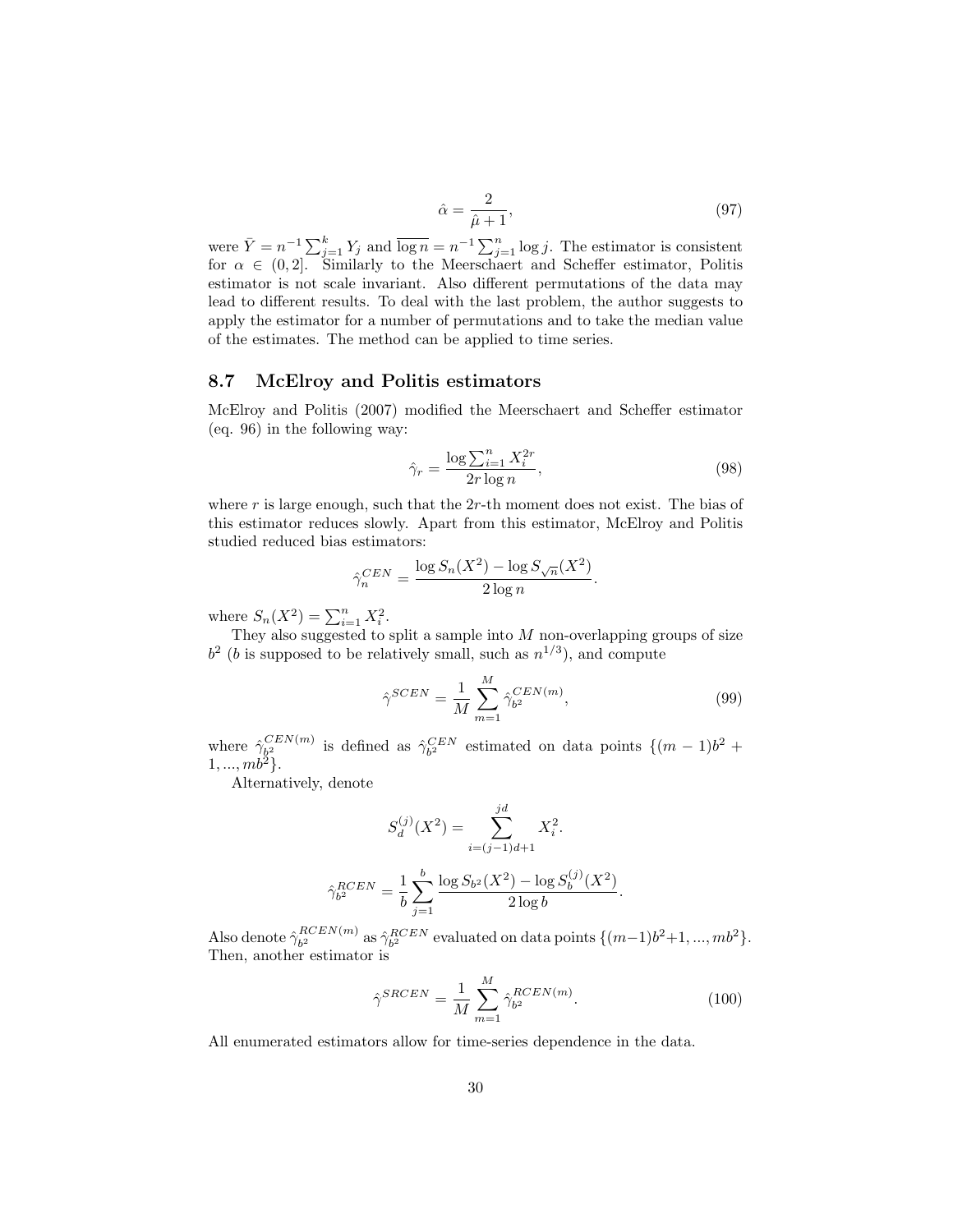# 9 Small-sample and robust estimators

# 9.1 Knight estimator

Knight (2007) suggested a robust estimator of the following form. First, choose c, which represents the level of robustness. Next, solve for  $\phi(c)$  from equation

$$
\phi(c) + exp(-\{c + \phi(c)\}) = 1.
$$

The estimator is defined as a solution for  $\tilde{\alpha}$ 

$$
\sum_{j=1}^{k_n} \psi_c(U_j, \tilde{\alpha}_n(c)) = 0,
$$
\n(101)

where  $U_j$  is defined in equation (1) and

$$
\psi_c(x,\alpha) = \begin{cases} x - \phi_c/\alpha & \text{if } x \le (c + \phi(c))/\alpha \\ c/\alpha & \text{otherwise.} \end{cases}
$$

If  $c = \infty$ , the proposed estimator simplifies to the MLE.

# 9.2 Beran and Schell M-estimator

Beran and Schell (2012) suggested a small-sample M-estimator:

$$
\psi_v(x, \alpha) = \max(\alpha \log(x) - 1, v) - (v + \exp(-(v + 1)))
$$

$$
\sum_{i=1}^n \psi_v(X_i, \alpha) = 0,
$$
(102)

the estimator is the value of  $\alpha$ , which solves equation (102). v is a constant  $v > -1$ . Higher values of v lead to a larger degree of robustness and a larger bias, which does not vanish asymptotically. An application of a similar Mestimator to Pareto-tail index estimation was also discussed by Victoria-Feser and Ronchetti (1994); however, their algorithm is very sensible to the choice of starting values.

#### 9.3 Dupuis and Victoria-Feser weighted MLE

Dupuis and Victoria-Feser (2006) adjusted a more general weighted MLE of Dupuis and Morgenthaler (2002) to tail index estimation. Its main idea is to analyse a quantile plot first. Next, MLE is applied giving lower weights to observations, which result in residuals of the qunatile plot regressions exceeding a threshold.

$$
\sum_{i=1}^{k} w(X_{(n-i+1)}; \theta) \frac{\partial}{\partial \theta} \log f_{\theta}(X_i) = 0,
$$
\n(103)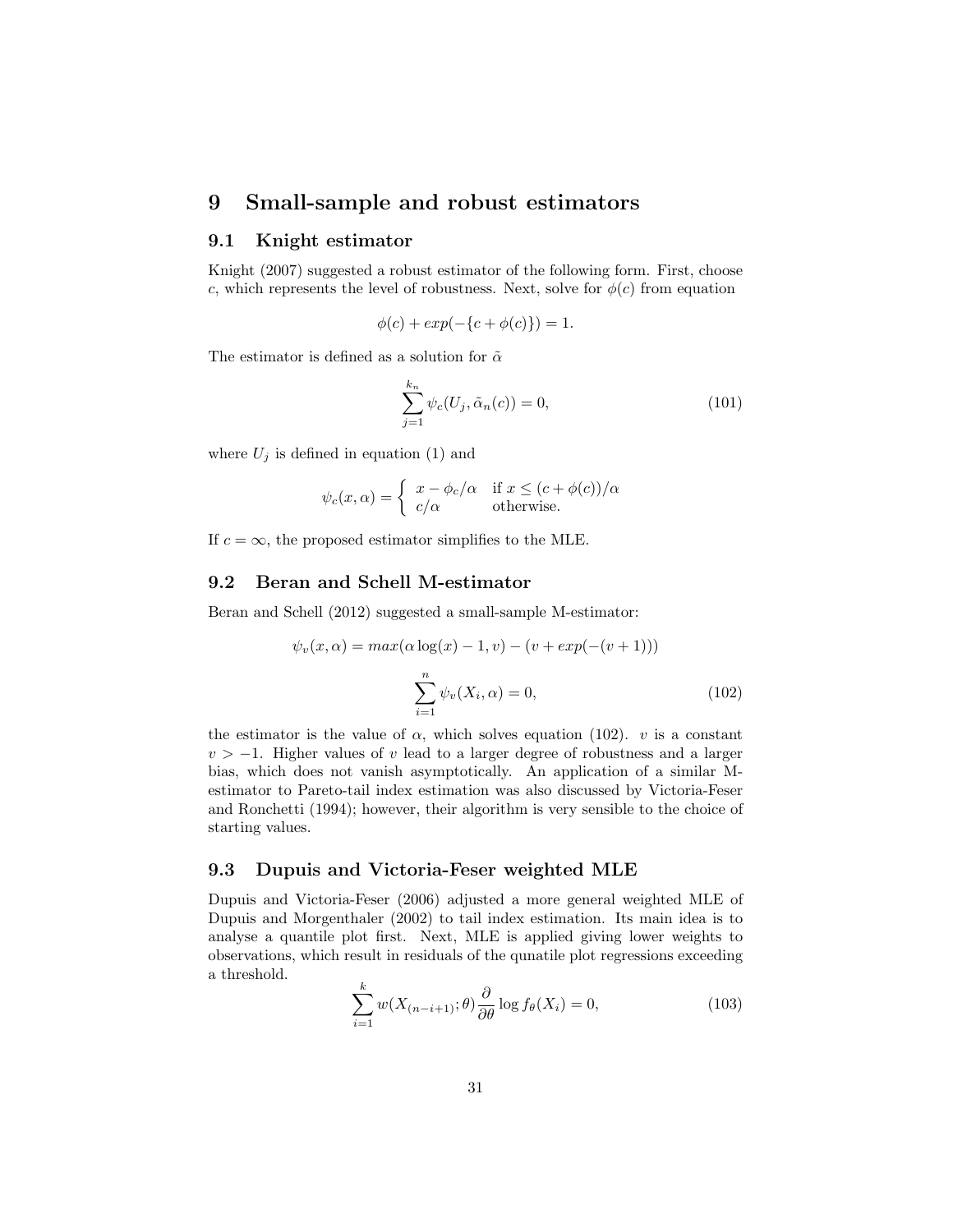where  $f_{\theta}(X_i)$  is the density function of the right tail of the distribution with parameters  $\theta$  ( $\alpha \in \theta$ ) and  $w(X_{(n-i+1)}; \theta)$  is a weight function:

$$
w(X_{(n-i+1)}; \theta) = \begin{cases} 1 & \text{if } |\hat{\epsilon}_i| < c \\ c/|\hat{\epsilon}_i| & \text{if } |\hat{\epsilon}_i| \ge c. \end{cases}
$$

c, is a parameter which controls for robustness (lower c results in a higher level of robustness).  $\hat{\epsilon}_i$  is a standardized residual of a quantile plot, i.e.:  $\hat{\epsilon}_i$  =  $(Y_i - \hat{Y}_i)/\sigma_i$ ,  $\sigma_i^2 = \sum_{j=1}^i 1/[\hat{\alpha}^2(k-i+j)^2]$ ,  $Y_i = \log(X_{(n-i+1)}/X_{(k)})$ , and  $\hat{Y}_i = -1/\hat{\alpha} \log[(k+1-i)/(k+1)]$ . The resulting estimator is biased, but the bias can be estimated and removed. For more detail, we refer to lemma 5 in the above-mentioned paper.

# 10 Peaks Over Random Threshold (PORT) estimators

The notion of PORT estimators was introduced by Santos et al. (2006). The need for this class of estimators arises from the fact that most classical estimators are non-shift invariant. Its general idea is that instead of the original (ordered) sample of size  $n, X = \{X_{(1)}, ..., X_{(n)}\}$ , a modified sample  $X^{PORT} =$  $\{X_{(n-m+1)} - X_{(m)}, \ldots, X_{(n)} - X_{(m)}\}$  of  $n-m$  largest observations is analyzed. The reduction of  $X_{(m)}$  from the m largest observations removes the shift existing in the data, and  $X_{(m)}$  serves as a random threshold. If a classical estimator for such a sample is applied, it becomes shift-invariant. Fraga Alves (2001) applied this idea to the Hill estimator (eq. 4). She suggested using such  $m$  that  $(n - m(n)) = o(n), (n - m(n)) \rightarrow \infty$  as  $n \rightarrow \infty$ , and  $k = o(n - m(n)), k \rightarrow \infty$ as  $n \to \infty$ . Santos et al. (2006) suggested using  $m = nq + 1$ ,  $0 < q < 1$ . If the distribution function underlying the initial sample  $X$  has a finite left endpoint, also  $q = 0$  can be applied.<sup>3</sup> Apart from the Hill estimator, they also applied this idea to the moment estimator (77). Similarly, Fraga Alves et al. (2009) introduced a PORT modification of their estimator (81) and Gomes et al. (2016) developed PORT methodology for mean-of-order-p class of estimators (85). One of the estimators studied by Gomes and Henriques-Rodrigues (2016) was a PORT version of the Caeiro et al. (2005) estimator (56). Li et al. (2008) developed PORT methodology for Caeiro end Gomes estimator (84).

# 11 Parametric methods

The peculiarity of the parametric methods is that they use an assumption that the entire sample is drawn from a distribution function with a specific functional form, while semi-parametric methods discussed above are less restrictive because they assume some regularity in the tail behaviour only.

<sup>&</sup>lt;sup>3</sup>However, Gomes (2008) expressed a caution for using  $q = 0$ .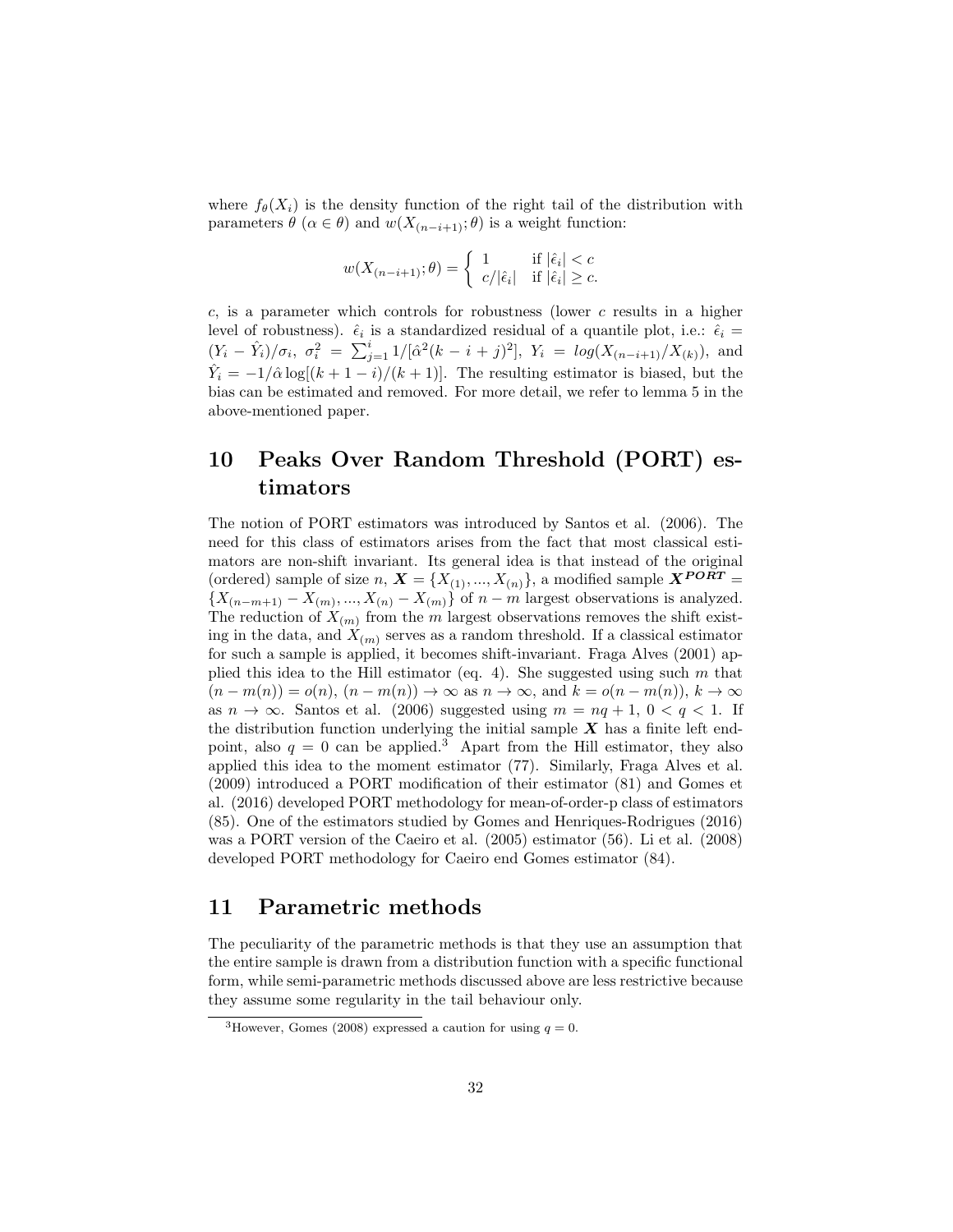#### 11.1 Weiss estimator

Weiss (1971) considered a class of probability densities of the form

$$
f(x) = c(x - \theta)^{\alpha + 1} [1 + r(x - \theta)], \ x \ge \theta; \quad f(x) = 0, \ x < \theta.
$$

 $C > 0, \alpha > 0$ , and  $|r(y)| \leq Ky^{\nu}$ , for all y in some interval  $[0, \Delta]$ , where K,  $\nu$ and  $\Delta$  are positive but unknown constants. The estimator is:

$$
\hat{\alpha} = \log 2 \left[ \log \frac{X_{(k(n))} - X_{(1)}}{X_{(k(n)/2)} - X_{(1)}} \right]^{-1}.
$$
\n(104)

It is assumed that  $k(n)$  is an even integer. Assumption B2 is changed into a more restrictive one:  $k(n)/n^{\rho} \to 0$  for all  $\rho > 0$ .

#### 11.2 Brazauskas and Serfling estimator

Brazauskas and Serfling (2000) assumed an exact Pareto distribution as in assumption A1, with  $L(x) = C$ , where C is a known constant,  $x \ge C$ . They suggested using MLE for k arbitrary observations:  $\hat{\gamma}(x_1, ..., x_k) = k^{-1} \sum_{j=1}^k \log x_j$ log  $\sigma$ , where  $\sigma$  is a known scale parameter. Having calculated  $\hat{\gamma}(x_1, ..., x_k)$  for all possible combinations of  $X_{i_1},...,X_{i_k}$ , they get a vector H of  $n!/(k!(n-k)!)$ size of  $\gamma$  estimates. As a final estimator, they suggested using

$$
\hat{\gamma} = median(H) \tag{105}
$$

#### 11.3 Finkelstein et al. estimator

Under the same assumptions as Brazauskas and Serfling, Finkelstein et al. (2006) proposed estimating parameter  $\alpha$  by solving an equation

$$
n^{-1} \sum_{i=1}^{n} \left(\frac{C}{X_i}\right)^{\hat{\alpha}t} = \frac{1}{t+1}, \quad t > 0
$$
 (106)

for  $\hat{\alpha}$ . t is a tuning parameter.

The intuition of the method is as follows:  $(C/X_j)^\alpha$  has a uniform distribution; therefore, if  $\hat{\alpha}$  is relatively close to  $\alpha$ , the left side of equation (106) is distributed like the arithmetic mean of uniform random variables raised to power t. Having substituted this mean by the mathematical expectation, which equals to  $(1 + t)^{-1}$ , equation (106) is received. Brzezinski (2016) argued that this estimator has nice properties in a sense of compromise between ease of use and robustness against outliers in the small-sample setting.

#### 11.4 McElroy parametric estimators

McElroy (2007) used the properties of  $Var(\log |X|)$  for derivation of parametric tail-index estimators for a number of specific heavy-tailed distribution functions.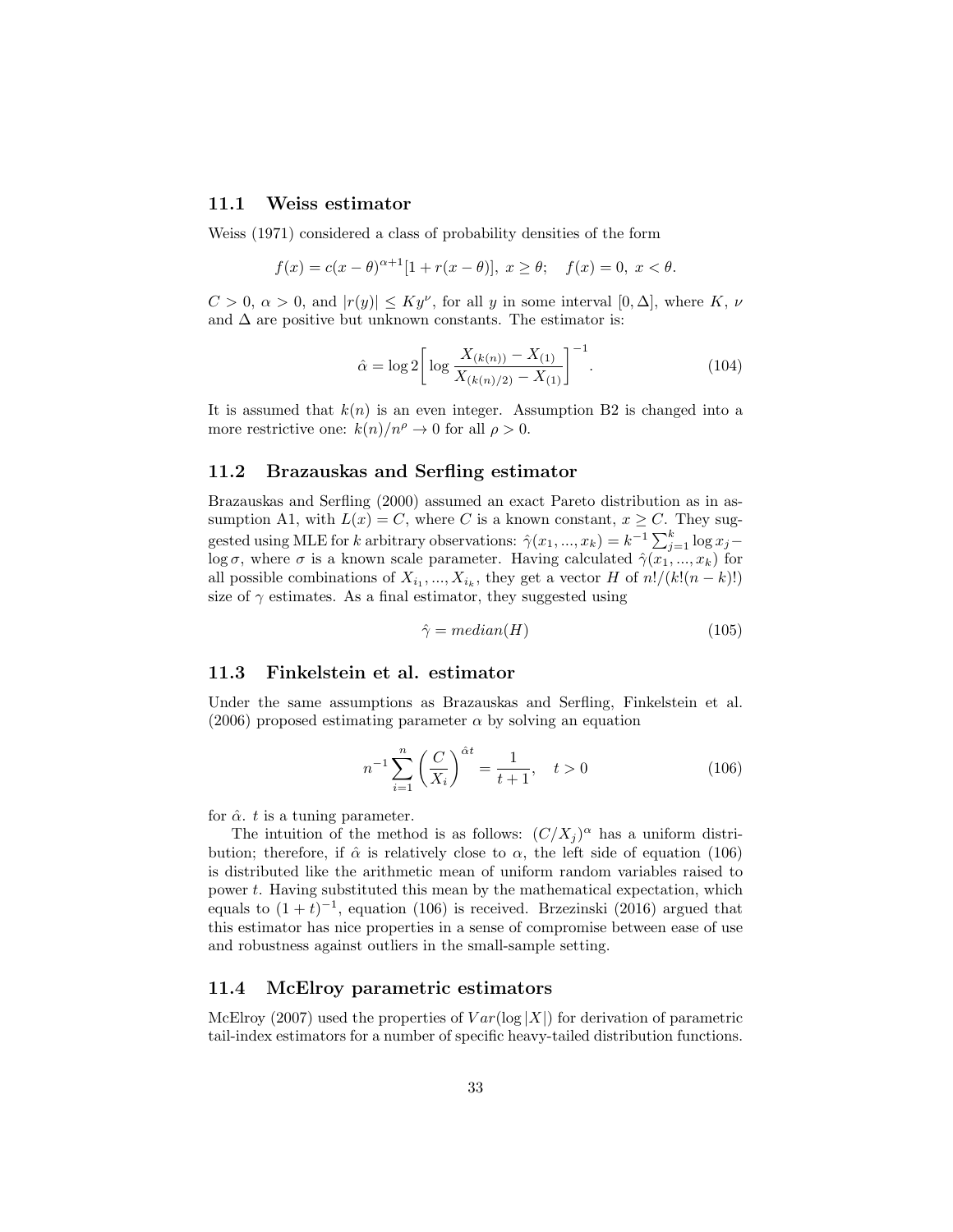It was assumed that the data is mean zero, or its location parameter is zero. Denote  $\hat{V} = \widehat{Var}(\log |X|)$ .  $\hat{V}$  is an empirical estimate of logged |X| variance. Taking derivatives of  $Var(\log |X|)$  around zero, he showed that, such a function  $g(\cdot)$  exists that  $g(\alpha) = Var(\log |X|)$ . Hence, if  $g^{-1}(\cdot)$  exist,  $\hat{\alpha} = g^{-1}(\hat{V})$ .

For stable distribution the tail index estimator can be expressed as

$$
\hat{\alpha} = \frac{2}{\sqrt{1 + \frac{4\hat{V} - \Psi_2(1/2)}{\Psi_2(1)}}},\tag{107}
$$

were  $\Psi_2(\cdot)$  denotes the second derivative of the log-gamma function. For Student's t-distribution the expression for  $g(\cdot)$  is

$$
g(\alpha) = \frac{1}{2} (\Psi_2(\alpha/2) + \Psi_2(1/2)).
$$
 (108)

There is no analytical expression for  $g^{-1}$  in this case, but  $\alpha$  can be solved numerically. If the data is drawn from a log-gamma distribution,

$$
\hat{\alpha} = \frac{\sqrt{6}}{\sqrt{\hat{V}\hat{K}\hat{u}r\log|X|}},\tag{109}
$$

were  $\widehat{Kur} \log |X|$  is an empirical estimate of the kurtosis of the logged data.

If the data comes from a Pareto-like distribution, the resulting estimator is

$$
\hat{\alpha} = \frac{1}{\sqrt{\hat{V} - \Psi_2(1/2)/4}}.\tag{110}
$$

Estimator (110) allows for serially correlated data.

# 11.5 Hosking and Wallis estimators of the generalized Pareto distribution parameters

Hosking and Wallis (1987) analysed methods for parameters of the generalized Pareto distribution estimation. They proposed three methods: MLE, method of moments, and method of probability weighted moments. Their methods are based on the assumption that the entire sample is drawn from the GPD. We do not present the MLE because it may provide parameters resulting in arbitrary large values, and there is a need to search for a local maximum. In the above-mentioned paper, the Newton-Raphson algorithm failed to converge in 91 samples out of 100 random starting values. The method of moments results in the following  $\gamma$  estimator:

$$
\gamma = 0.5(1 - (\bar{X})^2/s^2),\tag{111}
$$

where  $\bar{X}$  is the sample's mean and  $s^2$  is its variance. The method works if  $\gamma < 1/2$ , i.e. the second moment is finite, and the normality is shown under the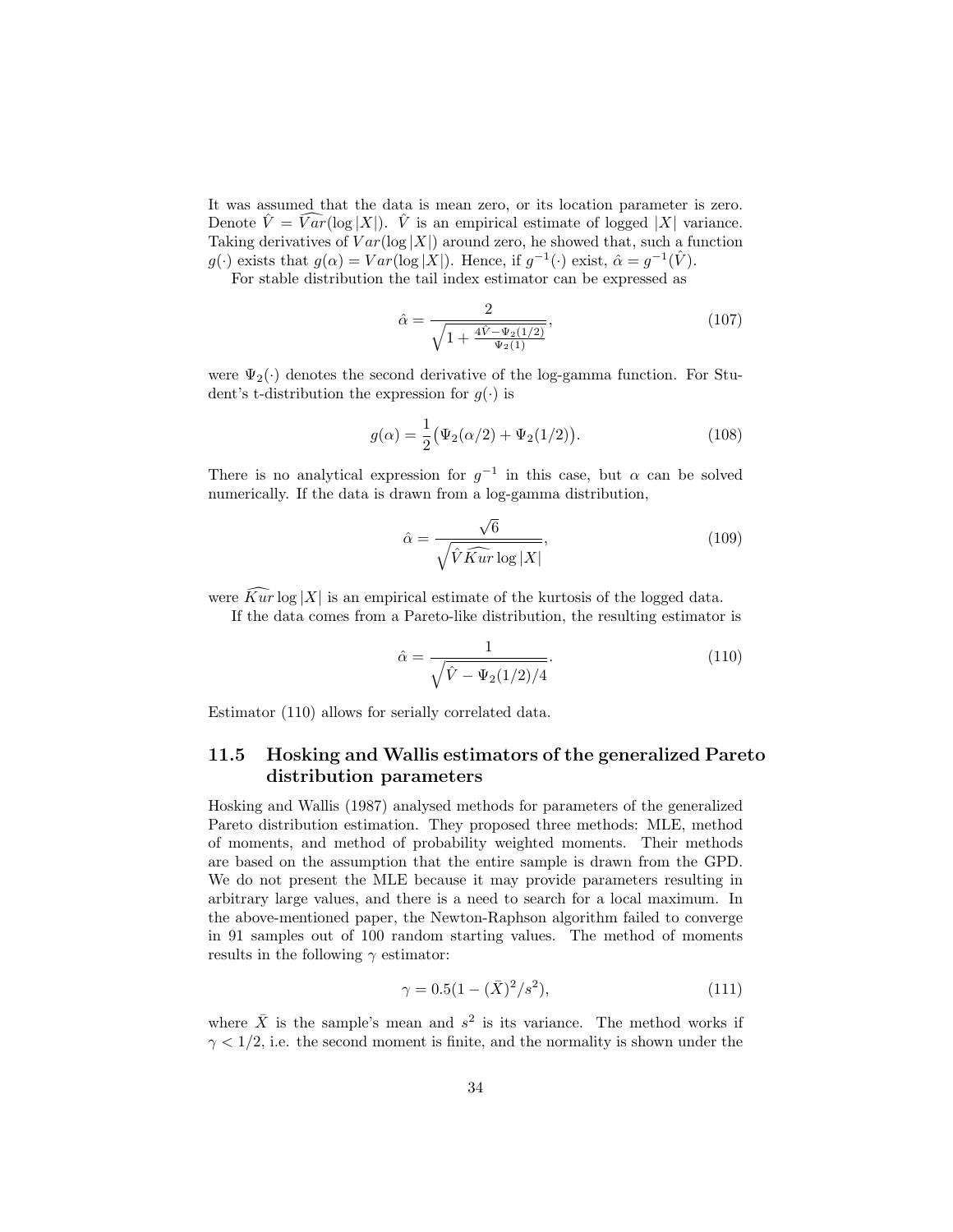assumption of the fourth finite moment existence. The third estimator presented by Hosking and Wallis is the method of probability weighted moments. It has the following form:

$$
\hat{\gamma}_{PWM} = \bar{X}/(2s - \bar{X}),\tag{112}
$$

where  $s = n^{-1} \sum_{i=1}^{n} (n-i) X_i / (n-1)$ .

Dupuis and Tsao (1998) made a modification of this estimator for negative  $\gamma$ , to exclude cases, when the right endpoint of the distribution is estimated to be lower than the largest observation.

#### 11.6 Zhang estimators

Zhang (2007) created a mix of MLE and moment estimator for the GPD. First, equation for b is solved:

$$
n^{-1} \sum_{i=1}^{n} (1 - bX_i)^p - (1 - r)^{-1} = 0, \quad b < X_{(n)}^{-1},
$$

where  $p = rn / \sum_{i=1} \log (1 - bX_i)$  and r is a tuning parameter  $r < 1$ . It is also assumed that  $r\gamma < 1$ . When  $r = -\gamma$ , the method becomes a pure MLE. The estimator of  $\hat{\gamma}$  is given by

$$
\hat{\gamma} = n^{-1} \sum_{i=1}^{n} \log(1 - \hat{b}X_i).
$$
 (113)

In the subsequent papers, Zhang and Stephens (2009) presented a Bayesian modification of this method, and in 2010 improved the Bayesian method for very heavy-tailed  $(\hat{\gamma} > 1)$  distributions.

#### 11.7 Wang and Chen estimator

Wang and Chen (2016) introduced another hybrid method for the GPD parameter estimation. They suggested minimizing  $G(b)$ 

$$
G(b) = -n^{-1} \sum_{i=1}^{n} \left\{ (2i - 1) \log[g_i(b)] + (2n + 1 - 2i) \log[1 - g_i(b)] \right\}.
$$
 (114)  

$$
g_i(b) = 1 - (1 - bX_{(i)})^{-n/\sum_{j=1}^{n} \log(1 - \theta X_j)}, \quad i = 1, ..., n.
$$

with respect to b. Next,  $\hat{b}$  it is plugged into equation (113).

# 11.8 Van Zyl estimator

Van Zyl (2015) suggested normalizing observations before estimating the tail index. Namely,  $Z_i = \mu[(\gamma/\sigma)X_i + (1 - \gamma\mu/\sigma)],$  where  $\mu$ ,  $\sigma$  and  $\gamma$  are the location, scale and shape parameters of the GPD. The preliminary values of these parameters can be received using MLE or other methods. For example,  $\hat{\gamma}$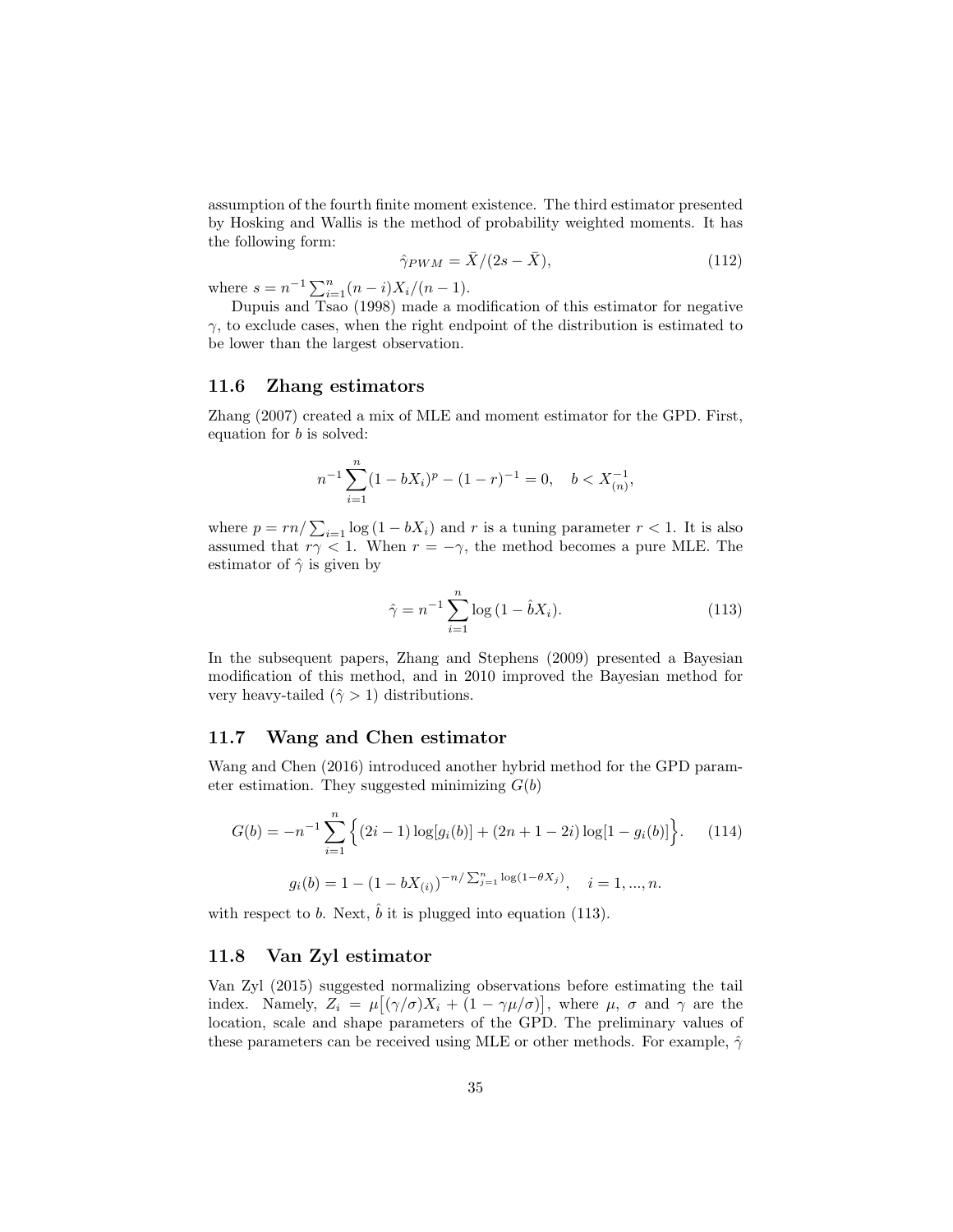can be estimated with the Hill estimator (eq. 4),  $\hat{\mu} = X_{(1)}$ .  $\hat{\sigma}$  can be estimated numerically (see the above-mentioned paper, pages 173-174).

$$
\hat{\gamma}_Z = \frac{1}{n} \sum_{i=0}^{n-1} \log \left[ (\hat{\gamma}/\hat{\sigma}) X_{n-i} + 1 - \hat{\gamma} \hat{\mu}/\hat{\sigma} \right]. \tag{115}
$$

The method works under assumptions that  $(\hat{\gamma}/\hat{\sigma})X_{n-i} + 1 - \hat{\gamma}\hat{\mu}/\hat{\sigma} > 0$  and  $0 < \gamma < 1$ .

# Acknowledgments

I would like to thank Remigijus Leipus and Anton Skrobotov for their help in finding the literature. Also I am grateful to Tucker Sprague McElroy, Constantinos Petropoulos, Martin Van Zyl and Dimitris N. Politis for consulting me about their methods. Their advices helped me to avoid typos, which are present in the original papers.

# References

- Aban, I. B. and M. M. Meerschaert (2001). Shifted Hill's estimator for heavy tails. Communications in Statistics-Simulation and Computation  $30(4)$ , 949–962.
- Aban, I. B. and M. M. Meerschaert (2004). Generalized least-squares estimators for the thickness of heavy tails. Journal of Statistical Planning and Inference  $119(2)$ , 341-352.
- Agterberg, F. (1995). Multifractal modeling of the sizes and grades of giant and supergiant deposits. International Geology Review  $37(1)$ , 1–8.
- Axtell, R. L. (2001). Zipf distribution of US firm sizes. Science 293(5536), 1818–1820.
- Bacro, J. N. and M. Brito (1995). Weak limiting behaviour of a simple tail Pareto-index estimator. Journal of Statistical Planning and inference  $\angle 45(1-2)$ , 7-19.
- Baek, C. and V. Pipiras (2010). Estimation of parameters in heavy-tailed distribution when its second order tail parameter is known. *Journal of* Statistical Planning and Inference  $140(7)$ , 1957–1967.
- Beirlant, J., G. Dierckx, Y. Goegebeur, and G. Matthys (1999). Tail index estimation and an exponential regression model. *Extremes*  $2(2)$ , 177–200.
- Beirlant, J., G. Dierckx, and A. Guillou (2005). Estimation of the extremevalue index and generalized quantile plots. Bernoulli 11 (6), 949–970.
- Beirlant, J., G. Dierckx, A. Guillou, and C. Staăricaă (2002). On exponential representations of log-spacings of extreme order statistics. Extremes  $5(2)$ , 157–180.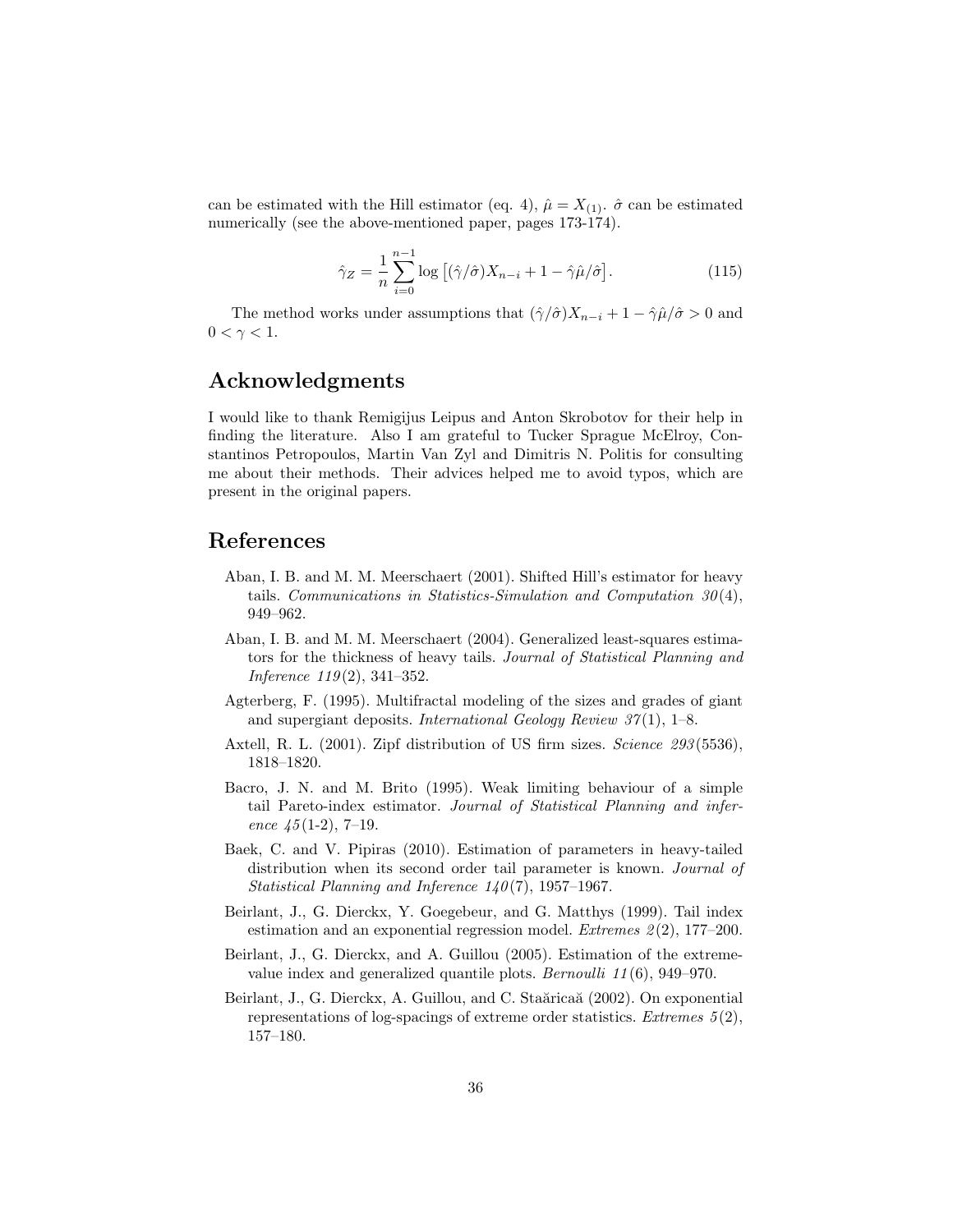- Beirlant, J., F. Figueiredo, M. I. Gomes, and B. Vandewalle (2008). Improved reduced-bias tail index and quantile estimators. Journal of Statistical Planning and Inference 138 (6), 1851–1870.
- Beirlant, J. and A. Guillou (2001). Pareto index estimation under moderate right censoring. Scandinavian Actuarial Journal 2001 (2), 111–125.
- Beirlant, J., A. Guillou, G. Dierckx, and A. Fils-Villetard (2007). Estimation of the extreme value index and extreme quantiles under random censoring. Extremes  $10(3)$ , 151–174.
- Beirlant, J. and J. L. Teugels (1989). Asymptotic normality of Hill's estimator. In Extreme value theory, pp. 148–155. Springer.
- Beirlant, J., P. Vynckier, and J. L. Teugels (1996a). Excess functions and estimation of the extreme-value index. Bernoulli  $2(4)$ , 293-318.
- Beirlant, J., P. Vynckier, and J. L. Teugels (1996b). Tail index estimation, Pareto quantile plots regression diagnostics. Journal of the American statistical Association 91 (436), 1659–1667.
- Benhabib, J., A. Bisin, and M. Luo (2017). Earnings inequality and other determinants of wealth inequality. American Economic Review  $107(5)$ , 593–97.
- Benhabib, J., A. Bisin, and S. Zhu (2011). The distribution of wealth and fiscal policy in economies with finitely lived agents. *Econometrica*  $79(1)$ , 123–157.
- Beran, J. and D. Schell (2012). On robust tail index estimation. Computational Statistics & Data Analysis  $56(11)$ , 3430-3443.
- Beran, J., D. Schell, and M. Stehlík (2014). The harmonic moment tail index estimator: asymptotic distribution and robustness. Annals of the Institute of Statistical Mathematics  $66(1)$ , 193-220.
- Brazauskas, V. and R. Serfling (2000). Robust and efficient estimation of the tail index of a single-parameter Pareto distribution. North American Actuarial Journal  $\mathcal{A}(4)$ , 12–27.
- Brilhante, M.F., G.-M. P. D. (2014). The mean-of-order p extreme value index estimator revisited. In New Advances in Statistical Modeling and Application, pp. 163–175. Berlin.
- Brilhante, M. F., M. I. Gomes, and D. Pestana (2013). A simple generalisation of the Hill estimator. Computational Statistics  $\mathcal{B}$  Data Analysis 57(1), 518–535.
- Brito, M., L. Cavalcante, and A. C. M. Freitas (2016). Bias-corrected geometric-type estimators of the tail index. Journal of Physics A: Mathematical and Theoretical  $49(21)$ , 214003.
- Brito, M. and A. C. M. Freitas (2003). Limiting behaviour of a geometric-type estimator for tail indices. *Insurance: Mathematics and Economics 33*(2), 211–226.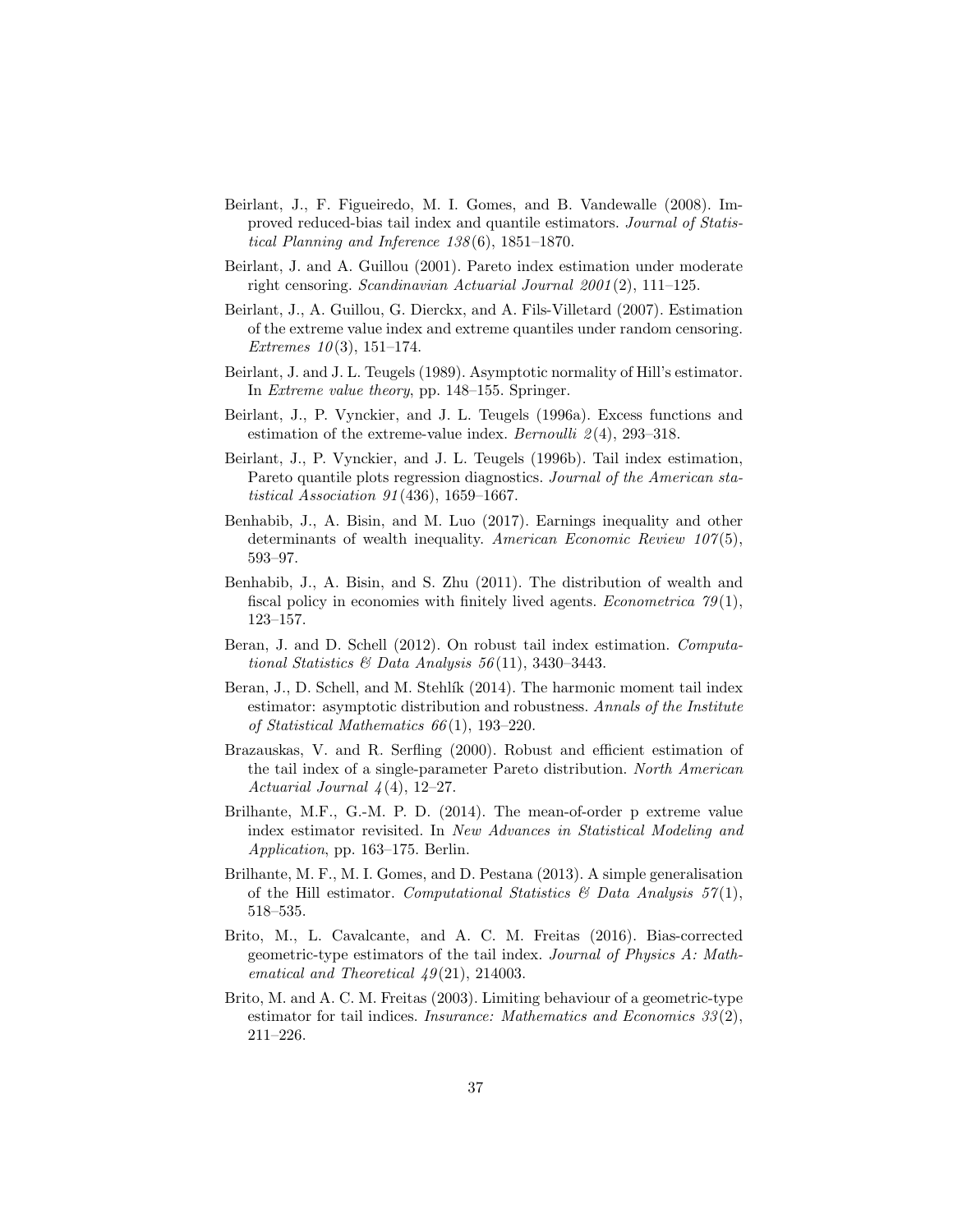- Brzezinski, M. (2016). Robust estimation of the Pareto tail index: a Monte Carlo analysis. *Empirical Economics* 51(1), 1–30.
- Caeiro, F. and M. I. Gomes (2002). A class of asymptotically unbiased semiparametric estimators of the tail index. Test  $11(2)$ , 345–364.
- Caeiro, F. and M. I. Gomes (2006). A new class of estimators of a scale second order parameter. Extremes  $9(3-4)$ , 193-211.
- Caeiro, F., M. I. Gomes, J. Beirlant, and T. de Wet (2016). Mean-of-order p reduced-bias extreme value index estimation under a third-order framework. *Extremes* 19(4), 561-589.
- Caeiro, F., M. I. Gomes, and D. Pestana (2005). Direct reduction of bias of the classical Hill estimator. Revstat  $\mathfrak{I}(2)$ , 113–136.
- Chaney, T. (2008). Distorted gravity: the intensive and extensive margins of international trade. American Economic Review 98 (4), 1707–21.
- Ciuperca, G. and C. Mercadier (2010). Semi-parametric estimation for heavy tailed distributions. *Extremes*  $13(1)$ , 55–87.
- Cowell, F. A. and E. Flachaire (2007). Income distribution and inequality measurement: The problem of extreme values. Journal of Econometrics  $141(2)$ , 1044-1072.
- Csörgő, S., P. Deheuvels, and D. Mason (1985). Kernel estimates of the tail index of a distribution. The Annals of Statistics 13, 1050–1077.
- Csörgő, S. and L. Viharos (1998). Estimating the tail index. In Asymptotic Methods in Probability and Statistics, pp. 833–881. Elsevier.
- Csörgoő, S. and D. M. Mason  $(1985)$ . Central limit theorems for sums of extreme values. In Mathematical Proceedings of the Cambridge Philosophical Society, Volume 98, pp. 547–558. Cambridge University Press.
- Danielsson, J., D. W. Jansen, and C. G. De Vries (1996). The method of moments ratio estimator for the tail shape parameter. Communications in Statistics-Theory and Methods 25 (4), 711–720.
- Das, K. P. and S. C. Halder (2016). Understanding extreme stock trading volume by generalized Pareto distribution. The North Carolina Journal of Mathematics and Statistics 2, 45–60.
- Davydov, Y., V. Paulauskas, and A. Račkauskas (2000). More on p-stable convex sets in Banach spaces. Journal of Theoretical Probability  $13(1)$ , 39–64.
- De Haan, L. and T. T. Pereira (1999). Estimating the index of a stable distribution. Statistics  $\mathcal B$  Probability Letters 41(1), 39–55.
- De Haan, L. and S. Resnick (1998). On asymptotic normality of the Hill estimator. Stochastic Models  $14(4)$ , 849–866.
- De Haan, L. and S. I. Resnick (1980). A simple asymptotic estimate for the index of a stable distribution. Journal of the Royal Statistical Society. Series B  $42(1)$ , 83-87.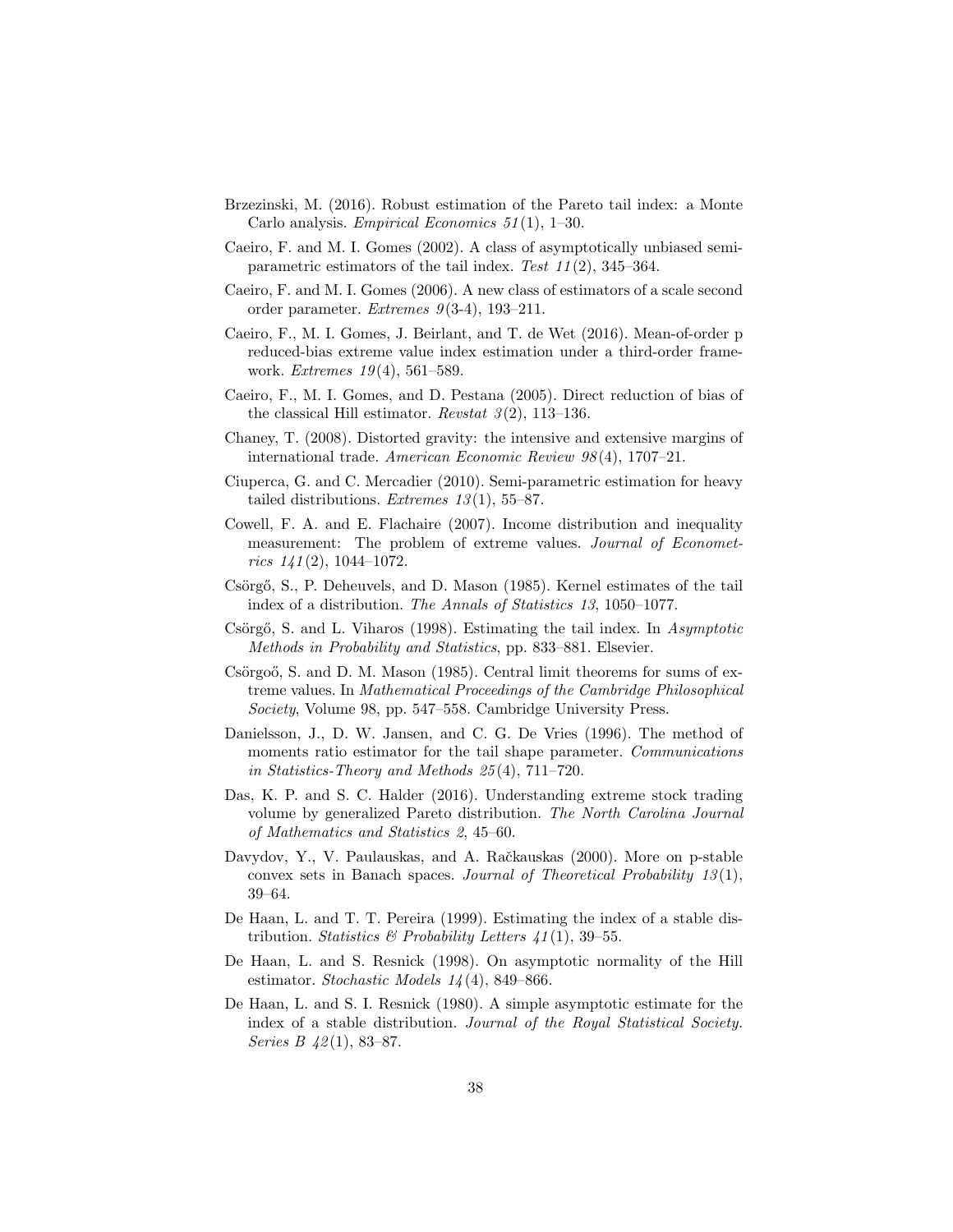- De Haan, L. d. and L. Peng (1998). Comparison of tail index estimators. Statistica Neerlandica 52 (1), 60–70.
- De Haan, L. F. M. (1970). On regular variation and its application to the weak convergence of sample extremes. Mathematisch Centrum, Amsterdam.
- Deheuvels, P., E. Haeusler, and D. M. Mason (1988). Almost sure convergence of the Hill estimator. In Mathematical Proceedings of the Cambridge Philosophical Society, Volume 104, pp. 371–381.
- Dekkers, A. L., J. H. Einmahl, and L. De Haan (1989). A moment estimator for the index of an extreme-value distribution. The Annals of Statistics  $17(4)$ , 1833–1855.
- Drees, H. (1995). Refined Pickands estimators of the extreme value index. The Annals of Statistics 23 (6), 2059–2080.
- Drees, H. (1996). Refined Pickands estimators with bias correction. Communications in Statistics-Theory and Methods 25(4), 837–851.
- Drees, H. (1998a). A general class of estimators of the extreme value index. Journal of Statistical Planning and Inference 66 (1), 95–112.
- Drees, H. (1998b). On smooth statistical tail functionals. Scandinavian Journal of Statistics 25 (1), 187–210.
- Dupuis, D. and M. Tsao (1998). A hybrid estimator for generalized Pareto and extreme-value distributions. Communications in Statistics-Theory and Methods 27 (4), 925–941.
- Dupuis, D. J. and S. Morgenthaler (2002). Robust weighted likelihood estimators with an application to bivariate extreme value problems. Canadian Journal of Statistics  $30(1)$ , 17-36.
- Dupuis, D. J. and M.-P. Victoria-Feser (2006). A robust prediction error criterion for Pareto modelling of upper tails. Canadian Journal of Statistics  $34(4)$ , 639–658.
- Falk, M. (1994). Efficiency of convex combinations of Pickands estimator of the extreme value index. Journal of Nonparametric Statistics  $\lambda(2)$ , 133– 147.
- Fan, Z. (2004). Estimation problems for distributions with heavy tails. Journal of Statistical Planning and Inference 123 (1), 13–40.
- Ferriere, R. and B. Cazelles (1999). Universal power laws govern intermittent rarity in communities of interacting species. Ecology  $80(5)$ , 1505–1521.
- Feuerverger, A. and P. Hall (1999). Estimating a tail exponent by modelling departure from a Pareto distribution. The Annals of Statistics  $27(2)$ , 760– 781.
- Fialová, A., J. Jurecková, and J. Picek (2004). Estimating Pareto tail index based on sample means.  $REVSTAT-Statistical\ Journal\ 2(1), 75-100.$
- Finkelstein, M., H. G. Tucker, and J. Alan Veeh (2006). Pareto tail index estimation revisited. North American Actuarial Journal  $10(1)$ , 1–10.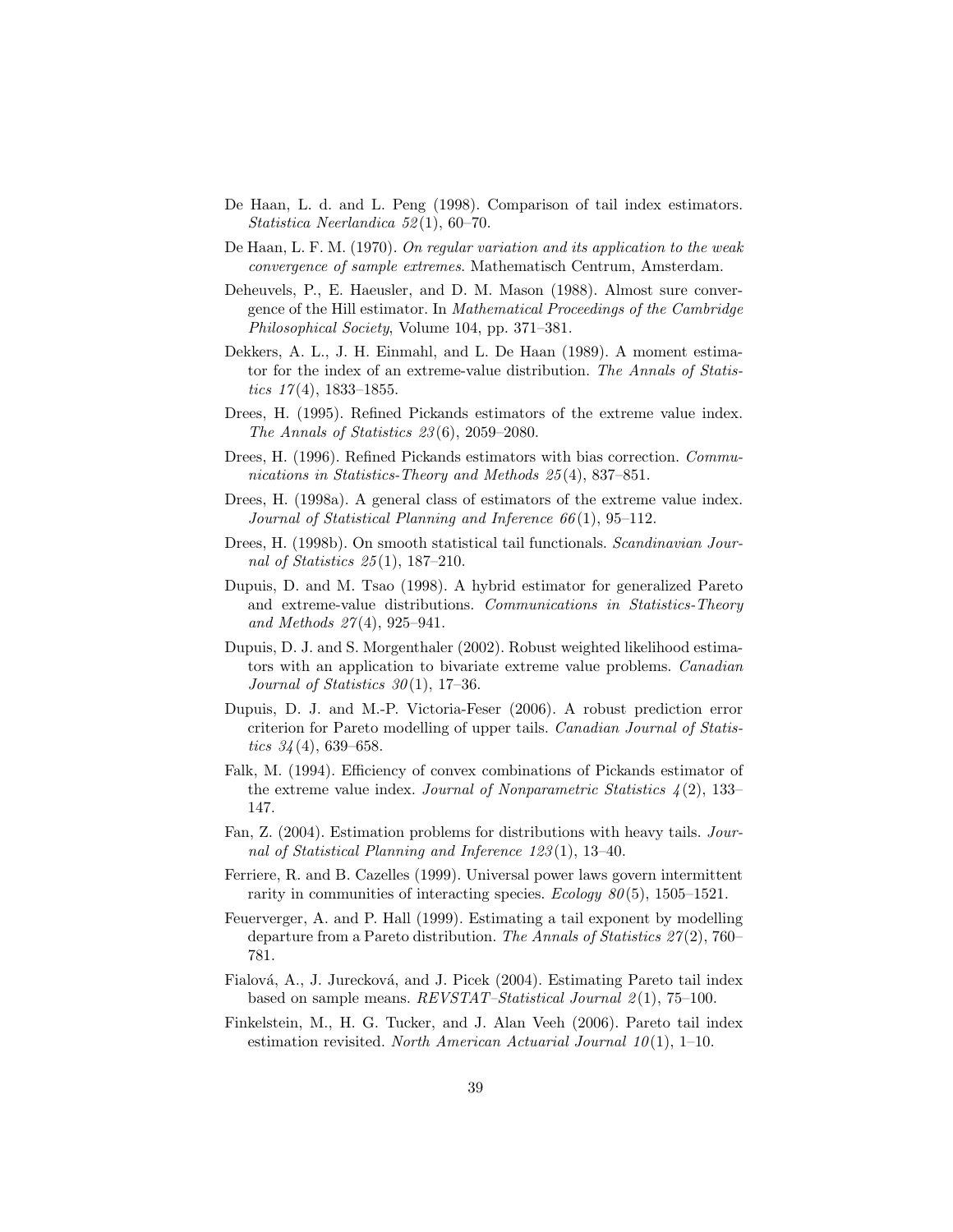- Fraga Alves, M. (1995). Estimation of the tail parameter in the domain of attraction of an extremal distribution. Journal of Statistical Planning and Inference 45 (1-2), 143–173.
- Fraga Alves, M. (2001). A location invariant Hill-type estimator. Extremes  $\frac{1}{3}$ , 199–217.
- Fraga Alves, M., M. I. Gomes, and L. de Haan (2003). A new class of semiparametric estimators of the second order parameter. Portugaliae Mathematica  $60(2)$ , 193-214.
- Fraga Alves, M. I., M. I. Gomes, L. de Haan, and C. Neves (2009). Mixed moment estimator and location invariant alternatives. Extremes  $12(2)$ , 149–185.
- Gabaix, X. (2009). Power laws in economics and finance. Annual Review of Economics  $1(1)$ , 255–294.
- Gabaix, X., P. Gopikrishnan, V. Plerou, and H. E. Stanley (2003). A theory of power-law distributions in financial market fluctuations. Nature 423 (6937), 267.
- Gabaix, X. and R. Ibragimov (2011). Rank- 1/2: a simple way to improve the OLS estimation of tail exponents. Journal of Business  $\mathcal B$  Economic Statistics 29(1), 24-39.
- Gabaix, X. and A. Landier (2008). Why has CEO pay increased so much? The Quarterly Journal of Economics 123 (1), 49–100.
- Gastwirth, J. L. (1972). The estimation of the Lorenz curve and Gini index. The Review of Economics and Statistics 54, 306–316.
- Gomes, M. I., M. I. F. Alves, and P. A. Santos (2008). PORT Hill and moment estimators for heavy-tailed models. Communications in Statistics -Simulation and Computation  $37(7)$ , 1281–1306.
- Gomes, M. I., F. Caeiro, and F. Figueiredo (2004). Bias reduction of a tail index estimator through an external estimation of the second-order parameter. Statistics  $38(6)$ , 497-510.
- Gomes, M. I., F. Figueiredo, and S. Mendonça (2005). Asymptotically best linear unbiased tail estimators under a second-order regular variation condition. Journal of Statistical Planning and Inference 134 (2), 409–433.
- Gomes, M. I. and A. Guillou (2015). Extreme value theory and statistics of univariate extremes: A review. International Statistical Review 83 (2), 263–292.
- Gomes, M. I. and L. Henriques-Rodrigues (2016). Competitive estimation of the extreme value index. Statistics  $\mathcal{B}$  Probability Letters 117, 128–135.
- Gomes, M. I., L. Henriques-Rodrigues, and B. Manjunath (2016). Mean-oforder-p location-invariant extreme value index estimation. Revstat  $1/4(3)$ , 273–296.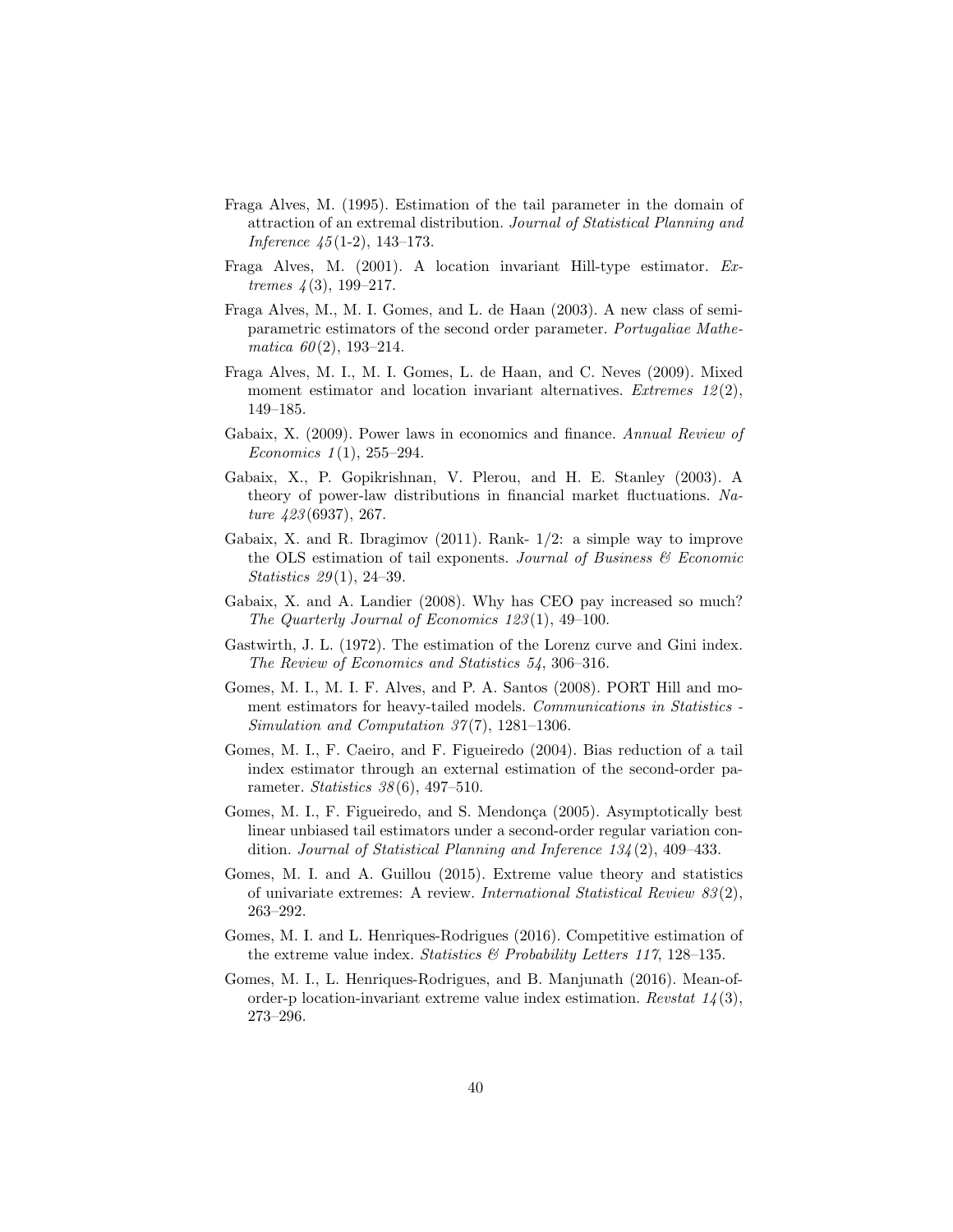- Gomes, M. I. and M. J. Martins (2001). Generalizations of the Hill estimator– asymptotic versus finite sample behaviour. Journal of Statistical Planning and Inference  $93(1-2)$ , 161-180.
- Gomes, M. I. and M. J. Martins (2002). Asymptotically unbiased estimators of the tail index based on external estimation of the second order parameter. Extremes  $5(1), 5-31.$
- Gomes, M. I. and M. J. Martins (2004). Bias reduction and explicit semiparametric estimation of the tail index. Journal of Statistical Planning and Inference 124 (2), 361–378.
- Gomes, M. I., M. J. Martins, and M. Neves (2000). Alternatives to a semiparametric estimator of parameters of rare events - the Jackknife methodology. *Extremes*  $3(3)$ , 207–229.
- Gomes, M. I., M. J. Martins, and M. Neves (2002). Generalized Jackknife semi-parametric estimators of the tail index. Portugaliae Mathematica  $59(4)$ , 393-408.
- Gomes, M. I., M. J. Martins, and M. Neves (2007). Improving second order reduced bias extreme value index estimation. Revstat  $5(2)$ , 177–207.
- Gomes, M. I., C. Miranda, and C. Viseu (2007). Reduced-bias tail index estimation and the Jackknife methodology. Statistica Neerlandica 61(2), 243–270.
- Gomes, M. I. and O. Oliveira (2003). Maximum likelihood revisited under a semi-parametric context-estimation of the tail index. Journal of Statistical Computation and Simulation 73 (4), 285–301.
- Gomes, M. I., H. Pereira, and M. C. Miranda (2005). Revisiting the role of the Jackknife methodology in the estimation of a positive tail index. Communications in Statistics-Theory and Methods  $34(2)$ , 319–335.
- Groeneboom, P., H. Lopuhaä, and P. De Wolf (2003). Kernel-type estimators for the extreme value index. The Annals of Statistics 31 (6), 1956–1995.
- Haeusler, E. and J. L. Teugels (1985). On asymptotic normality of Hill's estimator for the exponent of regular variation. The Annals of Statistics  $13(1)$ , 743–756.
- Hall, P. (1982). On some simple estimates of an exponent of regular variation. Journal of the Royal Statistical Society. Series B (Methodological) 44 (1), 37–42.
- Hall, P. and A. Welsh (1985). Adaptive estimates of parameters of regular variation. The Annals of Statistics 13, 331–341.
- Hill, B. M. (1975). A simple general approach to inference about the tail of a distribution. The Annals of Statistics  $3(5)$ , 1163–1174.
- Hinloopen, J. and C. Van Marrewijk (2012). Power laws and comparative advantage. Applied Economics  $44(12)$ , 1483-1507.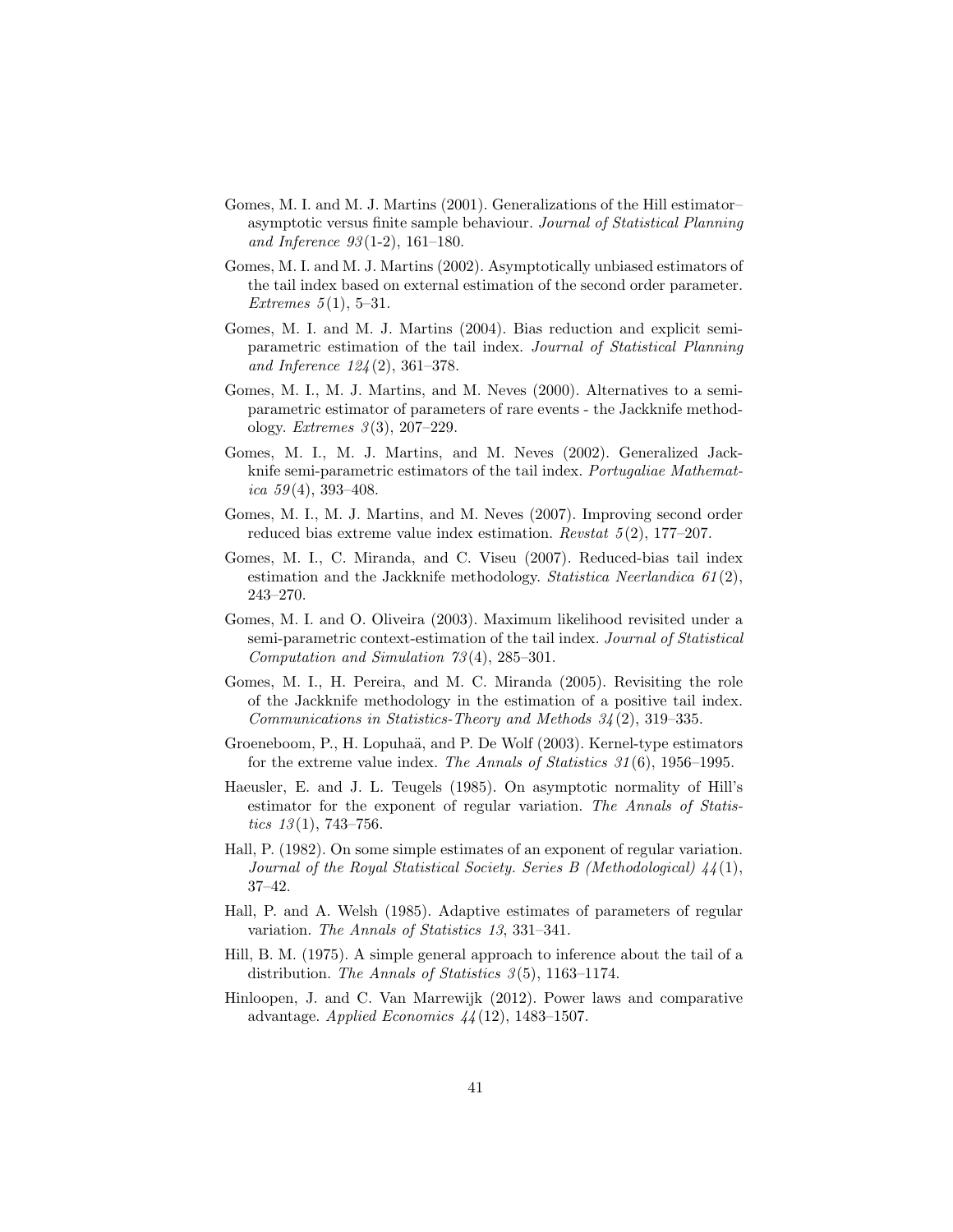- Hosking, J. R. M. and J. R. Wallis (1987). Parameter and quantile estimation for the generalized Pareto distribution. Technometrics 29 (3), 339–349.
- Huebner, F., D. Liu, and J. Fernandez (1998). Queueing performance comparison of traffic models for internet traffic. In Global Telecommunications Conference, 1998. GLOBECOM 1998. The Bridge to Global Integration. IEEE, Volume 1, pp. 471–476. IEEE.
- Huisman, R., K. G. Koedijk, C. J. M. Kool, and F. Palm (2001). Tailindex estimates in small samples. Journal of Business  $\mathcal C$  Economic Statistics  $19(2)$ ,  $208-216$ .
- Hüsler, J., D. Li, and S. Müller (2006). Weighted least squares estimation of the extreme value index. Statistics  $\mathcal{B}$  Probability Letters 76(9), 920–930.
- Jurečková, J. (2000). Test of tails based on extreme regression quantiles. Statistics & Probability Letters  $49(1)$ , 53-61.
- Jurečková, J. and J. Picek  $(2001)$ . A class of tests on the tail index. Extremes  $\frac{4(2)}{165-183}$ .
- Jurečková, J. and J. Picek (2004). Estimates of the tail index based on nonparametric tests. In Theory and Applications of Recent Robust Methods, pp. 141–152. Springer.
- Kaizoji, T. (2003). Scaling behavior in land markets. Physica A: Statistical Mechanics and its Applications  $326(1-2)$ , 256-264.
- Kang, S. and J. Song (2017). Parameter and quantile estimation for the generalized Pareto distribution in peaks over threshold framework. Journal of the Korean Statistical Society 46 (4), 487–501.
- Knight, K. (2007). A simple modification of the Hill estimator with applications to robustness and bias reduction. Unpublished paper: Statistics Department, University of Toronto.
- Kratz, M. and S. I. Resnick (1996). The qq-estimator and heavy tails. Stochastic Models 12 (4), 699–724.
- LePage, R., M. Woodroofe, and J. Zinn (1981). Convergence to a stable distribution via order statistics. The Annals of Probability  $9(4)$ , 624–632.
- Li, J., Z. Peng, and S. Nadarajah (2008). A class of unbiased location invariant Hill-type estimators for heavy tailed distributions. Electronic Journal of Statistics 2, 829–847.
- Mandelbrot, B. (1963). The variation of certain speculative prices. The Journal of Business 36, 394–419.
- Mason, D. M. (1982). Laws of large numbers for sums of extreme values. The Annals of Probability  $10(3)$ , 754–764.
- McElroy, T. (2007). Tail index estimation for parametric families using log moments. Research Report Series (Statistics Nr. 2007-2).
- McElroy, T. and D. N. Politis (2007). Moment-based tail index estimation. Journal of Statistical Planning and Inference 137 (4), 1389–1406.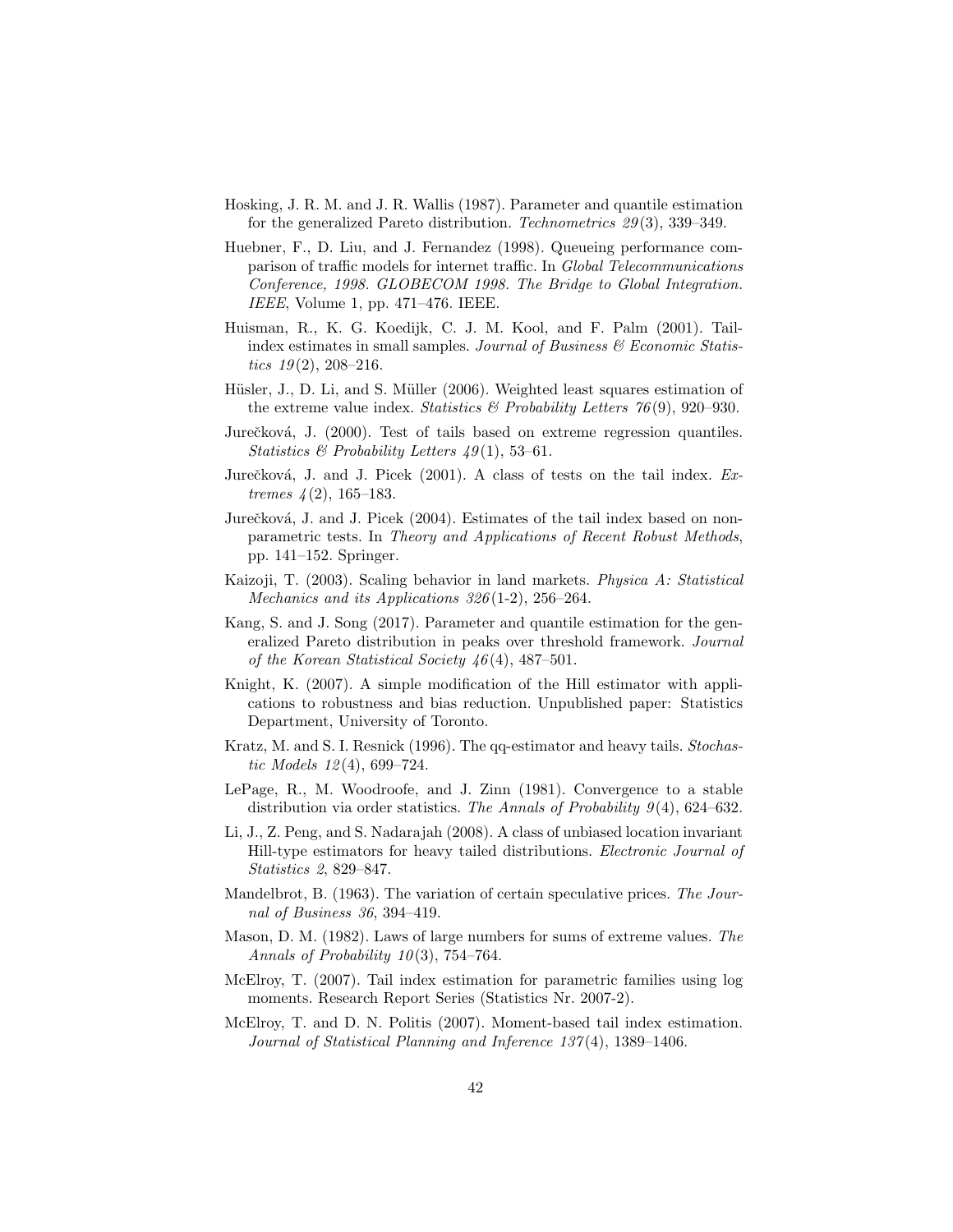- Meerschaert, M. M. and H.-P. Scheffler (1998). A simple robust estimation method for the thickness of heavy tails. Journal of Statistical Planning and Inference  $71(1)$ , 19-34.
- Mittnik, S. and S. T. Rachev (1993). Modeling asset returns with alternative stable distributions. Econometric Reviews 12 (3), 261–330.
- Müller, S. and K. Rufibach (2009). Smooth tail-index estimation. *Journal of* Statistical Computation and Simulation  $79(9)$ , 1155–1167.
- Müller, U. K. and Y. Wang (2017). Fixed-k asymptotic inference about tail properties. Journal of the American Statistical Association 112 (519), 1334–1343.
- Nadaraya, E. A. (1964). On estimating regression. Theory of Probability  $\mathscr B$ Its Applications  $9(1)$ , 141-142.
- Newman, M. E. (2005). Power laws, Pareto distributions and Zipf's law. Contemporary physics  $46(5)$ , 323-351.
- Nordhaus, W. D. (2012). Economic policy in the face of severe tail events. Journal of Public Economic Theory  $14(2)$ , 197–219.
- Nuyts, J. (2010). Inference about the tail of a distribution: Improvement on the Hill estimator. International Journal of Mathematics and Mathematical Sciences 2010, 1–16.
- Ogwang, T. (2011). Power laws in top wealth distributions: Evidence from Canada. Empirical Economics 41 (2), 473–486.
- Pareto, V. (1897). Cours de'conomie politique. Lausanne, Rouge.
- Paulauskas, V. (2003). A new estimator for a tail index. Acta Applicandae Mathematica 79, 55–67.
- Paulauskas, V. and M. Vaičiulis (2011). Several modifications of DPR estimator of the tail index. Lithuanian Mathematical Journal  $51(1)$ , 36–50.
- Paulauskas, V. and M. Vaičiulis (2012). Estimation of the tail index in the max-aggregation scheme. Lithuanian Mathematical Journal 52 (3), 297– 315.
- Paulauskas, V. and M. Vaičiulis (2013). On an improvement of Hill and some other estimators. Lithuanian Mathematical Journal 53 (3), 336–355.
- Paulauskas, V. and M. Vaičiulis (2017a). A class of new tail index estimators. Annals of the Institute of Statistical Mathematics  $69(2)$ , 461–487.
- Paulauskas, V. and M. Vaičiulis (2017b). Comparison of the several parameterized estimators for the positive extreme value index. Journal of Statistical Computation and Simulation 87 (7), 1342–1362.
- Peng, L. (1998). Asymptotically unbiased estimators for the extreme-value index. Statistics & Probability Letters  $38(2)$ , 107-115.
- Pickands III, J. (1975). Statistical inference using extreme order statistics. The Annals of Statistics  $3(1)$ , 119–131.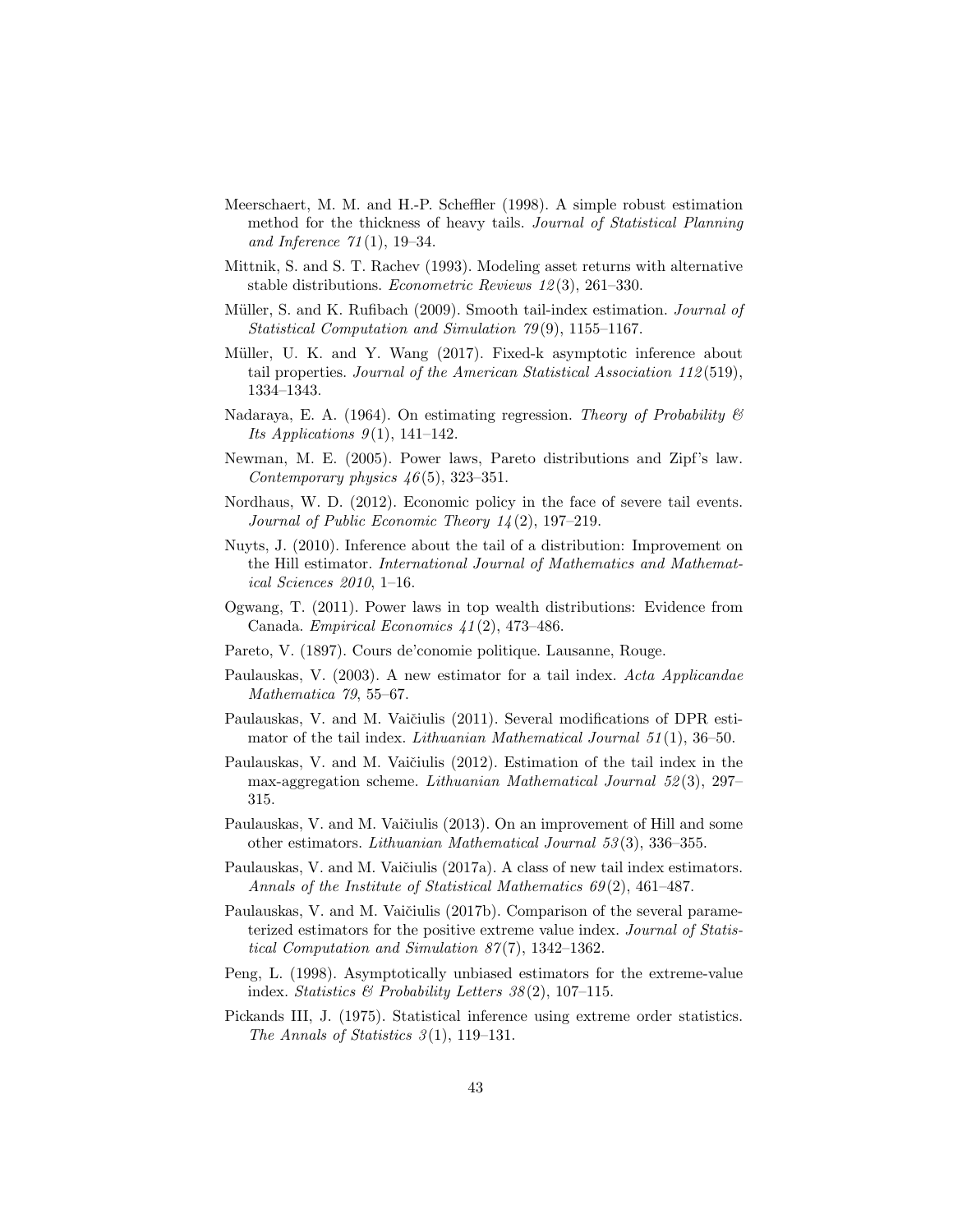- Pisarenko, V. and D. Sornette (2003). Characterization of the frequency of extreme earthquake events by the generalized Pareto distribution. Pure and Applied Geophysics  $160(12)$ , 2343-2364.
- Politis, D. N. (2002). A new approach on estimation of the tail index. Comptes Rendus Mathematique 335 (3), 279–282.
- Qi, Y. (2010). On the tail index of a heavy tailed distribution. Annals of the Institute of Statistical Mathematics 62 (2), 277–298.
- Quenouille, M. H. (1956). Notes on bias in estimation. *Biometrika*  $\frac{43(3/4)}{3}$ , 353–360.
- Rosen, K. T. and M. Resnick (1980). The size distribution of cities: an examination of the Pareto law and primacy. Journal of Urban Economics  $\mathcal{S}(2)$ , 165–186.
- Santos, P. A., M. Alves, and M. I. Gomes (2006). Peaks over random threshold methodology for tail index and high quantile estimation. Revstat, 227–247.
- Schultze, J. and J. Steinebach (1996). On least squares estimates of an exponential tail coefficient. Statistics & Risk Modeling  $14(4)$ , 353-372.
- Seekell, D. A. and M. L. Pace (2011). Does the Pareto distribution adequately describe the size-distribution of lakes? Limnology and Oceanography  $56(1)$ , 350-356.
- Segers, J. (2001). Residual estimators. Journal of Statistical Planning and Inference 98 (1-2), 15–27.
- Segers, J. (2005). Generalized Pickands estimators for the extreme value index. Journal of Statistical Planning and Inference 128(2), 381–396.
- Simon, H. A. and C. P. Bonini (1958). The size distribution of business firms. The American Economic Review 48 (4), 607–617.
- Smith, R. L. (1987). Estimating tails of probability distributions. The Annals of Statistics 15, 1174–1207.
- Soo, K. T. (2005). Zipf's law for cities: A cross-country investigation. Regional science and urban Economics 35(3), 239–263.
- Toda, A. A. (2012). The double power law in income distribution: Explanations and evidence. Journal of Economic Behavior  $\mathcal{B}$  Organization  $\mathcal{S}_4(1)$ , 364–381.
- Toda, A. A. and K. Walsh (2015). The double power law in consumption and implications for testing euler equations. Journal of Political Econ $omy\ 123(5),\ 1177-1200.$
- Tripathi, Y. M., S. Kumar, and C. Petropoulos (2014). Improved estimators for parameters of a Pareto distribution with a restricted scale. Statistical Methodology 18, 1–13.
- Vaičiulis, M. (2009). An estimator of the tail index based on increment ratio statistics. Lithuanian Mathematical Journal  $\mu$ 9(2), 222–233.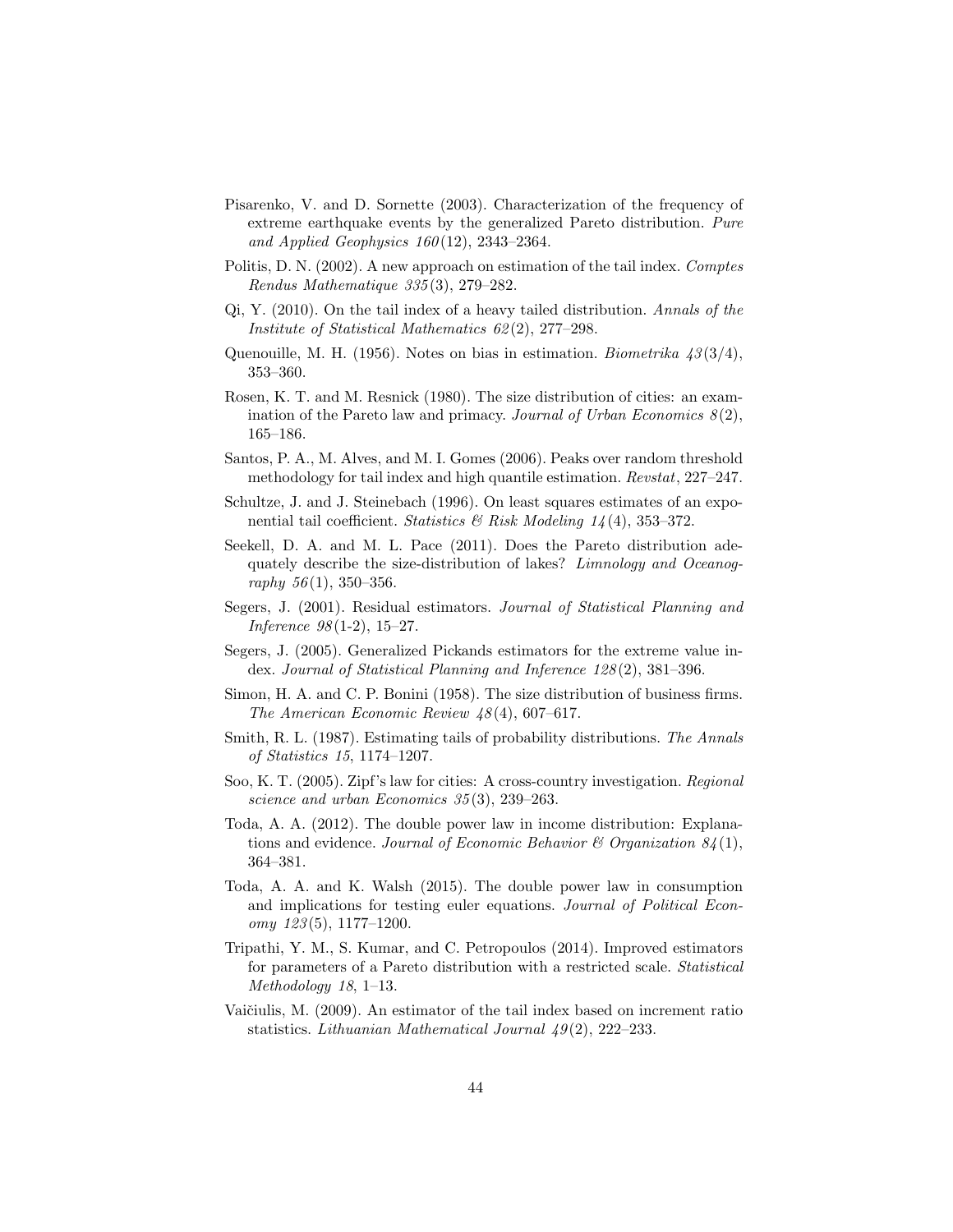- Vaičiulis, M. (2012). Asymptotic properties of generalized DPR statistic. Lithuanian Mathematical Journal  $52(1)$ , 95-110.
- van Zyl, J. M. (2015). Estimation of the shape parameter of a generalized Pareto distribution based on a transformation to Pareto distributed variables. Journal of Statistical Theory and Practice  $9(1)$ , 171–183.
- Vandewalle, B., J. Beirlant, A. Christmann, and M. Hubert (2007). A robust estimator for the tail index of Pareto-type distributions. Computational Statistics & Data Analysis  $51(12)$ , 6252-6268.
- Victoria-Feser, M.-P. and E. Ronchetti (1994). Robust methods for personalincome distribution models. Canadian Journal of Statistics 22 (2), 247– 258.
- Viharos, L. (1999). Weighted least-squares estimators of tail indices. Probability and Mathematical Statistics  $19(2)$ , 249-265.
- Wang, C. and G. Chen (2016). A new hybrid estimation method for the generalized Pareto distribution. Communications in Statistics-Theory and Methods 45 (14), 4285–4294.
- Weiss, L. (1971). Asymptotic inference about a density function at an end of its range. Naval Research Logistics  $18(1)$ , 111–114.
- Yun, S. (2000). A class of Pickands-type estimators for the extreme value index. Journal of Statistical Planning and Inference 83 (1), 113–124.
- Yun, S. (2002). On a generalized Pickands estimator of the extreme value index. Journal of Statistical Planning and Inference 102 (2), 389–409.
- Zhang, J. (2007). Likelihood moment estimation for the generalized Pareto distribution. Australian  $\mathcal{B}$  New Zealand Journal of Statistics 49(1), 69–77.
- Zhang, J. (2010). Improving on estimation for the generalized Pareto distribution. Technometrics 52 (3), 335–339.
- Zhang, J. and M. A. Stephens (2009). A new and efficient estimation method for the generalized Pareto distribution. Technometrics 51 (3), 316–325.
- Zhong, J. and X. Zhao (2012). Modeling complicated behavior of stock prices using discrete self-excited multifractal process. Systems Engineering Procedia 3, 110–118.
- Zipf, G. K. (1941). National unity and disunity; the nation as a bio-social organism. Bloomington, Indiana: Principia Press.
- Zipf, G. K. (1949). Human Behavior and the Principle of Least Effort: An Introduction to Human Ecology. Addison-Wesley, Reading, Massachusetts.

# Appendix